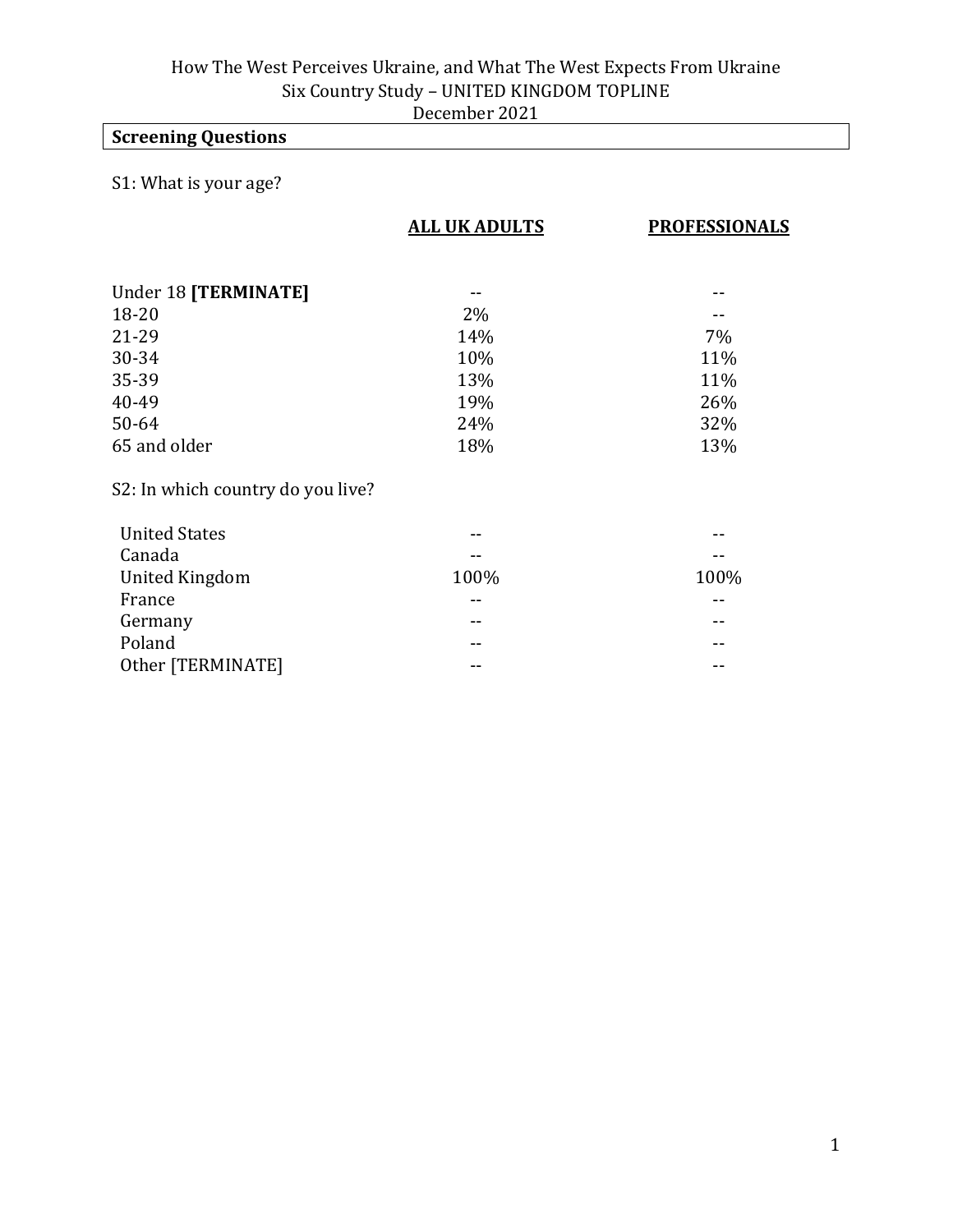#### **Perceptions of the EU and NATO**

**INTRO**: Thank you for participating in this survey. We will begin by asking you a few general questions about the political, social, and economic situation around the world today.

The first set of questions will be about the European Union and NATO.

The European Union (EU) is a political and economic union of 27 member states that are located in Europe. The EU aims to ensure the free movement of people, goods, services, and capital within the internal single market of its member states.

NATO (the North Atlantic Treaty Organization) is a military alliance of 30 countries in Europe and North America. NATO members are committed to a system of collective security, whereby its member agree to defend each other in response to an attack on any one member.

|                              | <b>ALL UK ADULTS</b> | <b>PROFESSIONALS</b>                                                                  |
|------------------------------|----------------------|---------------------------------------------------------------------------------------|
| force for good in the world? |                      | 1) From what you know, do you agree or disagree that the European Union is an overall |
| <b>TOTAL AGREE</b>           | 60%                  | 78%                                                                                   |
| <b>TOTAL DISAGREE</b>        | 28%                  | 19%                                                                                   |
| Strongly agree               | 22%                  | 38%                                                                                   |
| Somewhat agree               | 38%                  | 40%                                                                                   |
| Somewhat disagree            | 20%                  | 11%                                                                                   |
| Strongly disagree            | 8%                   | 8%                                                                                    |
| Not sure                     | 12%                  | 3%                                                                                    |

2) From what you know, do you agree or disagree that NATO is an overall force for good in the world?

| <b>TOTAL AGREE</b><br><b>TOTAL DISAGREE</b> | 67%<br>18% | 82%<br>10% |
|---------------------------------------------|------------|------------|
| Strongly agree                              | 24%        | 43%        |
| Somewhat agree                              | 43%        | 39%        |
| Somewhat disagree                           | 14%        | 8%         |
| Strongly disagree                           | 4%         | 2%         |
| Not sure                                    | 15%        | 8%         |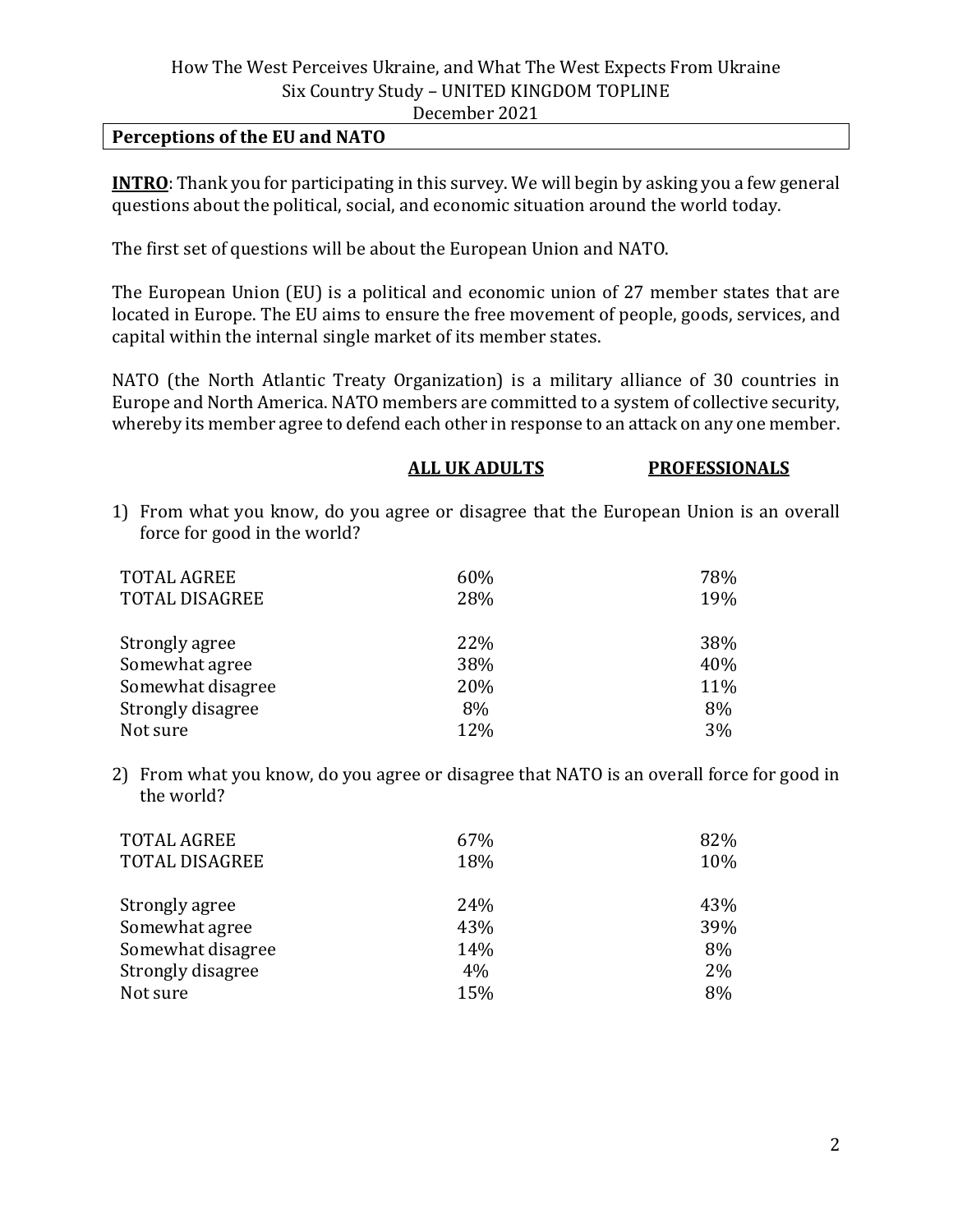#### How The West Perceives Ukraine, and What The West Expects From Ukraine Six Country Study – UNITED KINGDOM TOPLINE December 2021 **ALL UK ADULTS PROFESSIONALS**

3) Between 2004 and 2013, eight Central and Eastern European countries, two Mediterranean countries, and one country in the Balkans joined the European Union. Generally speaking, do you think that enlarging the EU to its current number of 27 members was a good thing or a bad thing?

| <b>TOTAL GOOD</b>          | 64%   | 73% |
|----------------------------|-------|-----|
| <b>TOTAL BAD</b>           | 22%   | 19% |
| Very good and should be    | 29%   | 45% |
| continued                  |       |     |
| Somewhat good, but now it  | 35%   | 28% |
| is enough and we need a    |       |     |
| break                      |       |     |
| Somewhat bad               | 15%   | 11% |
| Very bad, it was wrong and | $4\%$ | 4%  |
| the EU should be smaller   |       |     |
| Very bad, the EU should be | 3%    | 4%  |
| dismantled                 |       |     |
| Not sure                   | 14%   | 8%  |

4) Between 1999 and 2020, ten Central and Eastern European countries and four countries in the Balkans joined NATO. Generally speaking, do you think that enlarging NATO to its current number of 30 members was a good thing or a bad thing?

| 72%<br>8% | 87%<br>9% |
|-----------|-----------|
| 13%       | 30%       |
| 36%       | 36%       |
| 23%       | 21%       |
|           |           |
| $1\%$     | 3%        |
| 3%        |           |
| $4\%$     | 6%        |
|           |           |
| 20%       | $4\%$     |
|           |           |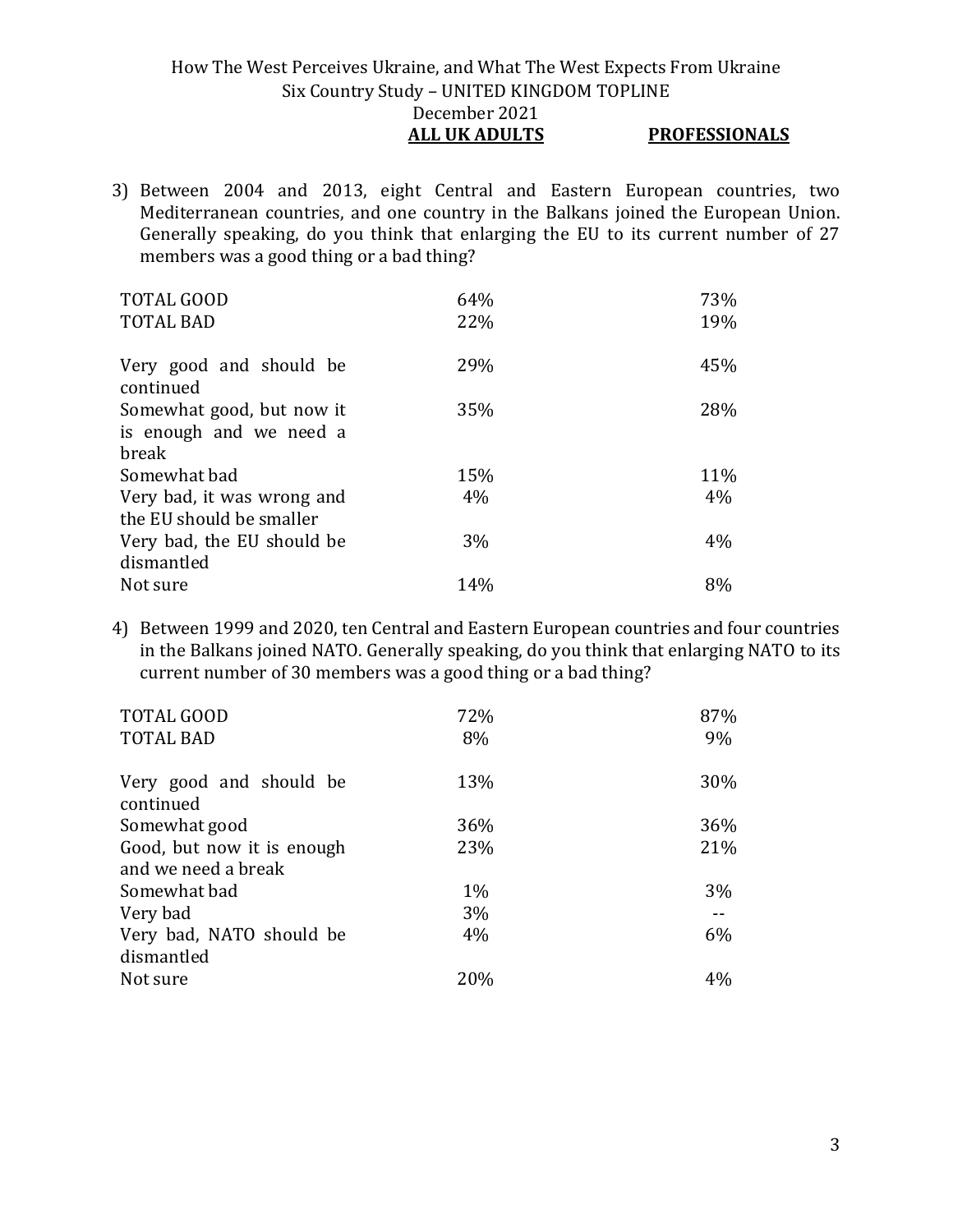#### **ALL UK ADULTS PROFESSIONALS**

5) Some say that when Western leaders expanded the European Union and NATO in the early 2000s, they broke promises to Russia and violated legitimate Russian interests.

Others say that it was appropriate for Western leaders to expand the European Union and NATO to promote peace, democracy, and security.

Which is closer to your view?

| When Western leaders expanded the European    | <b>26%</b> | 19% |
|-----------------------------------------------|------------|-----|
| Union and NATO, they broke promises to Russia |            |     |
| and violated legitimate Russian interests     |            |     |
| It was appropriate for Western leaders to     | 53%        | 75% |
| expand the European Union and NATO to         |            |     |
| promote peace, democracy, and security        |            |     |
| Not sure                                      | $21\%$     | 6%  |

6) Generally speaking, do you believe that the European Union should accept new members in the future?

| Yes, the EU should accept new members in the      | 47 <sub>%</sub> | 56%        |
|---------------------------------------------------|-----------------|------------|
| near future (in the next 5-10 years)              |                 |            |
| Yes, but only in the later future (possibly after | 24 <sub>%</sub> | 12%        |
| 2030), when conditions are right                  |                 |            |
| No, the EU should not accept new members          | 11%             | 21\%       |
| Not sure                                          | 18%             | <b>11%</b> |

7) If another country were to join the European Union in the next 5-10 years, which do you believe should be admitted? (Select up to 2)

| United Kingdom         | 46%   | 39%   |
|------------------------|-------|-------|
| Turkey                 | 12%   | 15%   |
| Georgia                | 6%    | 11%   |
| Albania                | 4%    | 16%   |
| Moldova                | 4%    | 2%    |
| Morocco                | 4%    | $2\%$ |
| Serbia                 | 4%    | 5%    |
| <b>Ukraine</b>         | 4%    | 18%   |
| Russia                 | 3%    |       |
| Tunisia                | 3%    | 2%    |
| Northern Macedonia     | 2%    | 11%   |
| Armenia                | 1%    |       |
| Other (Please specify) | $1\%$ | 2%    |
| Not sure               | 32%   | 18%   |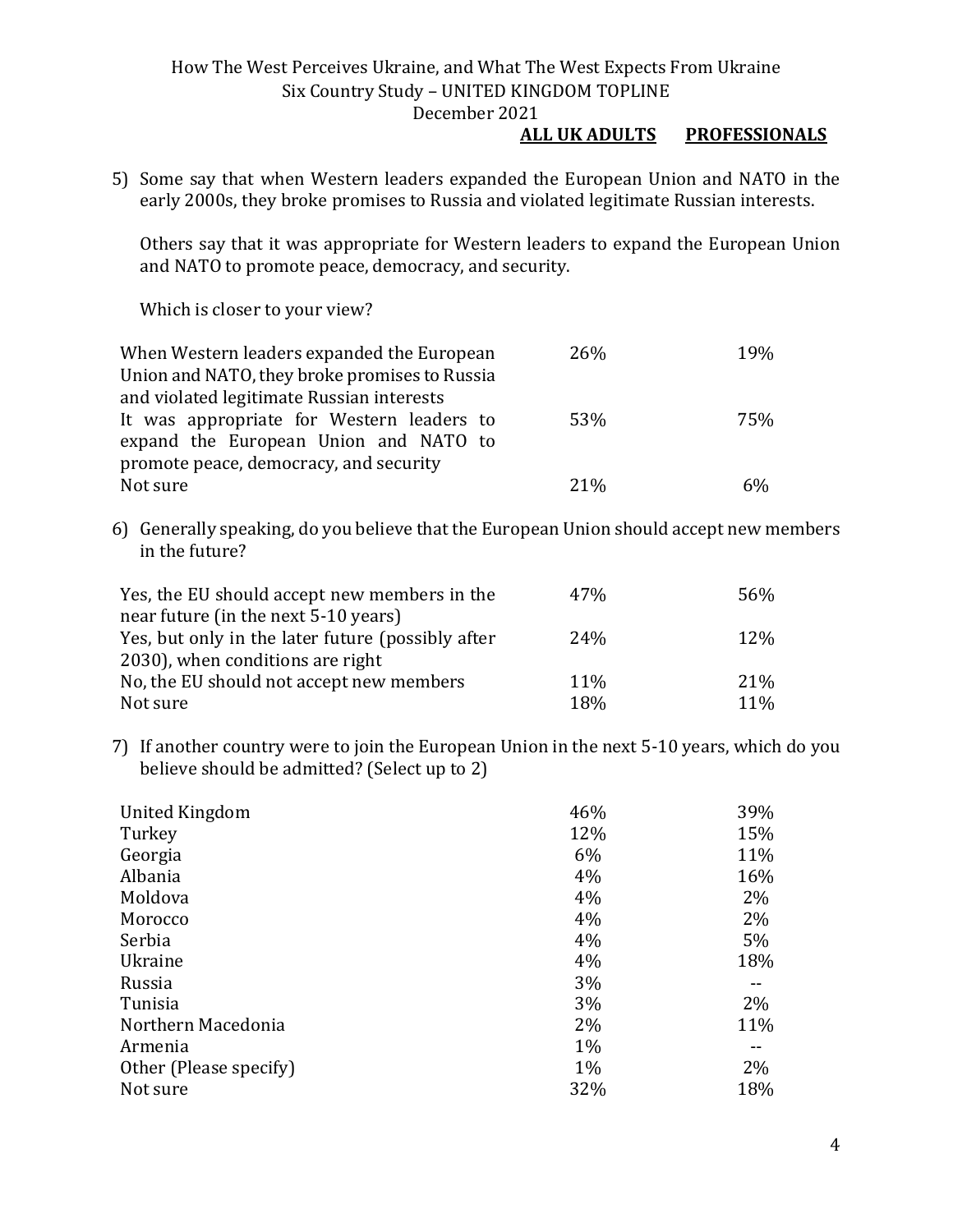#### **ALL UK ADULTS PROFESSIONALS**

8) Generally speaking, do you believe that NATO should accept new members in the future?

| Yes, NATO should accept new members in the        | <b>38%</b> | 59% |
|---------------------------------------------------|------------|-----|
| near future (in the next 5-10 years)              |            |     |
| Yes, but only in the later future (possibly after | 24%        | 23% |
| 2030), when conditions are right                  |            |     |
| No, NATO should not accept new members            | 10%        | 5%  |
| Not sure                                          | 28%        | 13% |

9) If another country were to join NATO in the next 5-10 years, which do you believe should be admitted? (Select up to 2)

| Australia              | 28% | 49% |
|------------------------|-----|-----|
| Ukraine                | 19% | 39% |
| Russia                 | 11% | 9%  |
| Mexico                 | 8%  | 9%  |
| Morocco                | 8%  | 7%  |
| Azerbaijan             | 7%  | 8%  |
| Moldova                | 7%  | 4%  |
| Armenia                | 6%  | 6%  |
| Georgia                | 6%  | 11% |
| Serbia                 | 5%  | 7%  |
| Tunisia                | 5%  | 2%  |
| Other (Please specify) |     |     |
| Not sure               | 28% | 10% |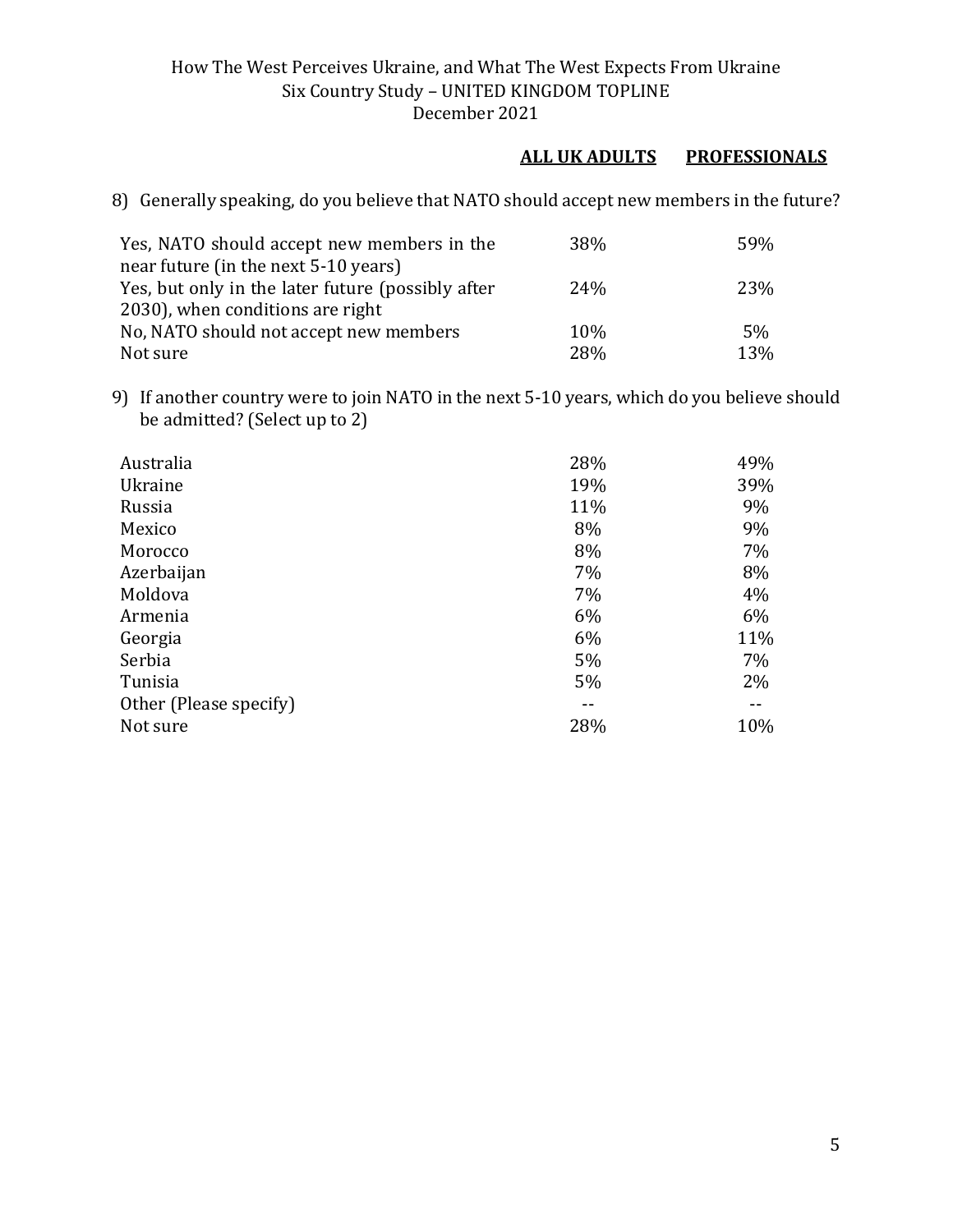#### **General Perceptions of the West**

#### **ALL UK ADULTS PROFESSIONALS**

10)Thinking generally about countries around the world, which of the following comes closest to your view on what constitutes the West?

| The US, Canada, European Union, and the UK          | 32% | 38%   |
|-----------------------------------------------------|-----|-------|
| US, Canada, European Union, and the UK, plus        | 36% | 40%   |
| Australia and New Zealand                           |     |       |
| The West is a concept that has lost its meaning, or | 18% | 18%   |
| never had a meaning for me                          |     |       |
| Not sure                                            | 14% | $4\%$ |

11)**[IF CHOICES 1 OR 2 IN ABOVE Q]** Okay, and in terms of the West's relations with Russia and China, which of the following approaches do you believe that the West should take?

| Strengthen relations with Russia to contain China  | 15% | 16%             |
|----------------------------------------------------|-----|-----------------|
| Strengthen relations with China to contain Russia  | 14% | 12%             |
| Do not strengthen relations with Russia or China   | 27% | 24%             |
| because both violate Western principles and the    |     |                 |
| West must contain and confront them both           |     |                 |
| It is best to have good relations with every major | 39% | 44%             |
| country around the world                           |     |                 |
| Not sure                                           | 5%  | 40 <sub>0</sub> |

12) In your view, which of the following countries, if any, are part of the West? [SELECT ALL THAT APPLY]

| Ukraine           | 22% | 24% |
|-------------------|-----|-----|
| Russia            | 18% | 11% |
| Serbia            | 17% | 19% |
| Georgia           | 11% | 13% |
| Moldova           | 11% | 12% |
| None of the above | 38% | 49% |
| Not sure          | 22% | 13% |

13)If you had to choose one country or group, who do you believe that the future belongs to?

| China            | 19% | 22% |
|------------------|-----|-----|
| Asia             | 4%  | 7%  |
| The West         | 8%  | 4%  |
| The US           | 8%  | 9%  |
| Europe           | 19% | 19% |
| The Muslim world | 4%  | --  |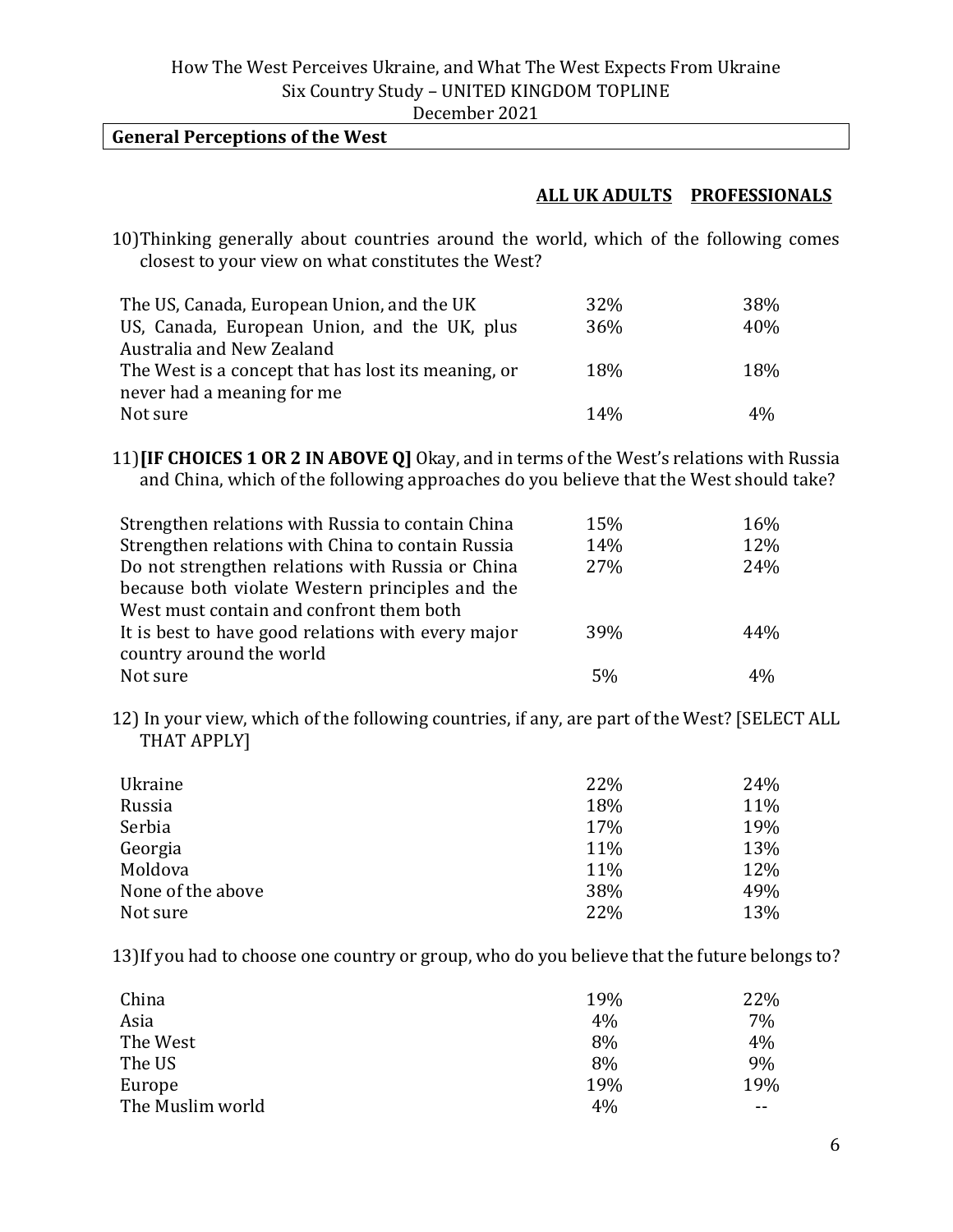| December 2021 |  |  |
|---------------|--|--|
|               |  |  |

| The Slavic world        | $- -$           | $- -$ |
|-------------------------|-----------------|-------|
| No one country or group | 24%             | 25%   |
| Not sure                | 14 <sub>%</sub> | 14%   |

#### **ALL UK ADULTS PROFESSIONALS**

14) Thinking about whether some countries or groups of countries are more truthful and more closely follow moral principles than others, which of the following is closest to your view?

| Western countries like the US, Canada, the UK or<br>the countries of the EU, are in general more<br>truthful and moral than countries like China or<br>Russia | 34%   | 48% |
|---------------------------------------------------------------------------------------------------------------------------------------------------------------|-------|-----|
| All governments are hypocrites and principles                                                                                                                 | 18%   | 11% |
| mean nothing to them                                                                                                                                          |       |     |
| All are equally truthful and moral to me, everyone                                                                                                            | 15%   | 14% |
| has a point                                                                                                                                                   |       |     |
| My country is more truthful and moral than all                                                                                                                | 11%   | 9%  |
| others                                                                                                                                                        |       |     |
| At least Russia is honest about its interests and                                                                                                             | 6%    | 2%  |
| does hide its interests behind supposed truth and                                                                                                             |       |     |
| morals like the United States                                                                                                                                 |       |     |
| China is more peaceful than other big countries                                                                                                               | $1\%$ |     |
| Not sure                                                                                                                                                      | 15%   | 16% |

15)Thinking about The United Kingdom's current relations with the following countries around the world, which do you believe it is most important to improve relations with? (Select up to 3) **[PROGRAMMING NOTE: REMOVE HOME COUNTRY FROM LIST]**

| The United States         | 42% | 60% |
|---------------------------|-----|-----|
| <b>Germany and France</b> | 35% | 56% |
| Russia                    | 27% | 24% |
| Canada                    | 22% | 34% |
| China                     | 19% | 30% |
| Ukraine                   | 8%  | 14% |
| Poland                    | 6%  | 5%  |
| Not sure                  | 17% | 2%  |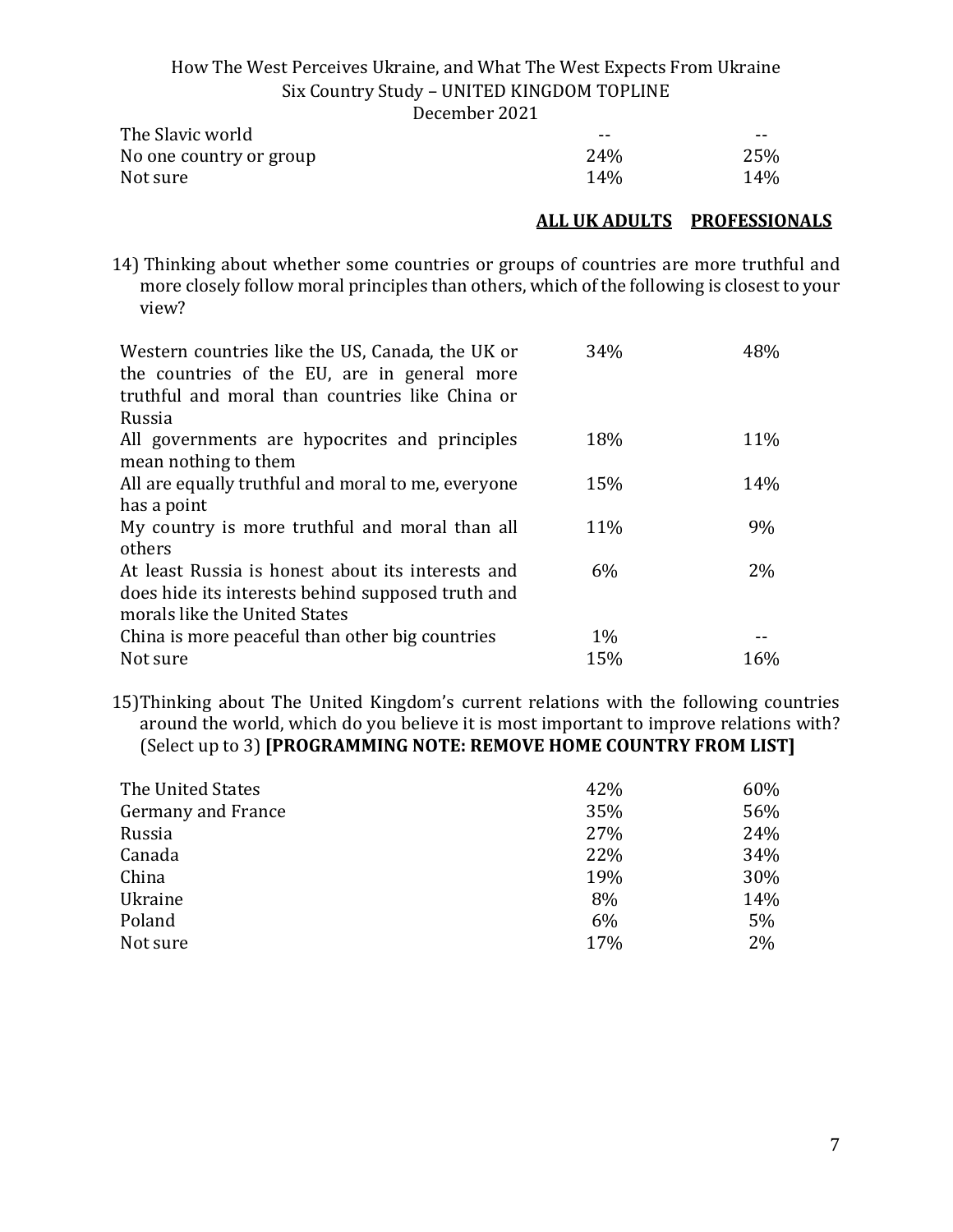#### **Perceptions of Russia**

**INTRO**: Next, we will ask you some questions about Russia and its role in the world today.

#### **ALL UK ADULTS PROFESSIONALS**

16)Generally speaking, do you have a positive, negative, or neutral view of Russia?

| <b>TOTAL POSITIVE</b><br><b>TOTAL NEGATIVE</b> | 23%<br>50% | 22%<br>68% |
|------------------------------------------------|------------|------------|
| Very positive                                  | 9%         | 11%        |
| Somewhat positive                              | 14%        | 11%        |
| Somewhat negative                              | 32%        | 42%        |
| Very negative                                  | 18%        | 26%        |
| Neutral                                        | 19%        | 7%         |
| Not sure                                       | 8%         | 3%         |

17)Please indicate how much you associate each of the following attributes and characteristics with Russia.

• Strength

| TOTAL VERY MUCH/SOMEWHAT       | 85% | 78%   |
|--------------------------------|-----|-------|
| TOTAL NOT VERY MUCH/NOT AT ALL | 8%  | 20%   |
| Very much                      | 41% | 36%   |
| Somewhat                       | 44% | 42%   |
| Not very much                  | 7%  | 10%   |
| Not at all                     | 1%  | 10%   |
| Not sure                       | 7%  | 2%    |
| Freedom                        |     |       |
| TOTAL VERY MUCH/SOMEWHAT       | 33% | 28%   |
| TOTAL NOT VERY MUCH/NOT AT ALL | 57% | 65%   |
| Very much                      | 16% | 10%   |
| Somewhat                       | 17% | 18%   |
| Not very much                  | 29% | 44%   |
| Not at all                     | 28% | 21%   |
| Not sure                       | 10% | $7\%$ |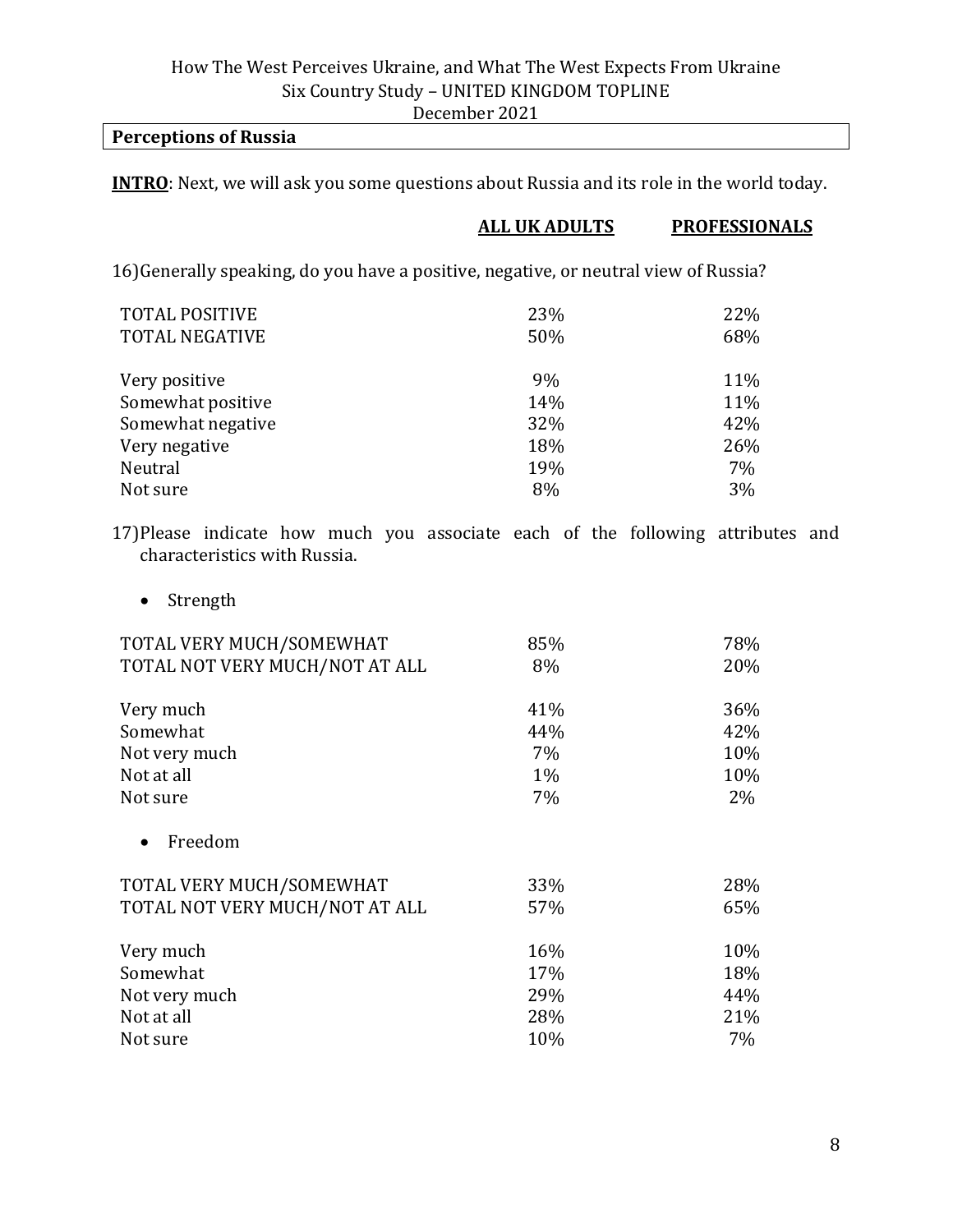December 2021<br>ALL JIK ADIILTS

|                                | <b>ALL UK ADULTS</b> | <b>PROFESSIONALS</b> |
|--------------------------------|----------------------|----------------------|
| Authoritarian leadership       |                      |                      |
| TOTAL VERY MUCH/SOMEWHAT       | 75%                  | 98%                  |
| TOTAL NOT VERY MUCH/NOT AT ALL | 11%                  | 2%                   |
| Very much                      | 45%                  | 74%                  |
| Somewhat                       | 30%                  | 24%                  |
| Not very much                  | 6%                   | --                   |
| Not at all                     | 5%                   | 2%                   |
| Not sure                       | 14%                  | --                   |
| Neo-Nazism                     |                      |                      |
| TOTAL VERY MUCH/SOMEWHAT       | 51%                  | 50%                  |
| TOTAL NOT VERY MUCH/NOT AT ALL | 27%                  | 41%                  |
| Very much                      | 24%                  | 22%                  |
| Somewhat                       | 27%                  | 28%                  |
| Not very much                  | 15%                  | 29%                  |
| Not at all                     | 12%                  | 12%                  |
| Not sure                       | 22%                  | 9%                   |
| Nice people                    |                      |                      |
| TOTAL VERY MUCH/SOMEWHAT       | 60%                  | 56%                  |
| TOTAL NOT VERY MUCH/NOT AT ALL | 31%                  | 41%                  |
| Very much                      | 16%                  | 26%                  |
| Somewhat                       | 44%                  | 30%                  |
| Not very much                  | 26%                  | 30%                  |
| Not at all                     | 5%                   | 11%                  |
| Not sure                       | 9%                   | 3%                   |
| Beautiful nature               |                      |                      |
| TOTAL VERY MUCH/SOMEWHAT       | 71%                  | 69%                  |
| TOTAL NOT VERY MUCH/NOT AT ALL | 21%                  | 29%                  |
| Very much                      | 23%                  | 35%                  |
| Somewhat                       | 48%                  | 34%                  |
| Not very much                  | 13%                  | 18%                  |
| Not at all                     | 8%                   | 11%                  |
| Not sure                       | 8%                   | $2\%$                |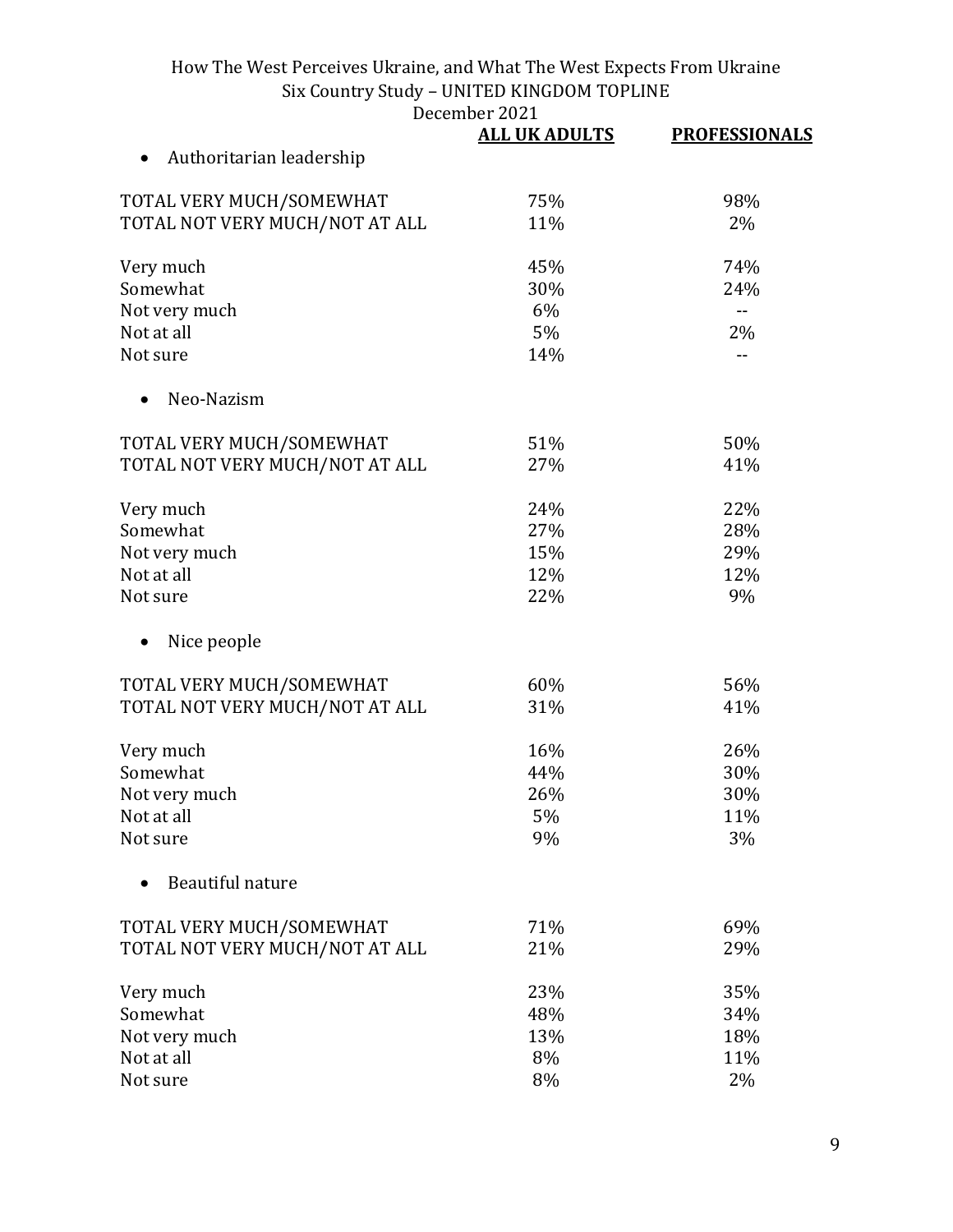|                                     | UUMUUL LULL<br><b>ALL UK ADULTS</b> | <b>PROFESSIONALS</b> |
|-------------------------------------|-------------------------------------|----------------------|
| Soviet industry                     |                                     |                      |
| TOTAL VERY MUCH/SOMEWHAT            | 64%                                 | 77%                  |
| TOTAL NOT VERY MUCH/NOT AT ALL      | 19%                                 | 21%                  |
| Very much                           | 24%                                 | 42%                  |
| Somewhat                            | 40%                                 | 35%                  |
| Not very much                       | 13%                                 | 16%                  |
| Not at all                          | 6%                                  | 5%                   |
| Not sure                            | 17%                                 | 2%                   |
| Corruption                          |                                     |                      |
| TOTAL VERY MUCH/SOMEWHAT            | 74%                                 | 86%                  |
| TOTAL NOT VERY MUCH/NOT AT ALL      | 11%                                 | 10%                  |
| Very much                           | 34%                                 | 54%                  |
| Somewhat                            | 40%                                 | 32%                  |
| Not very much                       | 9%                                  | 10%                  |
| Not at all                          | 2%                                  |                      |
| Not sure                            | 15%                                 | 4%                   |
| Successful fight against corruption |                                     |                      |
| TOTAL VERY MUCH/SOMEWHAT            | 30%                                 | 29%                  |
| TOTAL NOT VERY MUCH/NOT AT ALL      | 56%                                 | 71%                  |
| Very much                           | 13%                                 | 12%                  |
| Somewhat                            | 17%                                 | 17%                  |
| Not very much                       | 23%                                 | 18%                  |
| Not at all                          | 33%                                 | 53%                  |
| Not sure                            | 14%                                 |                      |
| Spying and espionage                |                                     |                      |
| TOTAL VERY MUCH/SOMEWHAT            | 81%                                 | 92%                  |
| TOTAL NOT VERY MUCH/NOT AT ALL      | 9%                                  | 5%                   |
| Very much                           | 48%                                 | 57%                  |
| Somewhat                            | 33%                                 | 35%                  |
| Not very much                       | 7%                                  | 5%                   |
| Not at all                          | 2%                                  | $-$                  |
| Not sure                            | 10%                                 | 3%                   |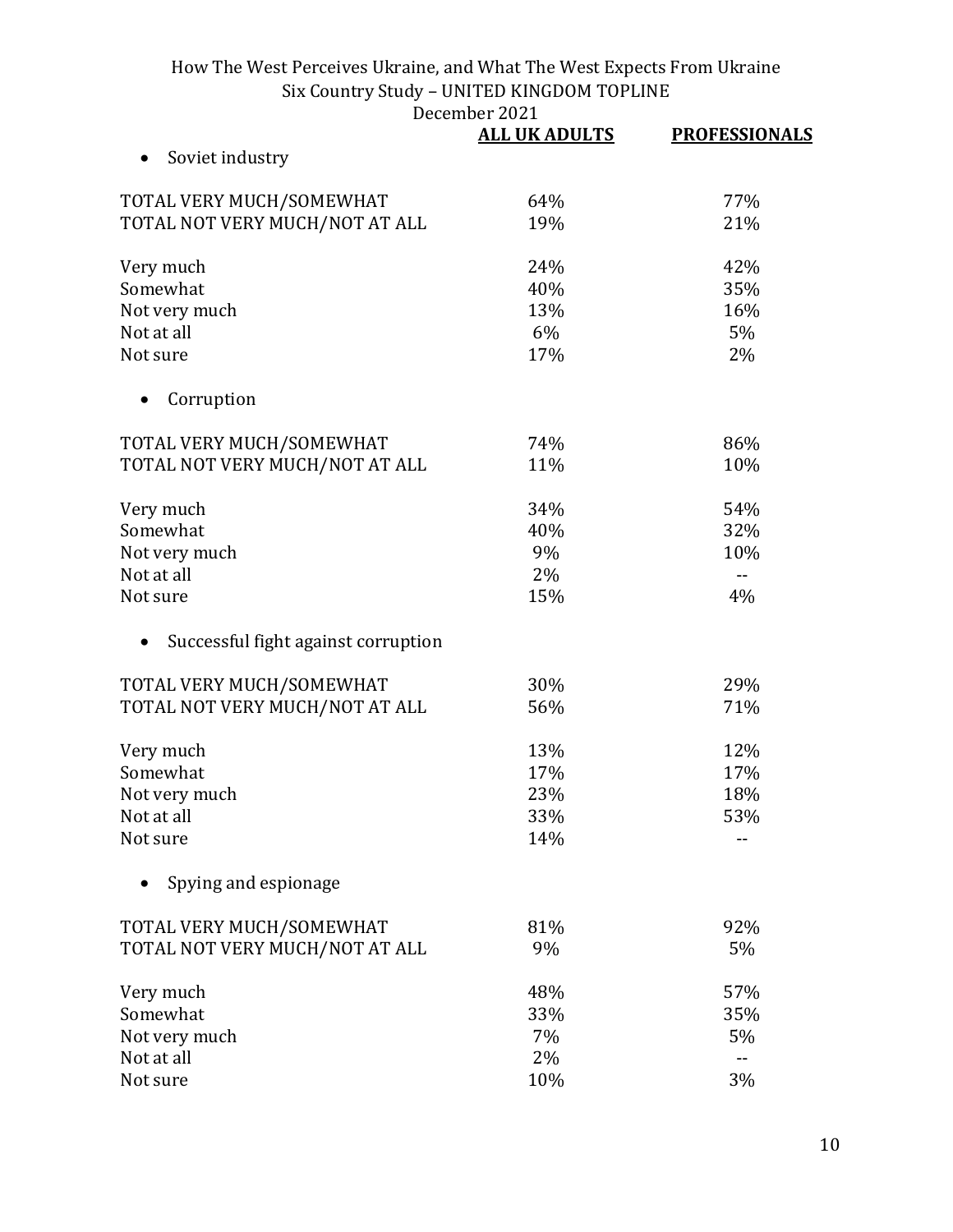December 2021<br>ALL JIK ADIILTS

|                                | <b>ALL UK ADULTS</b> | <b>PROFESSIONALS</b> |
|--------------------------------|----------------------|----------------------|
| Election interference          |                      |                      |
| TOTAL VERY MUCH/SOMEWHAT       | 58%                  | 99%                  |
| TOTAL NOT VERY MUCH/NOT AT ALL | 25%                  | --                   |
| Very much                      | 27%                  | 65%                  |
| Somewhat                       | 31%                  | 34%                  |
| Not very much                  | 19%                  |                      |
| Not at all                     | 6%                   |                      |
| Not sure                       | 17%                  | 1%                   |
| Trafficking of women           |                      |                      |
| TOTAL VERY MUCH/SOMEWHAT       | 51%                  | 57%                  |
| TOTAL NOT VERY MUCH/NOT AT ALL | 26%                  | 37%                  |
| Very much                      | 21%                  | 9%                   |
| Somewhat                       | 30%                  | 48%                  |
| Not very much                  | 19%                  | 28%                  |
| Not at all                     | 7%                   | 9%                   |
| Not sure                       | 23%                  | 6%                   |
| Organized crime                |                      |                      |
| TOTAL VERY MUCH/SOMEWHAT       | 66%                  | 79%                  |
| TOTAL NOT VERY MUCH/NOT AT ALL | 20%                  | 21%                  |
| Very much                      | 32%                  | 57%                  |
| Somewhat                       | 34%                  | 22%                  |
| Not very much                  | 9%                   | 13%                  |
| Not at all                     | 11%                  | 8%                   |
| Not sure                       | 14%                  |                      |
| Creativity                     |                      |                      |
| TOTAL VERY MUCH/SOMEWHAT       | 56%                  | 45%                  |
| TOTAL NOT VERY MUCH/NOT AT ALL | 30%                  | 45%                  |
| Very much                      | 16%                  | 15%                  |
| Somewhat                       | 40%                  | 30%                  |
| Not very much                  | 23%                  | 36%                  |
| Not at all                     | 7%                   | 9%                   |
| Not sure                       | 14%                  | 10%                  |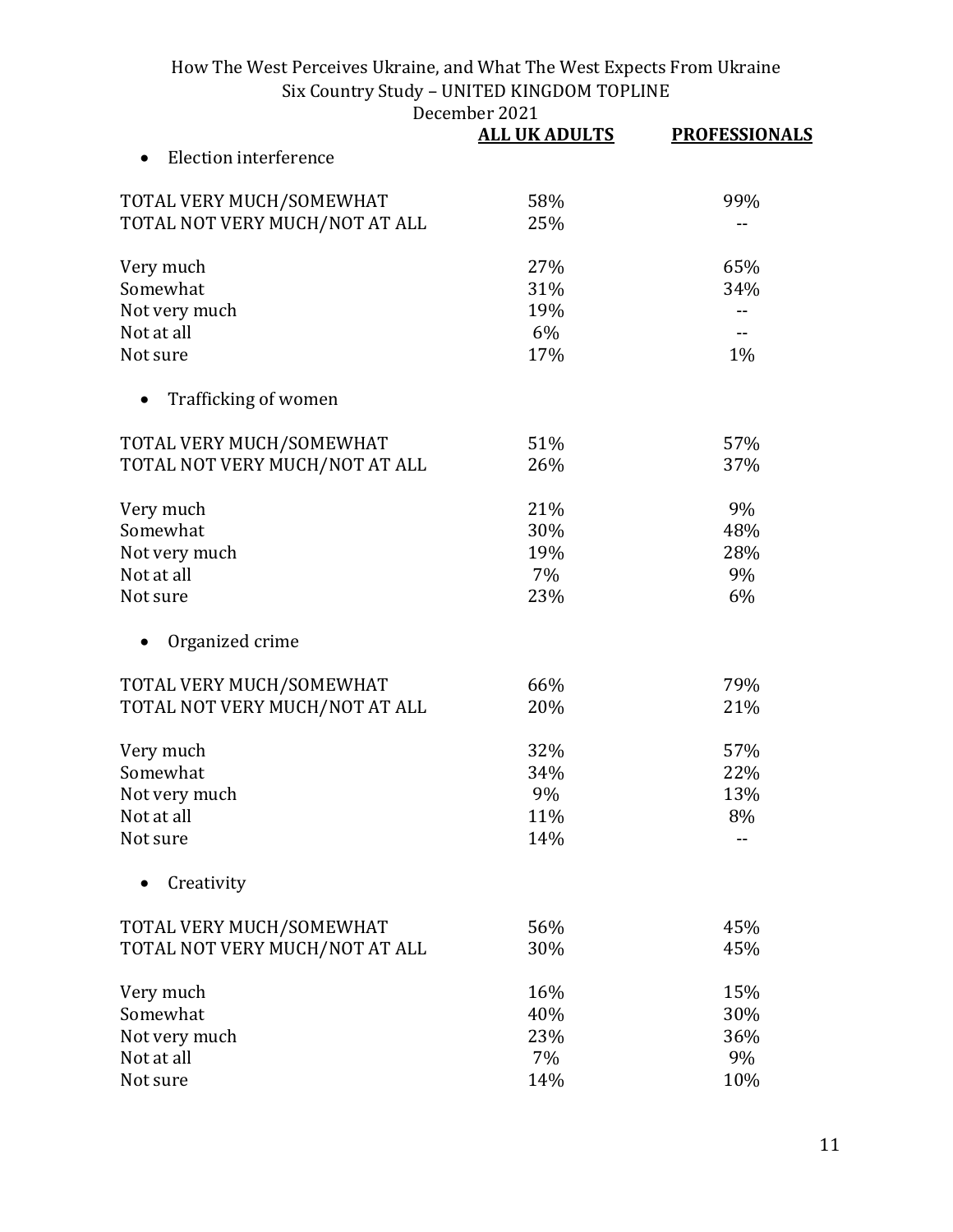|                                | <b>ALL UK ADULTS</b> | <b>PROFESSIONALS</b> |
|--------------------------------|----------------------|----------------------|
| Anti-Semitism                  |                      |                      |
| TOTAL VERY MUCH/SOMEWHAT       | 46%                  | 87%                  |
| TOTAL NOT VERY MUCH/NOT AT ALL | 34%                  | 5%                   |
| Very much                      | 16%                  | 31%                  |
| Somewhat                       | 30%                  | 56%                  |
| Not very much                  | 22%                  | 5%                   |
| Not at all                     | 12%                  | $\overline{a}$       |
| Not sure                       | 20%                  | 8%                   |
| IT industry                    |                      |                      |
| TOTAL VERY MUCH/SOMEWHAT       | 49%                  | 32%                  |
| TOTAL NOT VERY MUCH/NOT AT ALL | 33%                  | 61%                  |
| Very much                      | 12%                  | 11%                  |
| Somewhat                       | 37%                  | 21%                  |
| Not very much                  | 22%                  | 45%                  |
| Not at all                     | 11%                  | 16%                  |
| Not sure                       | 18%                  | 7%                   |
| Oligarchs                      |                      |                      |
| TOTAL VERY MUCH/SOMEWHAT       | 60%                  | 87%                  |
| TOTAL NOT VERY MUCH/NOT AT ALL | 14%                  | 8%                   |
| Very much                      | 36%                  | 60%                  |
| Somewhat                       | 24%                  | 27%                  |
| Not very much                  | 7%                   | 2%                   |
| Not at all                     | 7%                   | 6%                   |
| Not sure                       | 26%                  | 5%                   |
| The Slavic soul                |                      |                      |
| TOTAL VERY MUCH/SOMEWHAT       | 49%                  | 48%                  |
| TOTAL NOT VERY MUCH/NOT AT ALL | 26%                  | 35%                  |
| Very much                      | 11%                  | 14%                  |
| Somewhat                       | 38%                  | 34%                  |
| Not very much                  | 20%                  | 32%                  |
| Not at all                     | 6%                   | 3%                   |
| Not sure                       | 25%                  | 17%                  |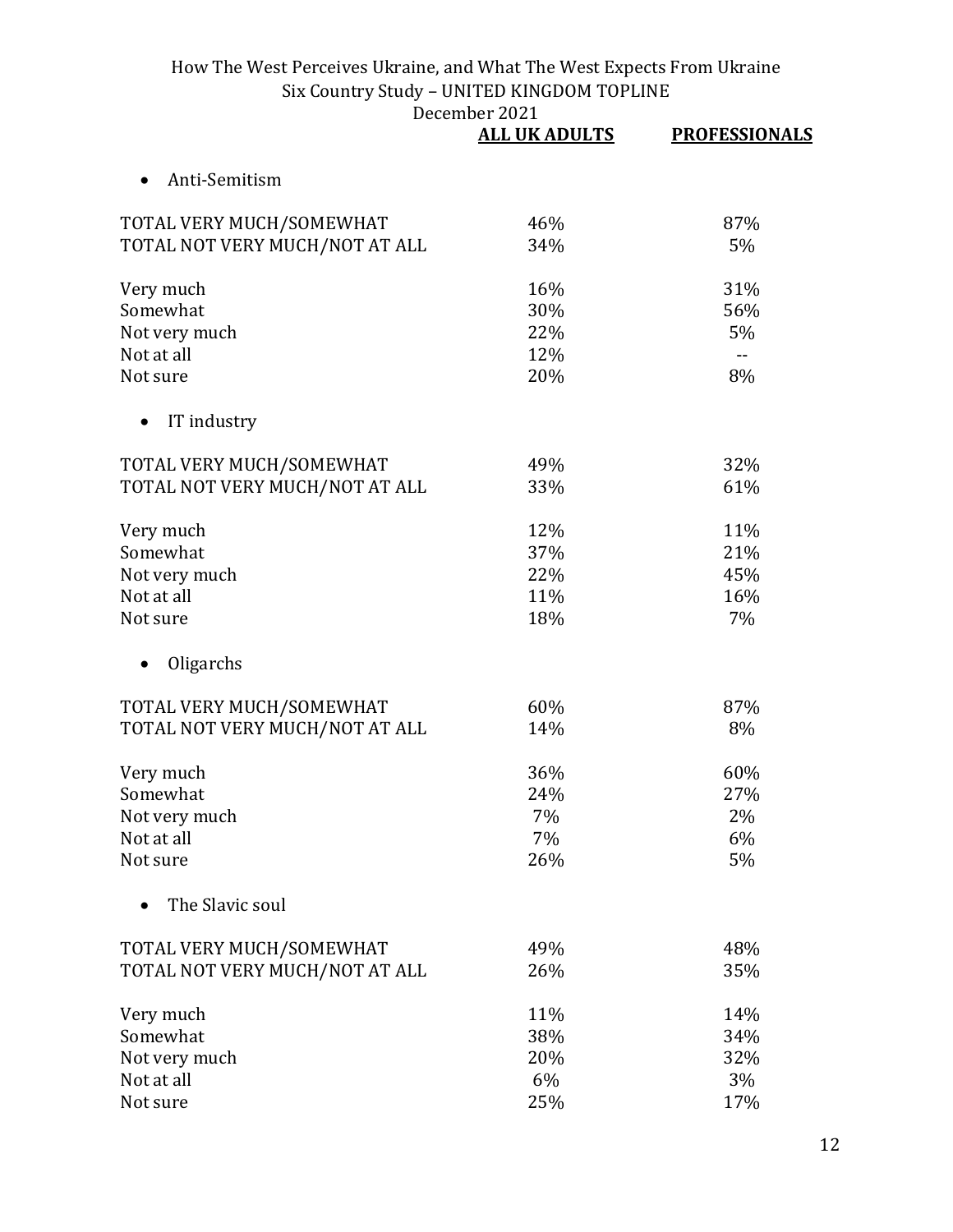|                                | <b>ALL UK ADULTS</b> | <b>PROFESSIONALS</b> |
|--------------------------------|----------------------|----------------------|
| Europe                         |                      |                      |
| TOTAL VERY MUCH/SOMEWHAT       | 42%                  | 48%                  |
| TOTAL NOT VERY MUCH/NOT AT ALL | 39%                  | 44%                  |
| Very much                      | 13%                  | 22%                  |
| Somewhat                       | 29%                  | 26%                  |
| Not very much                  | 26%                  | 32%                  |
| Not at all                     | 13%                  | 12%                  |
| Not sure                       | 19%                  | 8%                   |
| Aggressive nationalism         |                      |                      |
| TOTAL VERY MUCH/SOMEWHAT       | 72%                  | 91%                  |
| TOTAL NOT VERY MUCH/NOT AT ALL | 13%                  | 6%                   |
| Very much                      | 41%                  | 52%                  |
| Somewhat                       | 31%                  | 39%                  |
| Not very much                  | 9%                   | 3%                   |
| Not at all                     | 4%                   | 3%                   |
| Not sure                       | 15%                  | 3%                   |
| Great culture                  |                      |                      |
| TOTAL VERY MUCH/SOMEWHAT       | 69%                  | 78%                  |
| TOTAL NOT VERY MUCH/NOT AT ALL | 22%                  | 20%                  |
| Very much                      | 24%                  | 36%                  |
| Somewhat                       | 45%                  | 42%                  |
| Not very much                  | 16%                  | 13%                  |
| Not at all                     | 6%                   | 7%                   |
| Not sure                       | 9%                   | 2%                   |
| <b>Emerging markets</b>        |                      |                      |
| TOTAL VERY MUCH/SOMEWHAT       | 47%                  | 58%                  |
| TOTAL NOT VERY MUCH/NOT AT ALL | 36%                  | 33%                  |
| Very much                      | 17%                  | 18%                  |
| Somewhat                       | 30%                  | 40%                  |
| Not very much                  | 28%                  | 28%                  |
| Not at all                     | 8%                   | 5%                   |
| Not sure                       | 17%                  | 9%                   |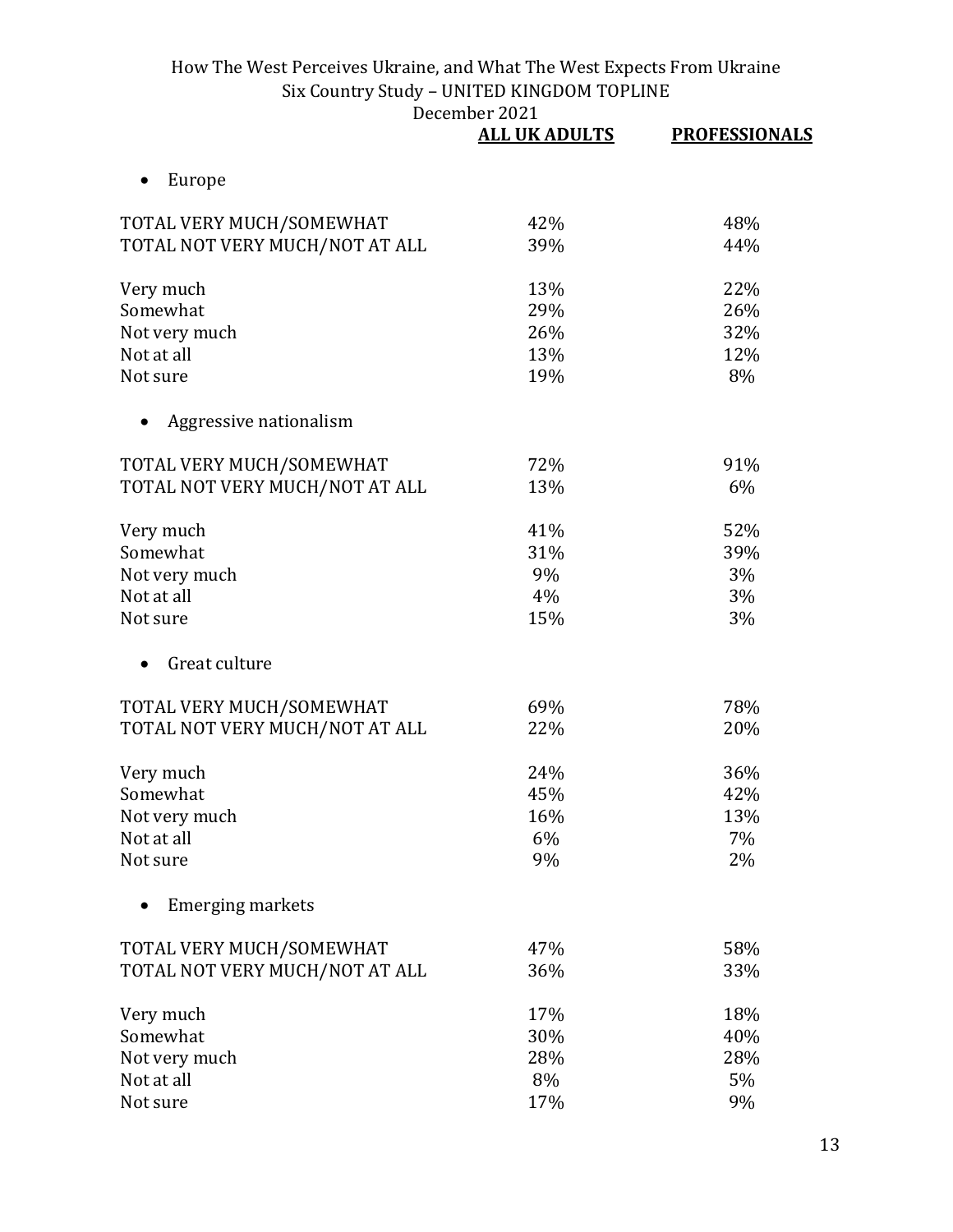| December 2021 |
|---------------|
|---------------|

|                                | UUMUUL LULL<br><b>ALL UK ADULTS</b> | <b>PROFESSIONALS</b> |
|--------------------------------|-------------------------------------|----------------------|
| Frozen conflicts               |                                     |                      |
| TOTAL VERY MUCH/SOMEWHAT       | 53%                                 | 81%                  |
| TOTAL NOT VERY MUCH/NOT AT ALL | 24%                                 | 11%                  |
| Very much                      | 12%                                 | 33%                  |
| Somewhat                       | 41%                                 | 48%                  |
| Not very much                  | 18%                                 | 11%                  |
| Not at all                     | 6%                                  | $\overline{a}$       |
| Not sure                       | 23%                                 | 8%                   |
| Imperial/Tsarist history       |                                     |                      |
| TOTAL VERY MUCH/SOMEWHAT       | 59%                                 | 77%                  |
| TOTAL NOT VERY MUCH/NOT AT ALL | 22%                                 | 21%                  |
| Very much                      | 29%                                 | 20%                  |
| Somewhat                       | 30%                                 | 57%                  |
| Not very much                  | 14%                                 | 16%                  |
| Not at all                     | 8%                                  | 5%                   |
| Not sure                       | 19%                                 | 2%                   |
| Soviet history                 |                                     |                      |
| TOTAL VERY MUCH/SOMEWHAT       | 70%                                 | 81%                  |
| TOTAL NOT VERY MUCH/NOT AT ALL | 19%                                 | 7%                   |
| Very much                      | 31%                                 | 44%                  |
| Somewhat                       | 39%                                 | 37%                  |
| Not very much                  | 16%                                 | 2%                   |
| Not at all                     | 3%                                  | 5%                   |
| Not sure                       | 11%                                 | 12%                  |
| Clueless                       |                                     |                      |
| TOTAL VERY MUCH/SOMEWHAT       | 37%                                 | 19%                  |
| TOTAL NOT VERY MUCH/NOT AT ALL | 43%                                 | 63%                  |
| Very much                      | 15%                                 | 14%                  |
| Somewhat                       | 22%                                 | 5%                   |
| Not very much                  | 20%                                 | 34%                  |
| Not at all                     | 23%                                 | 29%                  |
| Not sure                       | 20%                                 | 18%                  |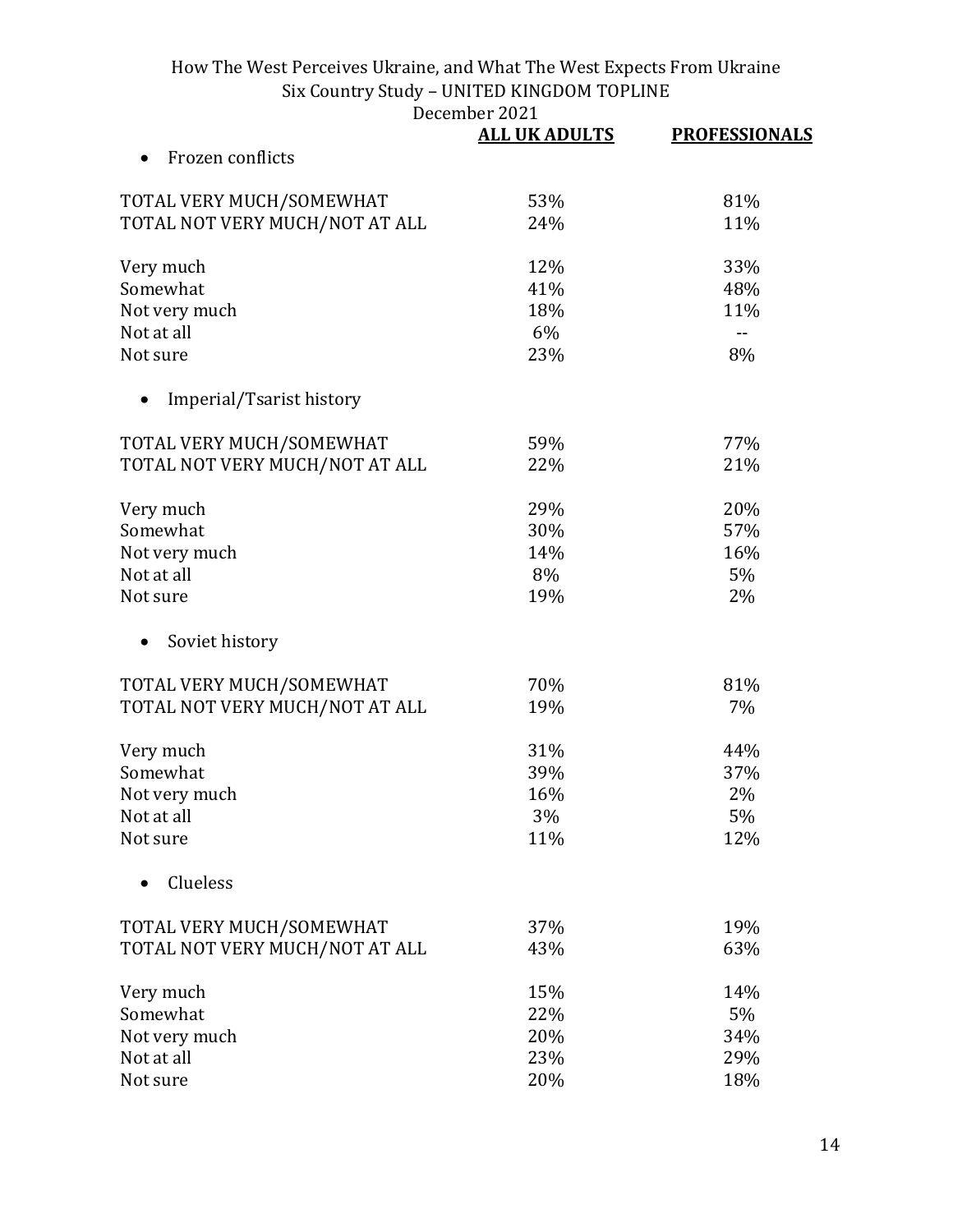|                                     | <b>ALL UK ADULTS</b> | <b>PROFESSIONALS</b> |
|-------------------------------------|----------------------|----------------------|
| Pro-democracy protests<br>$\bullet$ |                      |                      |
| TOTAL VERY MUCH/SOMEWHAT            | 45%                  | 64%                  |
| TOTAL NOT VERY MUCH/NOT AT ALL      | 32%                  | 33%                  |
| Very much                           | 16%                  | 35%                  |
| Somewhat                            | 29%                  | 29%                  |
| Not very much                       | 22%                  | 31%                  |
| Not at all                          | 10%                  | 2%                   |
| Not sure                            | 23%                  | 3%                   |
| Threatening<br>$\bullet$            |                      |                      |
| TOTAL VERY MUCH/SOMEWHAT            | 66%                  | 93%                  |
| TOTAL NOT VERY MUCH/NOT AT ALL      | 18%                  | 4%                   |
| Very much                           | 35%                  | 43%                  |
| Somewhat                            | 31%                  | 50%                  |
| Not very much                       | 16%                  | 4%                   |
| Not at all                          | 2%                   |                      |
| Not sure                            | 16%                  | 3%                   |

18) On a scale from 1 to 10, with 1 being the least democratic and 10 being the most democratic, how democratic do you believe Russia is?

| 1-3; Less democratic  | 34 <sub>%</sub> | 52%  |
|-----------------------|-----------------|------|
| 4-6                   | 28%             | 24%  |
| 7-10; More democratic | 31 <sup>%</sup> | 22\% |
| Not sure              | 7%              | 2%   |

19)On a scale from 1 to 10, with 1 being the least corrupt and 10 being the most corrupt, how corrupt do you believe Russia is?

| 1-3; Less corrupt  | 3%  | 2%  |
|--------------------|-----|-----|
| 4-6                | 26% | 9%  |
| 7-10; More corrupt | 63% | 83% |
| Not sure           | 8%  | 6%  |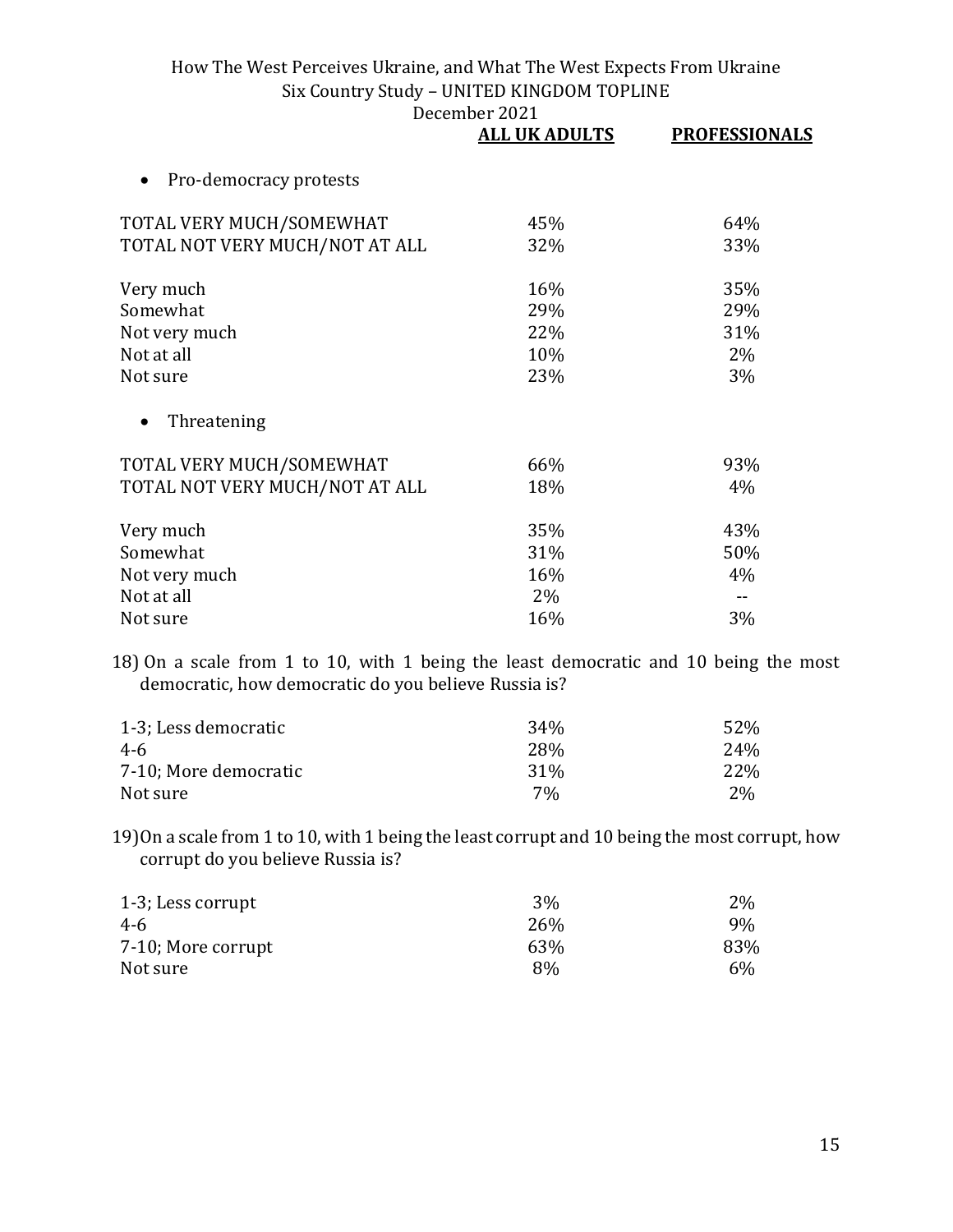#### **ALL UK ADULTS PROFESSIONALS**

20)Generally speaking, how important do you believe a strong partnership with Russia is to the West?

| TOTAL IMPORTANT<br>TOTAL NOT IMPORTANT | 67%<br>19% | 72%<br>21% |
|----------------------------------------|------------|------------|
| Very important                         | 22%        | 23%        |
| Somewhat important                     | 45%        | 49%        |
| Not very important                     | 14%        | 17%        |
| Not important at all                   | $5\%$      | 4%         |
| Not sure                               | 14%        | 7%         |

21)**[IF IMPORTANT]** Why do you believe that a strong partnership with Russia is important to the West?

| Russia is a big power with a nuclear arsenal – the | 22%   | 23%   |
|----------------------------------------------------|-------|-------|
| West must pay attention and respect                |       |       |
| Russia is the West's best potential partner for    | 17%   | 9%    |
| containing China                                   |       |       |
| Russia is key for stability in the region          | 16%   | 26%   |
| Russia has major natural resources, including iron | 9%    | 14%   |
| ore and fossil fuels                               |       |       |
| There are many Russian people who live in          | 6%    | 10%   |
| Western countries                                  |       |       |
| Russia has European values                         | $5\%$ | $1\%$ |
| Russians are great people                          | 5%    | 2%    |
| Russians are pro-democracy                         | 4%    | $- -$ |
| Things in Russia are getting better                | 3%    | 3%    |
| Russia is an emerging market economy               | 2%    | 2%    |
| Russia has wealthy business leaders and investors  | $2\%$ | 5%    |
| Russia can become a leader of innovation and       | $1\%$ | $1\%$ |
| digital economy in the world                       |       |       |
| Russia is doing its best to fight corruption       | $1\%$ | $1\%$ |
| Other (Please specify)                             |       |       |
| Not sure                                           | 7%    | 3%    |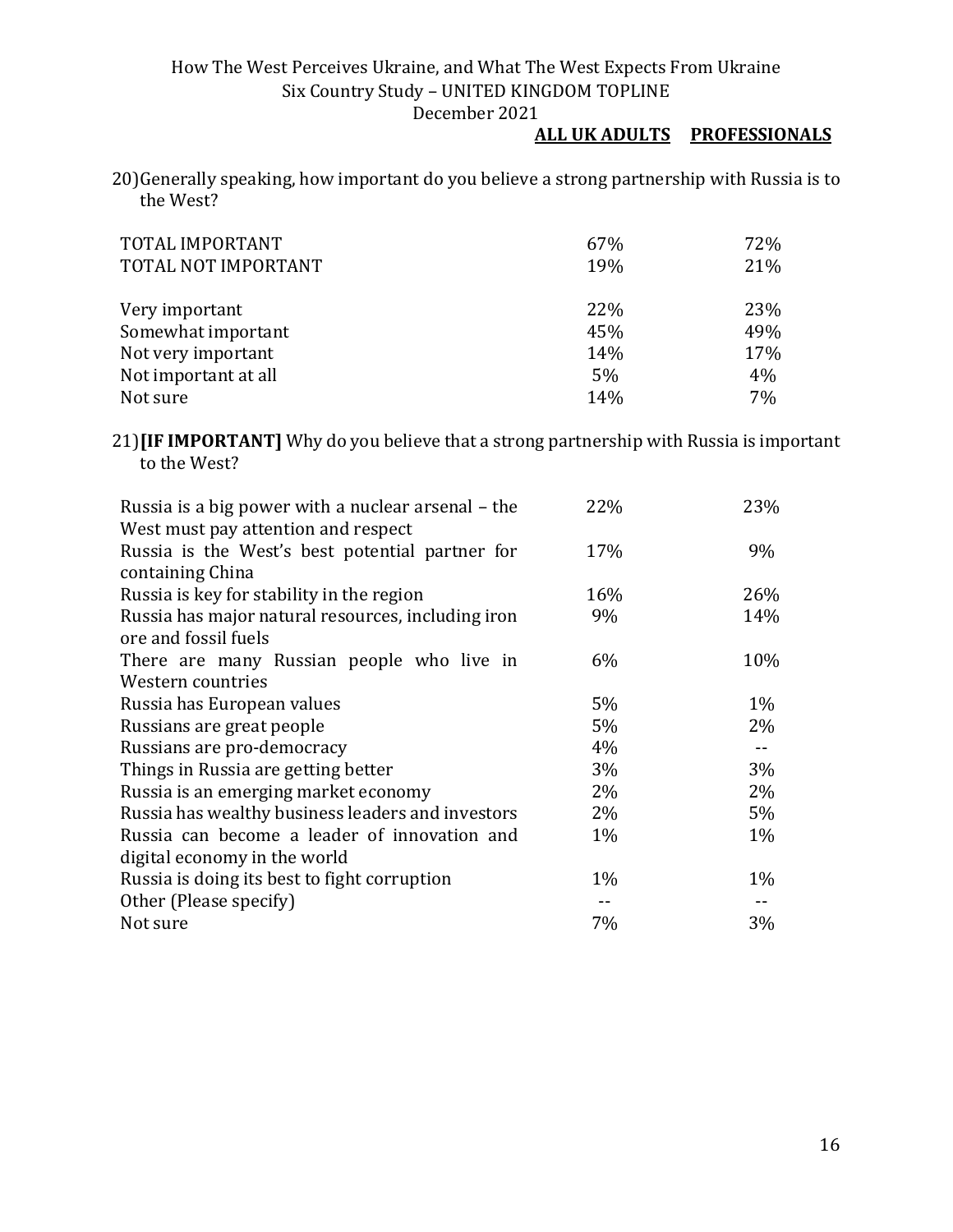#### **ALL UK ADULTS PROFESSIONALS**

#### 22)**[IF NOT IMPORTANT]** Why do you believe that a strong partnership with Russia is NOT important for the West?

| Russia pressures, bullies and invades its        | 32%   | 35%   |
|--------------------------------------------------|-------|-------|
| neighbors, therefore support or partnership      |       |       |
| would be completely wrong                        |       |       |
| Russia doesn't deserve the support               | 15%   | 10%   |
| I don't really know what is going on in Russia   | 14%   | $3\%$ |
| Russia is corrupt and will always be             | 14%   | 36%   |
| I believe it is more important to help countries | 12%   | 3%    |
| other than Russia                                |       |       |
| Support and offers of partnership for Russia     | $4\%$ | $2\%$ |
| would entice Russia to pressure and invade       |       |       |
| Ukraine                                          |       |       |
| Russia's economy is doomed, it has only          | $2\%$ | 8%    |
| corruption and an old style economy to offer     |       |       |
| Things in Russia are getting worse               | $2\%$ |       |
| Overall, we should stay away from international  | $2\%$ |       |
| partnerships and cooperation                     |       |       |
| Other (Please specify)                           |       |       |
| Not sure                                         | 3%    | 3%    |

23)Do you agree or disagree that the West should do more to have a good partnership with Russia and more understanding of their interests and needs?

| <b>TOTAL AGREE</b>    | 59% | 55% |
|-----------------------|-----|-----|
| <b>TOTAL DISAGREE</b> | 22% | 29% |
|                       |     |     |
| Strongly agree        | 13% | 17% |
| Somewhat agree        | 46% | 38% |
| Somewhat disagree     | 12% | 20% |
| Strongly disagree     | 10% | 9%  |
| Not sure              | 19% | 16% |

24)Generally speaking, which of the following do you believe best describes Russia's overall position in the world?

| A strong independent power        | 35%        | 32\% |
|-----------------------------------|------------|------|
| Partially Europe, partially Asian | 23%        | 18%  |
| A European country                | <b>16%</b> | 20%  |
| The leader of the Slavic world    | 11%        | 20%  |
| Not sure                          | 15%        | 10%  |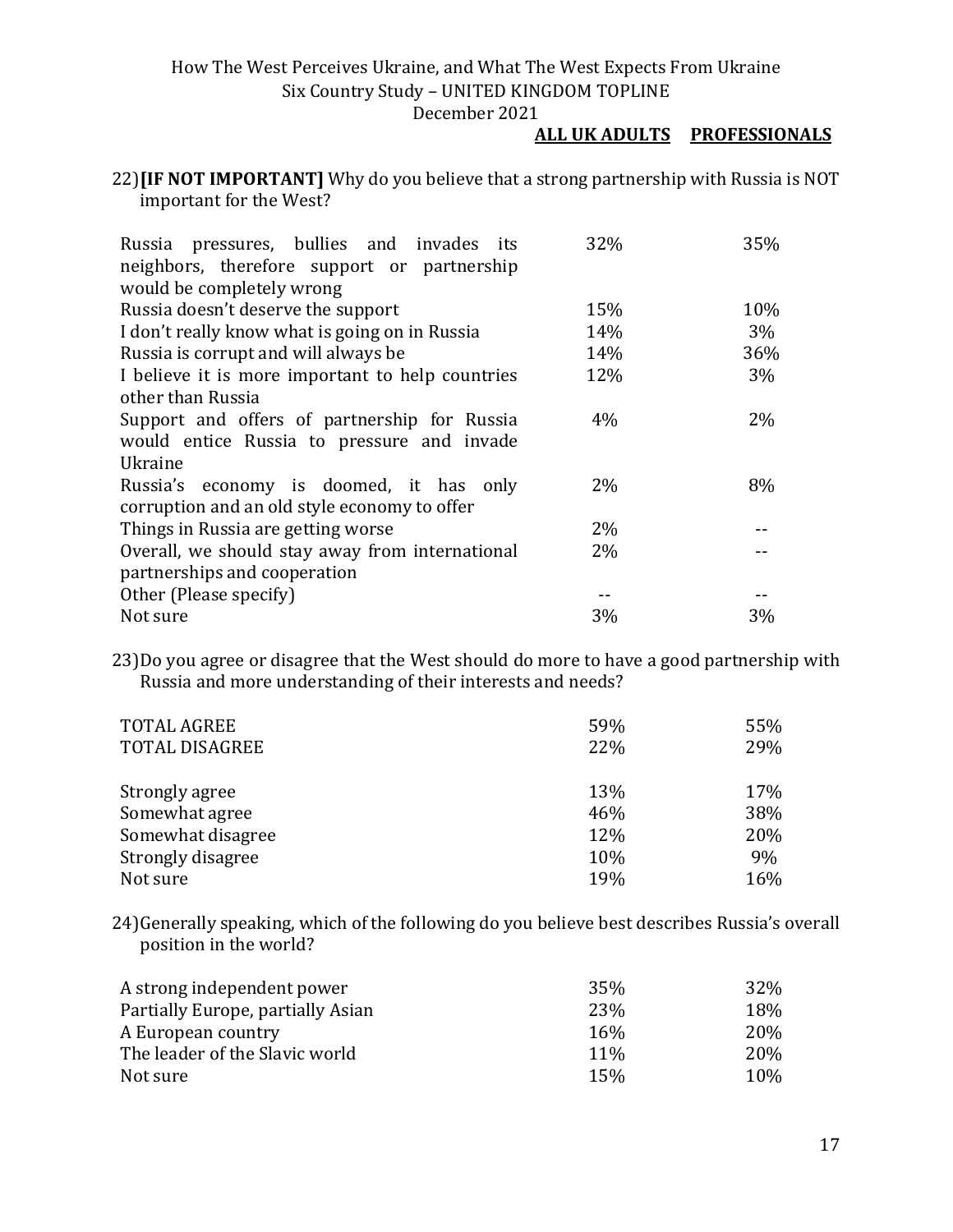#### How The West Perceives Ukraine, and What The West Expects From Ukraine Six Country Study – UNITED KINGDOM TOPLINE December 2021 **ALL UK ADULTS PROFESSIONALS**

25)In Tsarist times and during the Soviet Union, Moscow was the center of an empire that included countries that are independent today, like Georgia, Ukraine, Moldova.

Thinking specifically about Ukraine, do you think that Russia's influence on Ukraine has historically been positive (meaning benevolent, and encouraging of development), negative (meaning a relation of oppression and exploitation), or neutral?

| 25% | 24% |
|-----|-----|
| 53% | 65% |
|     |     |
| 10% | 12% |
| 15% | 12% |
| 27% | 36% |
| 26% | 29% |
| 4%  | 5%  |
| 18% | 6%  |
|     |     |

26)How would you describe the relations between the West (meaning EU countries, UK, US, Canada) and Russia?

| <b>TOTAL POSITIVE</b><br><b>TOTAL NEGATIVE</b> | 30%<br>52% | 23%<br>74% |
|------------------------------------------------|------------|------------|
| Very positive                                  | 8%         | 12%        |
| Somewhat positive                              | 22%        | 11%        |
| Somewhat negative                              | 40%        | 61%        |
| Very negative                                  | 12%        | 13%        |
| Neutral                                        | 6%         | 2%         |
| Not sure                                       | 12%        | $1\%$      |

27)Okay, and do you believe that relations between the West (meaning EU countries, UK, US, Canada) and Russia have gotten better, worse, or stayed the same compared to ten years ago?

| Better          | 14%             | 19% |
|-----------------|-----------------|-----|
| Worse           | 40\%            | 50% |
| Stayed the same | 32%             | 26% |
| Not sure        | 14 <sub>%</sub> | 5%  |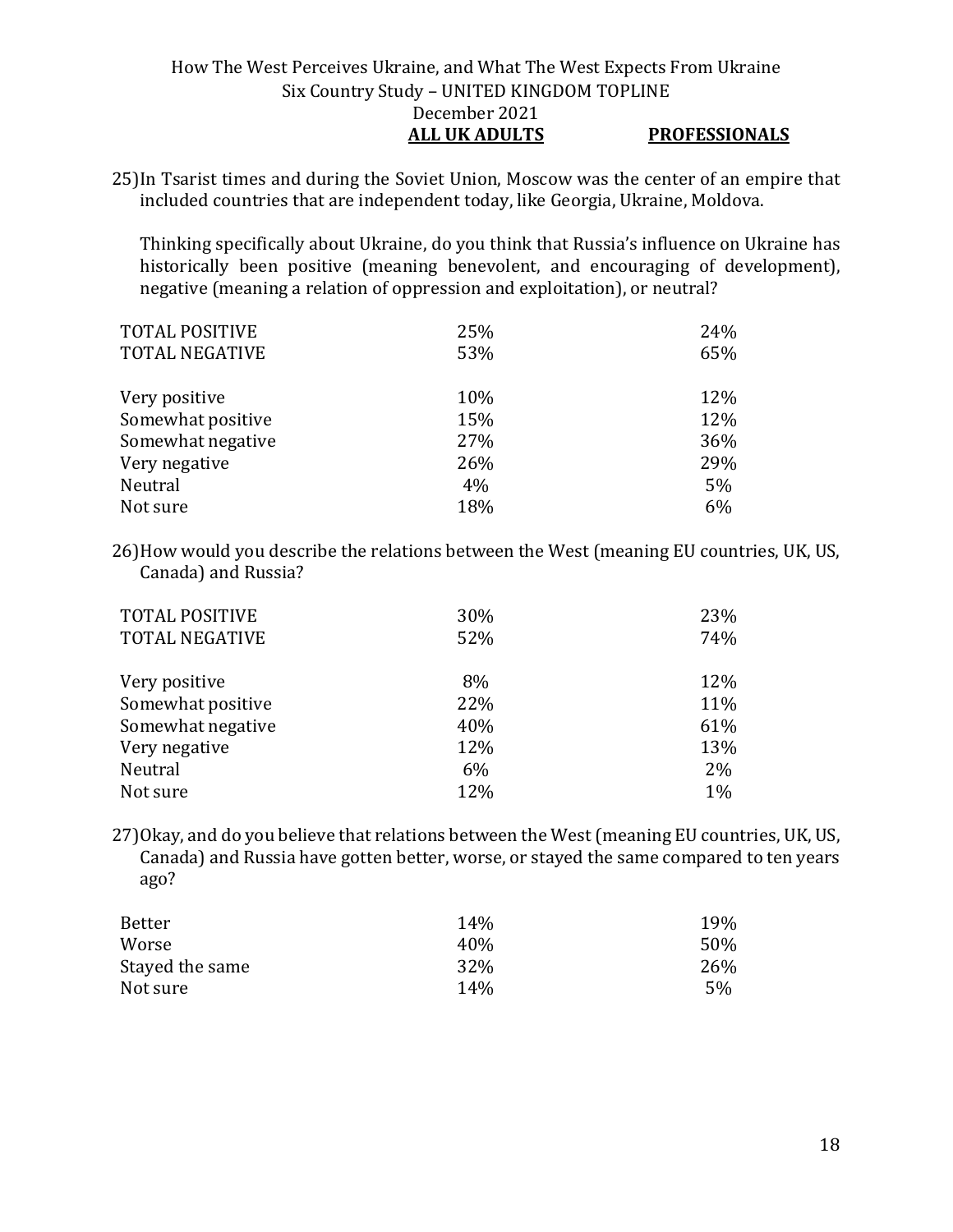#### **ALL UK ADULTS PROFESSIONALS**

28)Many say that relations between the West and Russia have gotten worse over the past ten years. Whose fault do you think this is?

| Russia's fault                  | 31 <sup>%</sup> | 47% |
|---------------------------------|-----------------|-----|
| The West's fault                | 11 <sup>%</sup> | 8%  |
| Both sides are equally at fault | 44%             | 39% |
| Not sure                        | 14%             | 6%  |

29)**[IF RUSSIA]** Okay, and why do you think it is Russia's fault that relations between the West and Russia have gotten worse over the past ten years?

| The invasion of Ukraine                      | 39% | 57%   |
|----------------------------------------------|-----|-------|
| Suppression of internal opposition and other | 22% | 15%   |
| authoritarian tendencies                     |     |       |
| Assassination of opponents abroad            | 17% | 13%   |
| Support of Assad regime in Syria             | 16% | 12%   |
| Other (Please specify)                       | 3%  | $2\%$ |
| Not sure                                     | 3%  | 1%    |

30)**[IF THE WEST]** Okay, and why do you think it is the West's fault that relations between the West and Russia have gotten worse over the past ten years?

| Support of color revolutions in Georgia, Ukraine | 37% | 26% |
|--------------------------------------------------|-----|-----|
| and other places                                 |     |     |
| Expansion of NATO and EU                         | 29% | 39% |
| Lack of respect for Russia                       | 19% | 28% |
| Luring Ukraine away from Russia                  | 4%  |     |
| <b>Sanctions against Russia</b>                  | 4%  | 7%  |
| Other (Please specify)                           |     | --  |
| Not sure                                         | 7%  |     |

31)Thinking about your home country's relationship with Russia, which of the following is most important?

| Improving relations with Russia rather than | 17%        | 19% |
|---------------------------------------------|------------|-----|
| defending democratic principles and values  |            |     |
| Defending democratic principles and values  | <b>26%</b> | 35% |
| rather than improve relations with Russia   |            |     |
| Defending principles is good, but avoiding  | 40%        | 44% |
| escalation is even more important           |            |     |
| Not sure                                    | 17%        | 2%  |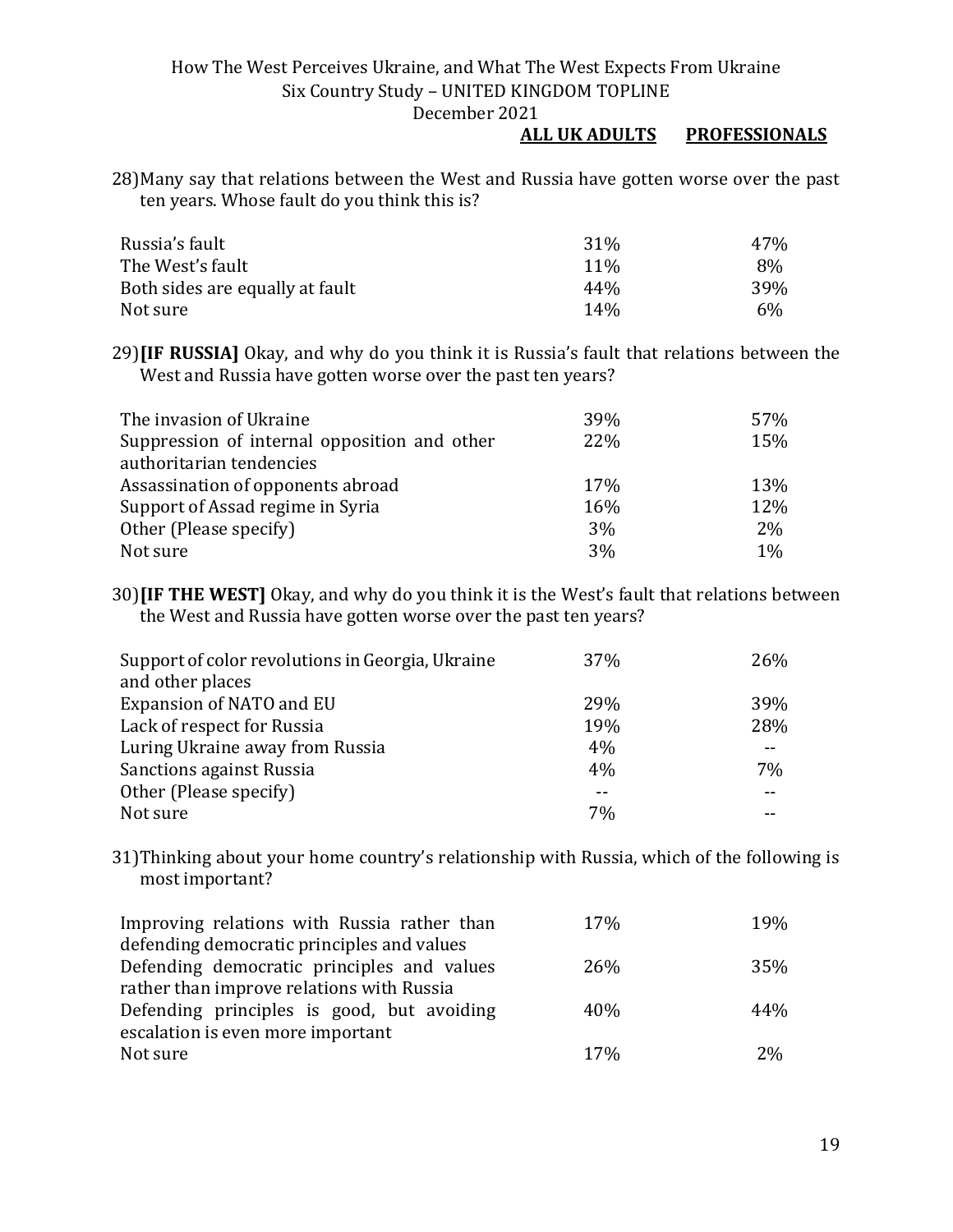#### **ALL UK ADULTS PROFESSIONALS**

32)In the 1990s, Western countries considered admitting Russia to NATO. Do you think that Russia should become a NATO member at some point in the future?

| Yes      | 31% | 36% |
|----------|-----|-----|
| No       | 37% | 58% |
| Not sure | 32% | 6%  |

33)Russia is being accused by Western governments of disinformation and cyberattacks. Which of the following statements best describes your view on the situation?

| The accusations are true but exaggerated            | 27%  | 36%   |
|-----------------------------------------------------|------|-------|
| The accusations are completely true, and the        | 24%  | 36%   |
| West is in danger from Russia and should            |      |       |
| defend itself more decisively                       |      |       |
| The accusations are NOT true, Russia is just        | 12\% | 12%   |
| defending their interests                           |      |       |
| The big tech companies are the ones controlling     | 8%   | $4\%$ |
| and abusing information                             |      |       |
| It's actually Ukraine, not Russia, who is trying to | 4%   |       |
| spread disinformation and influence the West        |      |       |
| Not sure                                            | 25%  | 12%   |

34)Do you believe that the West and Russia share the same value systems?

| Yes, definitely | 13%        | 13%   |
|-----------------|------------|-------|
| Yes, somewhat   | 28%        | 18%   |
| No              | <b>37%</b> | 63%   |
| Not sure        | 22%        | $6\%$ |

35)Who is the key force for good in Russia, pushing in a good direction?

| Western partners pushing Russia            | 18%        | 19% |
|--------------------------------------------|------------|-----|
| Russia's Leadership                        | 16%        | 8%  |
| The example of free and democratic Ukraine | 15%        | 16% |
| Civil society                              | 14%        | 19% |
| <b>Business</b>                            | 10%        | 27% |
| Not sure                                   | <b>27%</b> | 11% |

36)How do you believe that Western mainstream media depicts Russia?

| Accurately     | 29% | 45%        |
|----------------|-----|------------|
| Too positively | 12% | <b>11%</b> |
| Too negatively | 33% | 39%        |
| Not sure       | 26% | 5%         |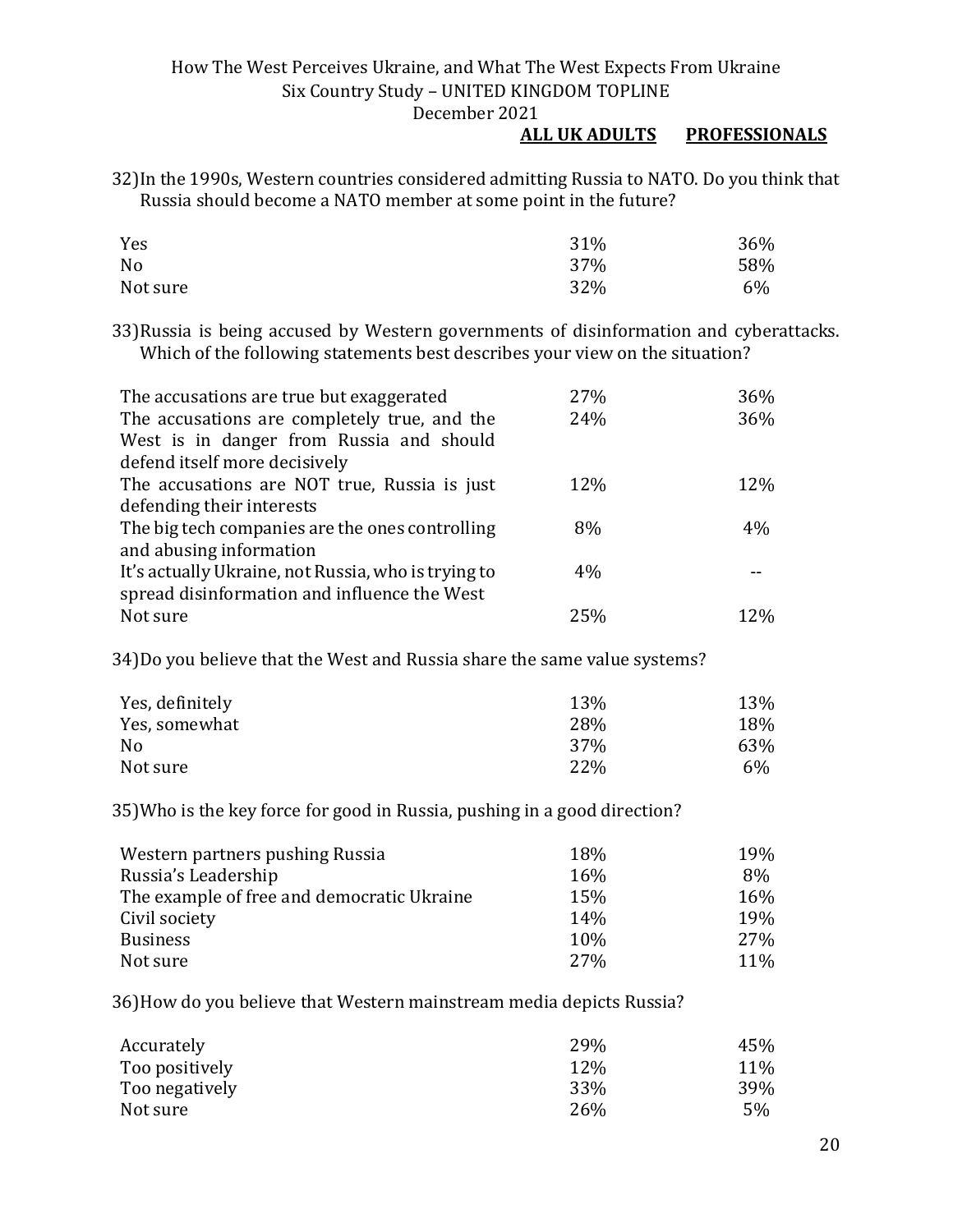#### **Perceptions of Ukraine**

**INTRO**: Next, we will ask you some questions about Ukraine and its role in the world today.

#### **ALL UK ADULTS PROFESSIONALS**

37)Generally speaking, do you have a positive, neutral, or negative view of Ukraine?

| <b>TOTAL POSITIVE</b><br><b>TOTAL NEGATIVE</b> | 31%<br>11% | 47%<br>9% |
|------------------------------------------------|------------|-----------|
| Very positive                                  | 9%         | 17%       |
| Somewhat positive                              | 22%        | 30%       |
| Somewhat negative                              | 9%         | 7%        |
| Very negative                                  | 2%         | 2%        |
| Neutral                                        | 44%        | 37%       |
| Not sure                                       | 14%        | 7%        |

38)Please indicate how much you associate each of the following attributes and characteristics with Ukraine.

• Strength

| TOTAL VERY MUCH/SOMEWHAT       | 47% | 40%   |
|--------------------------------|-----|-------|
| TOTAL NOT VERY MUCH/NOT AT ALL | 33% | 46%   |
| Very much                      | 12% | 16%   |
| Somewhat                       | 35% | 24%   |
| Not very much                  | 24% | 42%   |
| Not at all                     | 9%  | 4%    |
| Not sure                       | 20% | 14%   |
|                                |     |       |
| Nice people                    |     |       |
| TOTAL VERY MUCH/SOMEWHAT       | 51% | 74%   |
| TOTAL NOT VERY MUCH/NOT AT ALL | 22% | 14%   |
| Very much                      | 16% | 22%   |
| Somewhat                       | 35% | 52%   |
| Not very much                  | 18% | 9%    |
| Not at all                     | 4%  | $5\%$ |
| Not sure                       | 27% | 12%   |
|                                |     |       |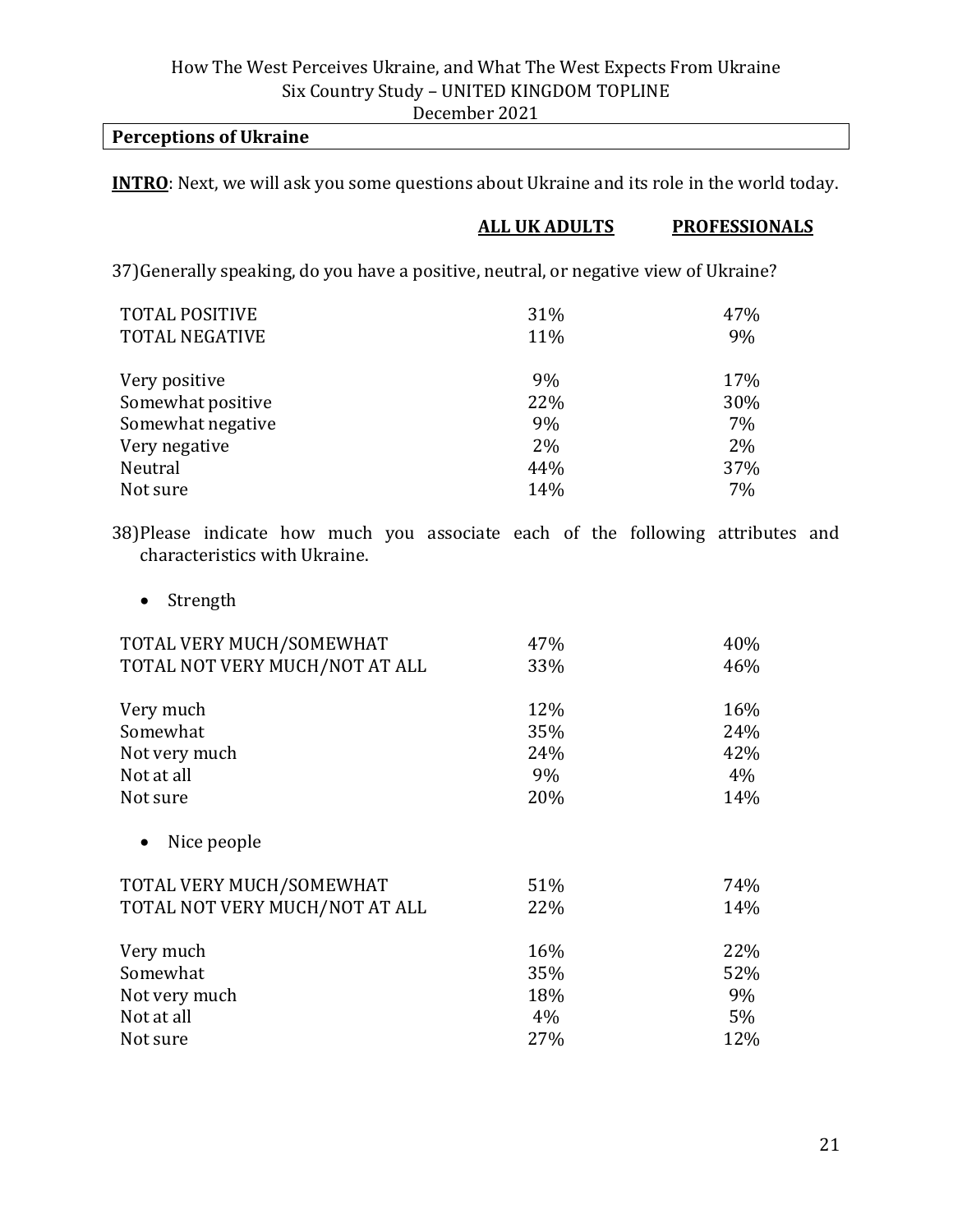|                                | <b>ALL UK ADULTS</b> | <b>PROFESSIONALS</b> |
|--------------------------------|----------------------|----------------------|
| Beautiful nature               |                      |                      |
| TOTAL VERY MUCH/SOMEWHAT       | 53%                  | 80%                  |
| TOTAL NOT VERY MUCH/NOT AT ALL | 22%                  | 16%                  |
| Very much                      | 21%                  | 30%                  |
| Somewhat                       | 32%                  | 50%                  |
| Not very much                  | 18%                  | 14%                  |
| Not at all                     | 4%                   | 2%                   |
| Not sure                       | 25%                  | 4%                   |
| Freedom                        |                      |                      |
| TOTAL VERY MUCH/SOMEWHAT       | 48%                  | 57%                  |
| TOTAL NOT VERY MUCH/NOT AT ALL | 33%                  | 33%                  |
| Very much                      | 10%                  | 15%                  |
| Somewhat                       | 38%                  | 42%                  |
| Not very much                  | 25%                  | 27%                  |
| Not at all                     | 8%                   | 6%                   |
| Not sure                       | 19%                  | 10%                  |
| Authoritarian leadership       |                      |                      |
| TOTAL VERY MUCH/SOMEWHAT       | 60%                  | 64%                  |
| TOTAL NOT VERY MUCH/NOT AT ALL | 21%                  | 22%                  |
| Very much                      | 18%                  | 28%                  |
| Somewhat                       | 42%                  | 36%                  |
| Not very much                  | 15%                  | 22%                  |
| Not at all                     | 6%                   |                      |
| Not sure                       | 19%                  | 14%                  |
| Neo-Nazism                     |                      |                      |
| TOTAL VERY MUCH/SOMEWHAT       | 35%                  | 55%                  |
| TOTAL NOT VERY MUCH/NOT AT ALL | 31%                  | 31%                  |
| Very much                      | 8%                   | 16%                  |
| Somewhat                       | 27%                  | 39%                  |
| Not very much                  | 21%                  | 25%                  |
| Not at all                     | 10%                  | 6%                   |
| Not sure                       | 34%                  | 14%                  |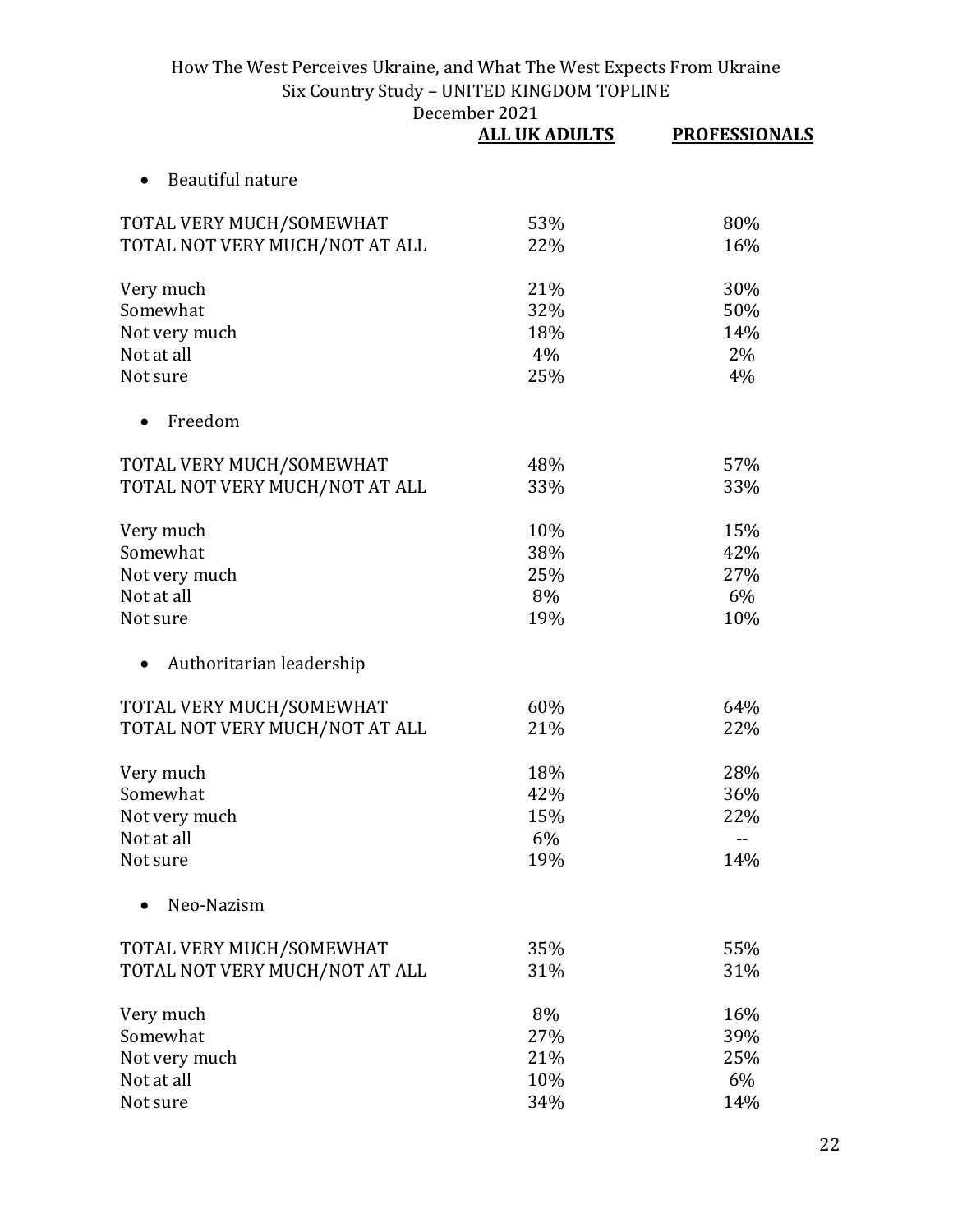|                                     | <b>ALL UK ADULTS</b> | <b>PROFESSIONALS</b> |
|-------------------------------------|----------------------|----------------------|
| Soviet industry                     |                      |                      |
| TOTAL VERY MUCH/SOMEWHAT            | 48%                  | 61%                  |
| TOTAL NOT VERY MUCH/NOT AT ALL      | 31%                  | 33%                  |
| Very much                           | 11%                  | 8%                   |
| Somewhat                            | 37%                  | 53%                  |
| Not very much                       | 21%                  | 29%                  |
| Not at all                          | 10%                  | 4%                   |
| Not sure                            | 21%                  | 6%                   |
| Nuclear power                       |                      |                      |
| TOTAL VERY MUCH/SOMEWHAT            | 36%                  | 41%                  |
| TOTAL NOT VERY MUCH/NOT AT ALL      | 37%                  | 38%                  |
| Very much                           | 12%                  | 7%                   |
| Somewhat                            | 24%                  | 34%                  |
| Not very much                       | 26%                  | 18%                  |
| Not at all                          | 11%                  | 20%                  |
| Not sure                            | 27%                  | 21%                  |
| Corruption                          |                      |                      |
| TOTAL VERY MUCH/SOMEWHAT            | 51%                  | 59%                  |
| TOTAL NOT VERY MUCH/NOT AT ALL      | 26%                  | 24%                  |
| Very much                           | 14%                  | 17%                  |
| Somewhat                            | 37%                  | 42%                  |
| Not very much                       | 21%                  | 20%                  |
| Not at all                          | 5%                   | 4%                   |
| Not sure                            | 23%                  | 17%                  |
| Successful fight against corruption |                      |                      |
| TOTAL VERY MUCH/SOMEWHAT            | 37%                  | 57%                  |
| TOTAL NOT VERY MUCH/NOT AT ALL      | 34%                  | 31%                  |
| Very much                           | 9%                   | 26%                  |
| Somewhat                            | 28%                  | 31%                  |
| Not very much                       | 23%                  | 22%                  |
| Not at all                          | 11%                  | 9%                   |
| Not sure                            | 29%                  | 12%                  |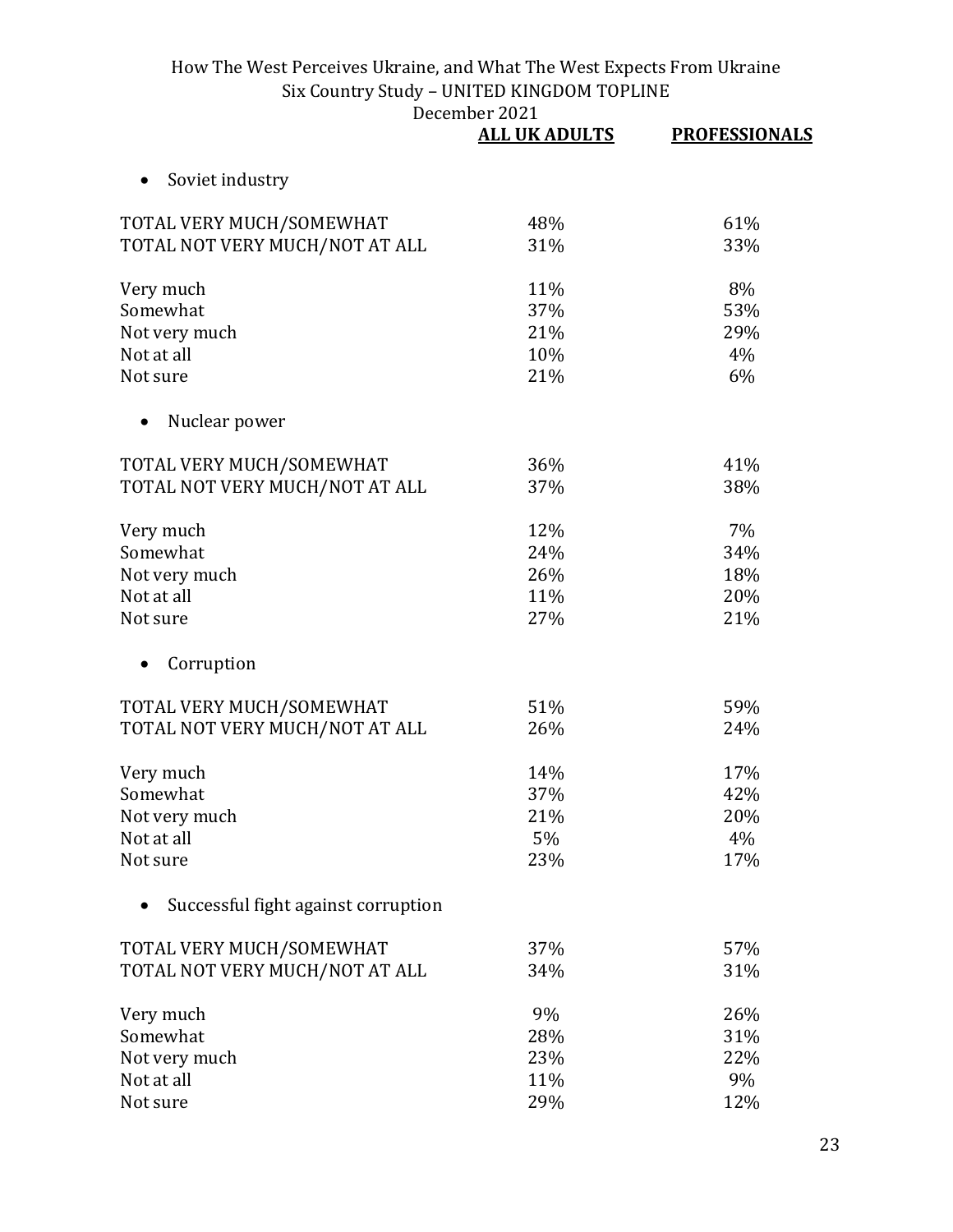|                                | <b>ALL UK ADULTS</b> | <b>PROFESSIONALS</b> |
|--------------------------------|----------------------|----------------------|
| Trafficking of women           |                      |                      |
| TOTAL VERY MUCH/SOMEWHAT       | 40%                  | 33%                  |
| TOTAL NOT VERY MUCH/NOT AT ALL | 34%                  | 55%                  |
| Very much                      | 9%                   | 8%                   |
| Somewhat                       | 31%                  | 25%                  |
| Not very much                  | 24%                  | 45%                  |
| Not at all                     | 10%                  | 10%                  |
| Not sure                       | 26%                  | 12%                  |
| Organized crime                |                      |                      |
| TOTAL VERY MUCH/SOMEWHAT       | 53%                  | 49%                  |
| TOTAL NOT VERY MUCH/NOT AT ALL | 25%                  | 30%                  |
| Very much                      | 15%                  | 13%                  |
| Somewhat                       | 38%                  | 36%                  |
| Not very much                  | 22%                  | 22%                  |
| Not at all                     | 3%                   | 8%                   |
| Not sure                       | 22%                  | 21%                  |
| Creativity                     |                      |                      |
| TOTAL VERY MUCH/SOMEWHAT       | 49%                  | 48%                  |
| TOTAL NOT VERY MUCH/NOT AT ALL | 30%                  | 37%                  |
| Very much                      | 11%                  | 18%                  |
| Somewhat                       | 38%                  | 30%                  |
| Not very much                  | 21%                  | 29%                  |
| Not at all                     | 9%                   | 8%                   |
| Not sure                       | 21%                  | 15%                  |
| Anti-Semitism                  |                      |                      |
| TOTAL VERY MUCH/SOMEWHAT       | 34%                  | 56%                  |
| TOTAL NOT VERY MUCH/NOT AT ALL | 35%                  | 24%                  |
| Very much                      | 9%                   | 14%                  |
| Somewhat                       | 25%                  | 42%                  |
| Not very much                  | 28%                  | 20%                  |
| Not at all                     | 7%                   | 4%                   |
| Not sure                       | 31%                  | 20%                  |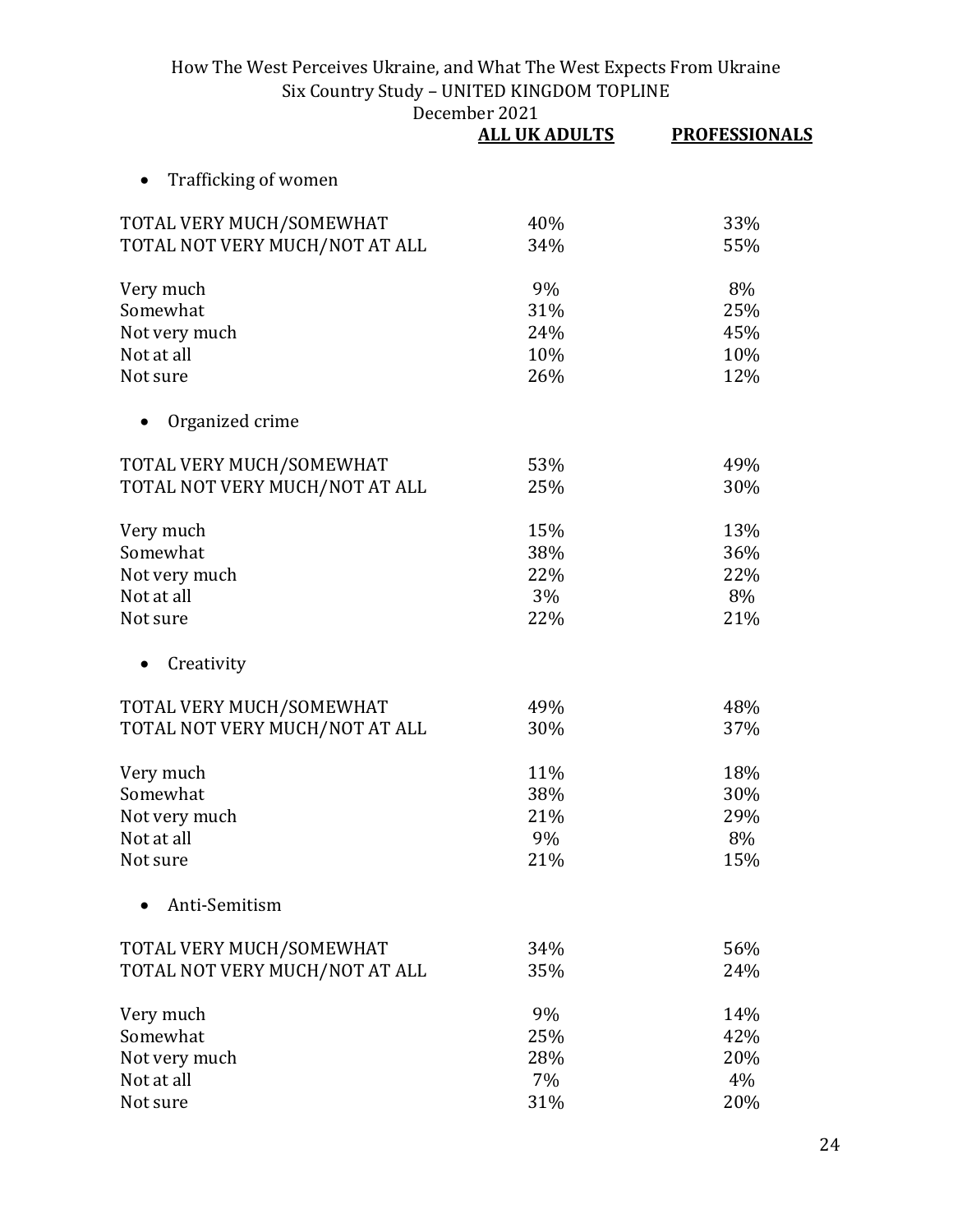|                                | <b>ALL UK ADULTS</b> | <b>PROFESSIONALS</b> |
|--------------------------------|----------------------|----------------------|
| IT industry                    |                      |                      |
| TOTAL VERY MUCH/SOMEWHAT       | 32%                  | 30%                  |
| TOTAL NOT VERY MUCH/NOT AT ALL | 42%                  | 58%                  |
| Very much                      | 13%                  | 6%                   |
| Somewhat                       | 19%                  | 24%                  |
| Not very much                  | 28%                  | 48%                  |
| Not at all                     | 14%                  | 10%                  |
| Not sure                       | 26%                  | 12%                  |
| Aggressive nationalism         |                      |                      |
| TOTAL VERY MUCH/SOMEWHAT       | 44%                  | 37%                  |
| TOTAL NOT VERY MUCH/NOT AT ALL | 31%                  | 44%                  |
| Very much                      | 10%                  | 5%                   |
| Somewhat                       | 34%                  | 32%                  |
| Not very much                  | 27%                  | 35%                  |
| Not at all                     | 4%                   | 9%                   |
| Not sure                       | 25%                  | 19%                  |
| Europe                         |                      |                      |
| TOTAL VERY MUCH/SOMEWHAT       | 48%                  | 54%                  |
| TOTAL NOT VERY MUCH/NOT AT ALL | 34%                  | 35%                  |
| Very much                      | 11%                  | 27%                  |
| Somewhat                       | 37%                  | 27%                  |
| Not very much                  | 23%                  | 31%                  |
| Not at all                     | 11%                  | 4%                   |
| Not sure                       | 18%                  | 11%                  |
| Russia                         |                      |                      |
| TOTAL VERY MUCH/SOMEWHAT       | 46%                  | 67%                  |
| TOTAL NOT VERY MUCH/NOT AT ALL | 32%                  | 20%                  |
| Very much                      | 16%                  | 22%                  |
| Somewhat                       | 30%                  | 45%                  |
| Not very much                  | 23%                  | 16%                  |
| Not at all                     | 9%                   | 4%                   |
| Not sure                       | 22%                  | 13%                  |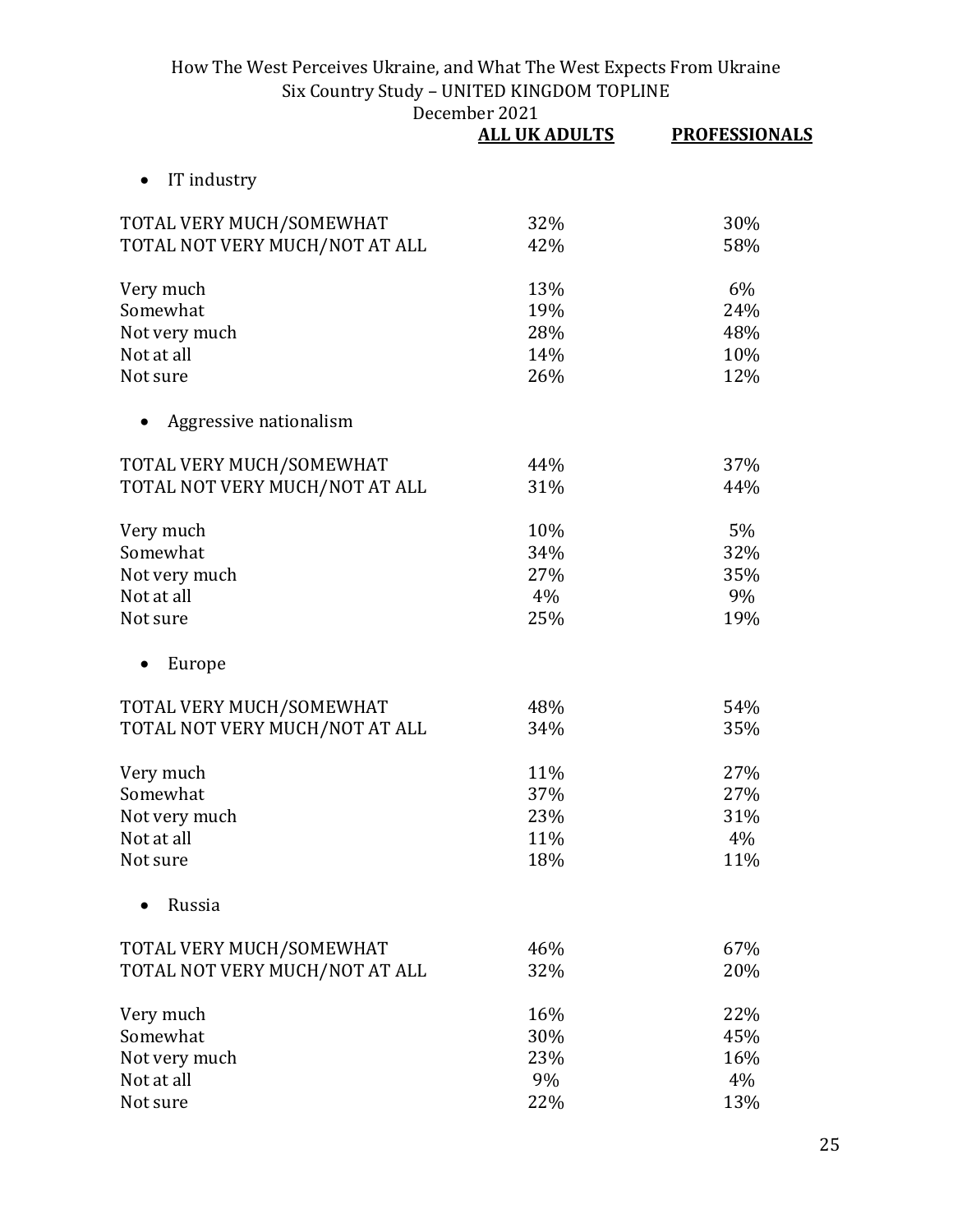|                                | <b>ALL UK ADULTS</b> | <b>PROFESSIONALS</b> |
|--------------------------------|----------------------|----------------------|
| The Slavic Soul                |                      |                      |
| TOTAL VERY MUCH/SOMEWHAT       | 44%                  | 46%                  |
| TOTAL NOT VERY MUCH/NOT AT ALL | 27%                  | 46%                  |
| Very much                      | 13%                  | 11%                  |
| Somewhat                       | 31%                  | 35%                  |
| Not very much                  | 20%                  | 40%                  |
| Not at all                     | 7%                   | 6%                   |
| Not sure                       | 29%                  | 8%                   |
| Oligarchs                      |                      |                      |
| TOTAL VERY MUCH/SOMEWHAT       | 35%                  | 46%                  |
| TOTAL NOT VERY MUCH/NOT AT ALL | 34%                  | 39%                  |
| Very much                      | 11%                  | 17%                  |
| Somewhat                       | 24%                  | 29%                  |
| Not very much                  | 29%                  | 33%                  |
| Not at all                     | 5%                   | 6%                   |
| Not sure                       | 31%                  | 15%                  |
| Great culture                  |                      |                      |
| TOTAL VERY MUCH/SOMEWHAT       | 53%                  | 50%                  |
| TOTAL NOT VERY MUCH/NOT AT ALL | 26%                  | 33%                  |
| Very much                      | 15%                  | 18%                  |
| Somewhat                       | 38%                  | 32%                  |
| Not very much                  | 19%                  | 29%                  |
| Not at all                     | 7%                   | 4%                   |
| Not sure                       | 21%                  | 17%                  |
| <b>Emerging markets</b>        |                      |                      |
| TOTAL VERY MUCH/SOMEWHAT       | 43%                  | 61%                  |
| TOTAL NOT VERY MUCH/NOT AT ALL | 33%                  | 28%                  |
| Very much                      | 14%                  | 15%                  |
| Somewhat                       | 29%                  | 46%                  |
| Not very much                  | 23%                  | 22%                  |
| Not at all                     | 10%                  | 6%                   |
| Not sure                       | 24%                  | 11%                  |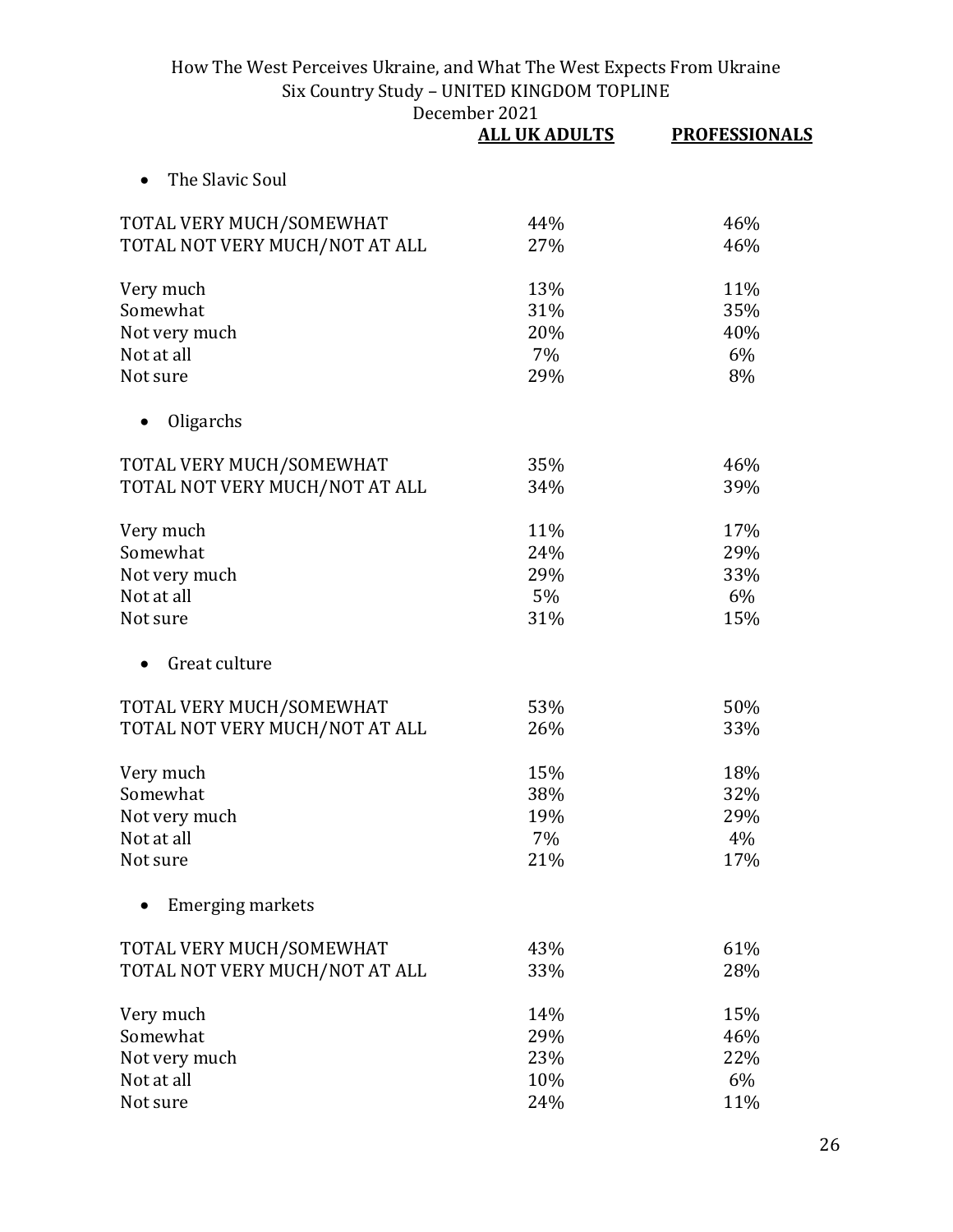|                                | <b>ALL UK ADULTS</b> | <b>PROFESSIONALS</b> |
|--------------------------------|----------------------|----------------------|
| Frozen conflicts               |                      |                      |
| TOTAL VERY MUCH/SOMEWHAT       | 43%                  | 59%                  |
| TOTAL NOT VERY MUCH/NOT AT ALL | 36%                  | 33%                  |
| Very much                      | 8%                   | 10%                  |
| Somewhat                       | 35%                  | 49%                  |
| Not very much                  | 29%                  | 27%                  |
| Not at all                     | 7%                   | 6%                   |
| Not sure                       | 21%                  | 8%                   |
| Pro-democracy protests         |                      |                      |
| TOTAL VERY MUCH/SOMEWHAT       | 52%                  | 67%                  |
| TOTAL NOT VERY MUCH/NOT AT ALL | 22%                  | 16%                  |
| Very much                      | 12%                  | 24%                  |
| Somewhat                       | 40%                  | 43%                  |
| Not very much                  | 16%                  | 12%                  |
| Not at all                     | 6%                   | 4%                   |
| Not sure                       | 26%                  | 17%                  |
| Unstable economy               |                      |                      |
| TOTAL VERY MUCH/SOMEWHAT       | 55%                  | 59%                  |
| TOTAL NOT VERY MUCH/NOT AT ALL | 24%                  | 20%                  |
| Very much                      | 13%                  | 15%                  |
| Somewhat                       | 42%                  | 44%                  |
| Not very much                  | 19%                  | 18%                  |
| Not at all                     | 5%                   | $2\%$                |
| Not sure                       | 21%                  | 21%                  |
| Clueless                       |                      |                      |
| TOTAL VERY MUCH/SOMEWHAT       | 33%                  | 34%                  |
| TOTAL NOT VERY MUCH/NOT AT ALL | 40%                  | 50%                  |
| Very much                      | 8%                   | 17%                  |
| Somewhat                       | 25%                  | 17%                  |
| Not very much                  | 23%                  | 31%                  |
| Not at all                     | 17%                  | 19%                  |
| Not sure                       | 27%                  | 16%                  |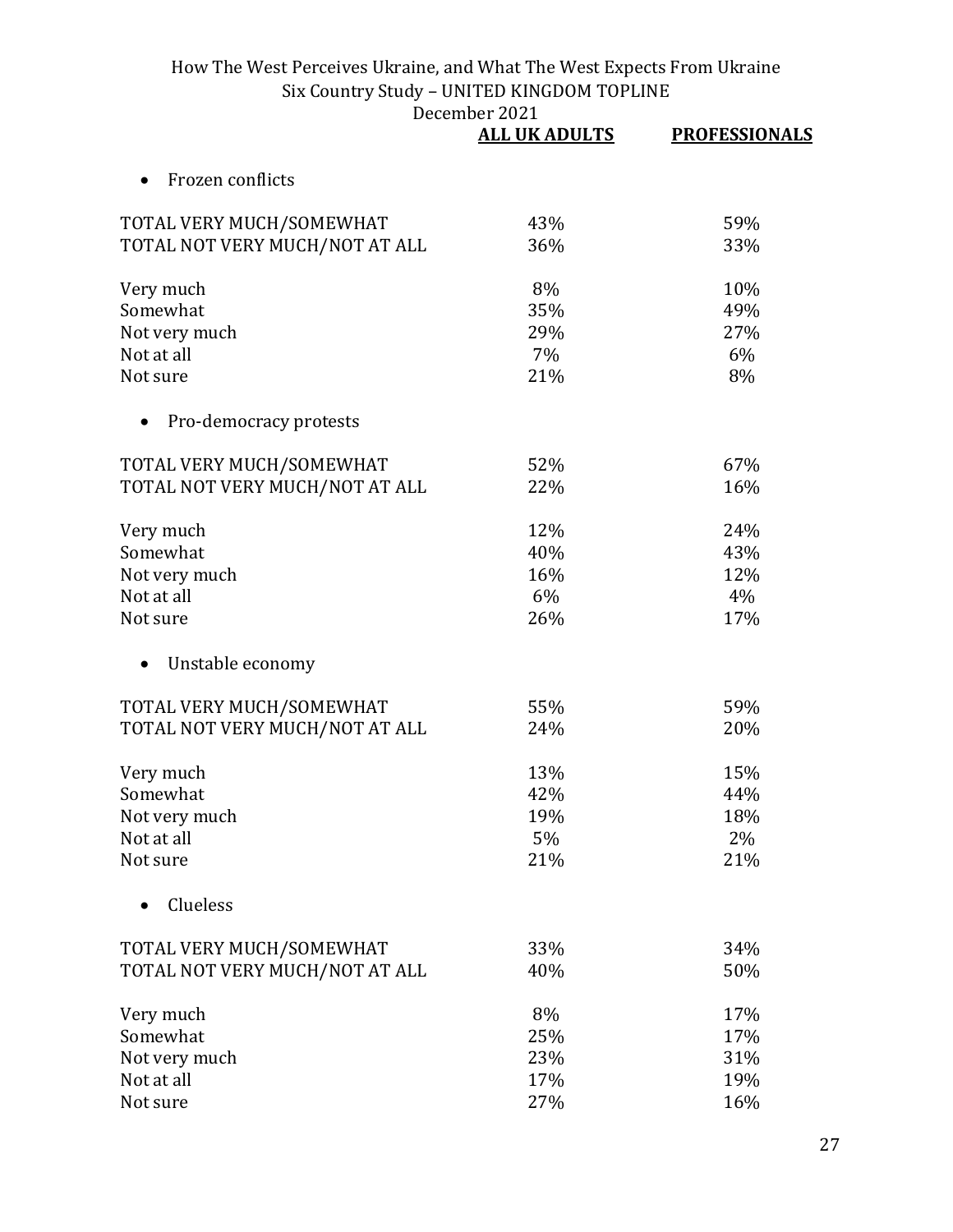| 30% | 26% |
|-----|-----|
| 48% | 64% |
| 10% | 11% |
| 20% | 15% |
| 31% | 38% |
| 17% | 26% |
| 22% | 10% |
|     |     |

39)On a scale from 1 to 10, with 1 being the least democratic and 10 being the most democratic, how democratic do you believe Ukraine is?

| 1-3; Less democratic  | 11 <sub>%</sub> | 18% |
|-----------------------|-----------------|-----|
| 4-6                   | 39 <sub>%</sub> | 35% |
| 7-10; More democratic | 31 <sup>%</sup> | 30% |
| Not sure              | 19 <sub>%</sub> | 17% |

40)On a scale from 1 to 10, with 1 being the least corrupt and 10 being the most corrupt, how corrupt do you believe Ukraine is?

| 1-3; Less corrupt  | $4\%$ | $7\%$ |
|--------------------|-------|-------|
| 4-6                | 43%   | 31%   |
| 7-10; More corrupt | 41%   | 51%   |
| Not sure           | 12%   | 11%   |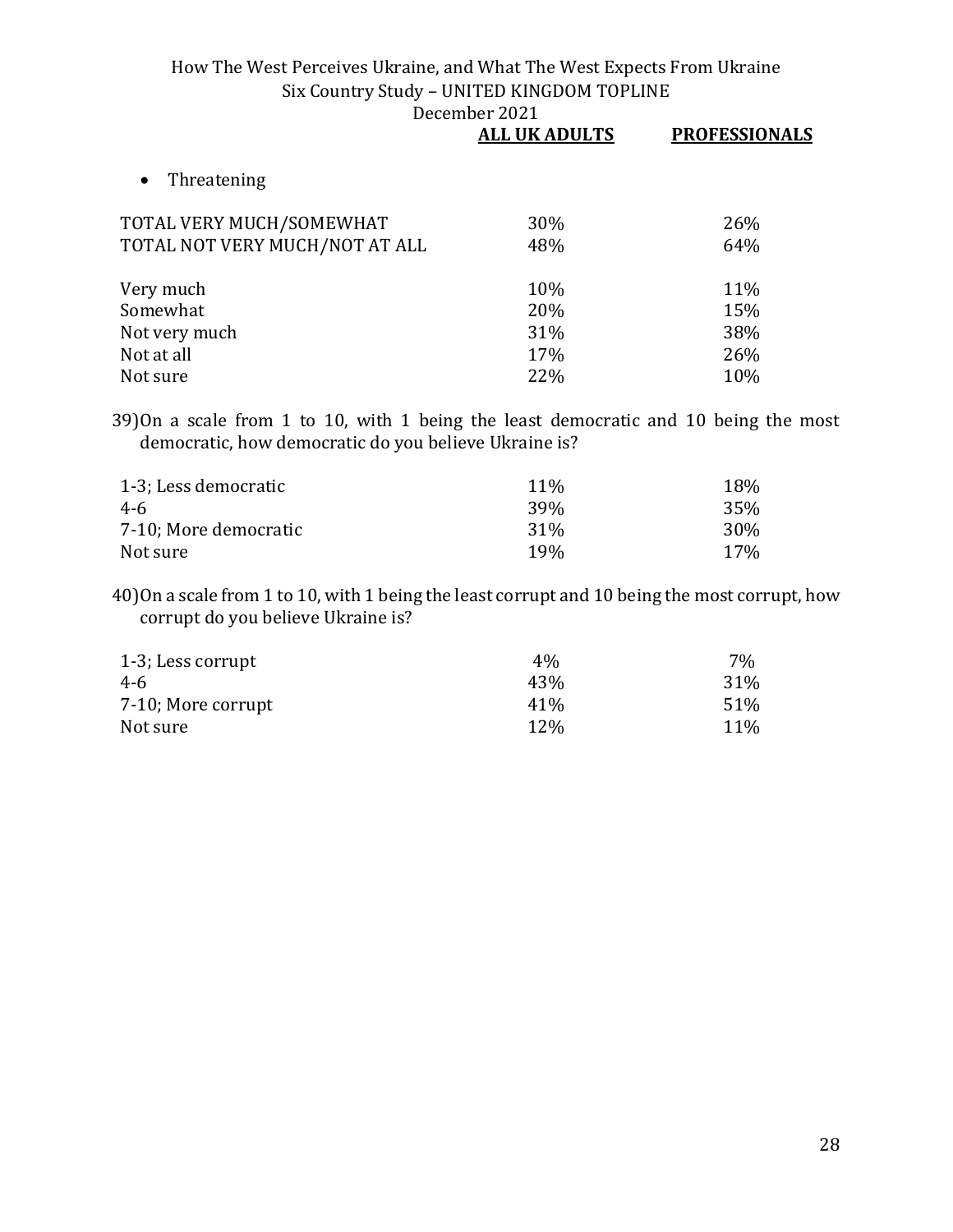December 2021

#### **ALL UK ADULTS PROFESSIONALS**

41)Which of the following historical events or places do you most associate with Ukraine? [SELECT ONE]

| The Chernobyl disaster                        | 18%   | 38%   |
|-----------------------------------------------|-------|-------|
| The 2014 Russian invasion of Crimea           | 13%   | 25%   |
| Ukrainian sport successes (Klitschko brothers | 11%   | 5%    |
| boxing, Andriy Shevchenko)                    |       |       |
| The occupation of Donetsk by pro-Russian      | 8%    | 10%   |
| forces                                        |       |       |
| The 2014 Euromaidan protests                  | 7%    |       |
| The 2004 Orange Revolution                    | 4%    | $2\%$ |
| Tourist attractions (Kyiv, Lviv, Odessa)      | 3%    |       |
| Holodomor, which was a famine between 1932    | 2%    | 8%    |
| and 1933                                      |       |       |
| Wins on Eurovision Song Contest (Rusłana,     | $1\%$ |       |
| Jamala)                                       |       |       |
| Other (Please specify)                        | 2%    |       |
| Not sure                                      | 31%   | 12%   |

42) Generally speaking, how important do you believe it is for the West, including The United Kingdom to support Ukraine?

| TOTAL IMPORTANT<br>TOTAL NOT IMPORTANT | 59%<br>22% | 77%<br>16% |
|----------------------------------------|------------|------------|
| Very important                         | 19%        | 33%        |
| Somewhat important                     | 40%        | 44%        |
| Not very important                     | 16%        | 11%        |
| Not important at all                   | 6%         | $5\%$      |
| Not sure                               | 19%        | 7%         |

43)**[IF IMPORTANT]** Why do you believe that it is important for the West to support Ukraine?

| Ukraine is on the frontlines of defending<br>democracy against authoritarianism | 19% | 30% |
|---------------------------------------------------------------------------------|-----|-----|
|                                                                                 |     |     |
| Ukraine can be Europe's bridge to Russia and                                    | 14% | 8%  |
| Asia                                                                            |     |     |
| Ukraine is on the frontlines of containing Russia                               | 10% | 22% |
| Ukraine can be the example that a free                                          | 10% | 8%  |
| democracy in the post-Soviet Slavic world is                                    |     |     |
| possible                                                                        |     |     |
| Ukraine has European values                                                     | 9%  | 5%  |
|                                                                                 |     |     |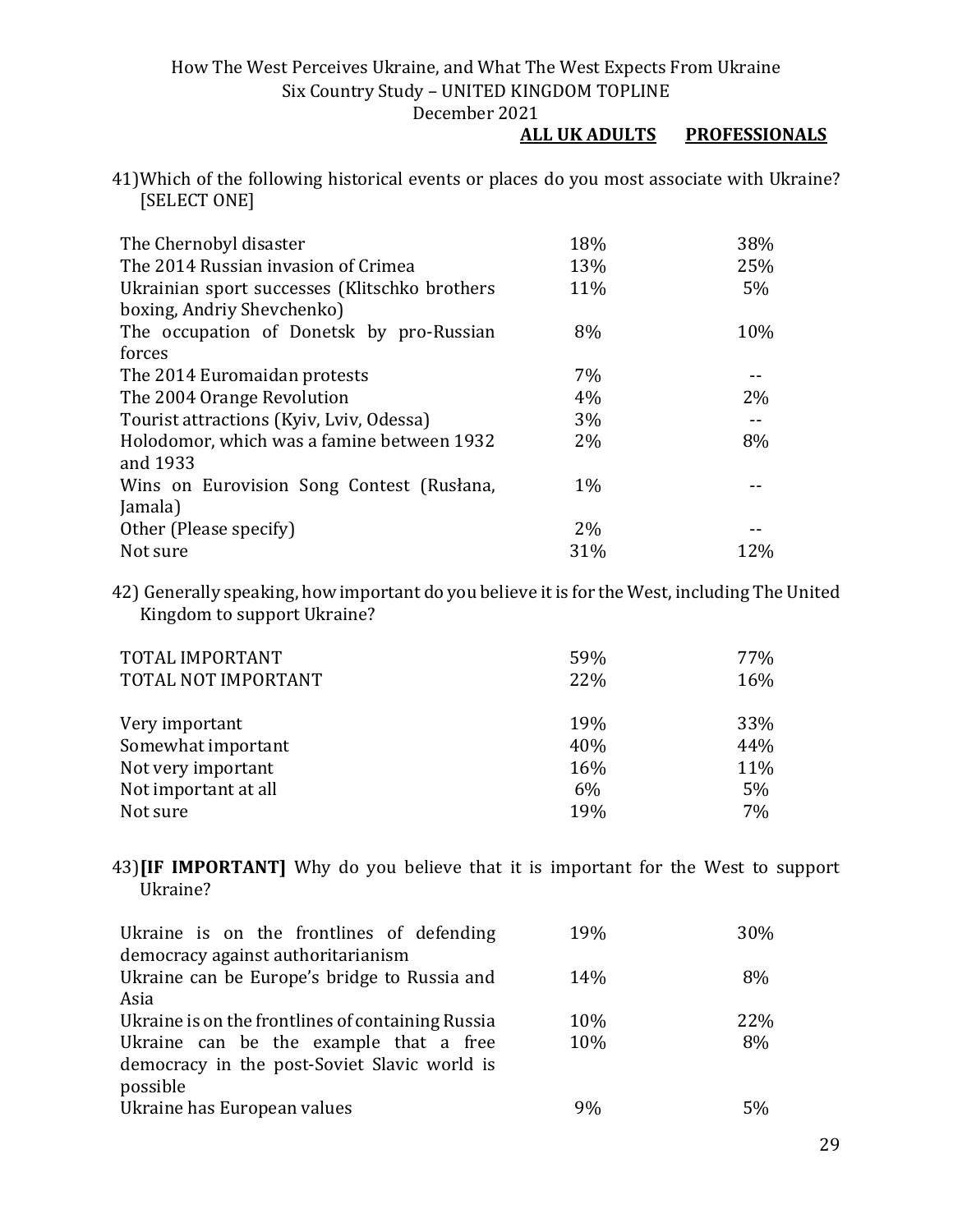| December 2021                                                  |       |       |
|----------------------------------------------------------------|-------|-------|
| Ukraine is on the frontlines of containing Russia<br>and China | 8%    | 7%    |
| There are many Ukrainian people who live in                    | $6\%$ | $1\%$ |
| Western countries                                              |       |       |
| Ukrainians are pro-democracy                                   | 4%    | $2\%$ |
| Ukraine has major natural resources, including                 | 4%    | $2\%$ |
| iron ore and fossil fuels                                      |       |       |
| Ukrainians are great people                                    | 3%    | $1\%$ |
| Ukraine is trying its best to fight corruption                 | 3%    | 7%    |
| Things in Ukraine are getting better                           | $2\%$ | $2\%$ |
| Ukraine is an emerging market economy                          | $1\%$ |       |
| Ukraine can become a leader of innovation and                  | $1\%$ |       |
| digital economy in the world                                   |       |       |
| Ukraine has wealthy business leaders and                       |       |       |
| investors                                                      |       |       |
| Other (Please specify)                                         | $1\%$ |       |
| Not sure                                                       | 5%    | 5%    |
|                                                                |       |       |

**ALL UK ADULTS PROFESSIONALS**

44)**[IF NOT IMPORTANT]** Why do you believe that it is **NOT** important for the West to support Ukraine?

| I don't really know what is going on in Ukraine<br>I believe it is more important to help countries<br>other than Ukraine | 31%<br>9% | 35%   |
|---------------------------------------------------------------------------------------------------------------------------|-----------|-------|
| Ukraine is Russia's territory, the West should<br>stay out                                                                | 7%        | 3%    |
| Ukraine is escalating the conflict with Russia,<br>the West should not support such behavior                              | $6\%$     | 6%    |
| Ukraine doesn't deserve the support                                                                                       | $5\%$     | 4%    |
| Support for Ukraine would mean putting<br>sanctions on Russia, and this is against the<br>West's economic interests       | $5\%$     | 8%    |
| Ukraine is corrupt and will always be                                                                                     | $4\%$     | 4%    |
| Support for Ukraine could provoke Russia,<br>which could mean war                                                         | $4\%$     | 15%   |
| Overall, we should give less support to foreign<br>countries                                                              | 3%        | 8%    |
| Things in Ukraine are getting worse                                                                                       | 2%        | 2%    |
| Ukraine's economy is doomed, it has only<br>corruption and an old style economy to offer                                  | $1\%$     | $2\%$ |
| Other (Please specify)                                                                                                    |           |       |
| Not sure                                                                                                                  | 23%       | 13%   |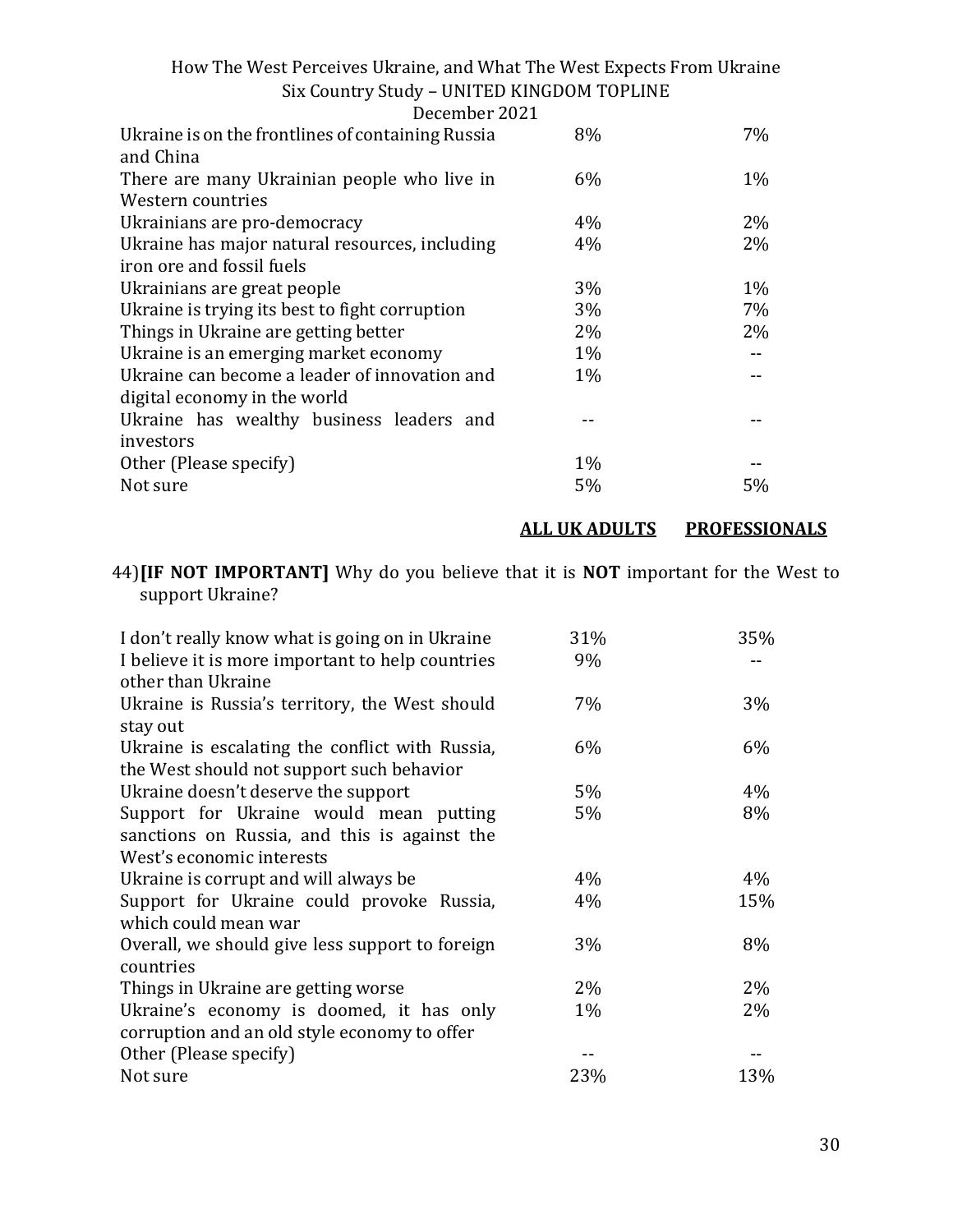#### **ALL UK ADULTS PROFESSIONALS**

45)Do you believe that the West needs to better understand how important Ukraine is?

| TOTAL DEFINITELY/POSSIBLY | 68% | 78% |
|---------------------------|-----|-----|
| TOTAL NOT REALLY/NO       | 17% | 20% |
|                           |     |     |
| Definitely                | 22% | 47% |
| Possibly                  | 46% | 31% |
| Not really                | 14% | 20% |
| Not at all                | 3%  |     |
| Not sure                  | 15% | 2%  |

46)Thinking about The United Kingdom's interests, which do you think is more important?

| Improving relations with Russia rather than      | 14% | 16% |
|--------------------------------------------------|-----|-----|
| defending Ukraine                                |     |     |
| Defending Ukraine rather than improving          | 34% | 31% |
| relations with Russia                            |     |     |
| Defending Ukraine is good, but never at the risk | 33% | 38% |
| of serious conflict with Russia                  |     |     |
| Not sure                                         | 19% | 15% |

47)How important do you believe Ukraine is to European security?

| TOTAL IMPORTANT      | 55% | 69%   |
|----------------------|-----|-------|
| TOTAL NOT IMPORTANT  | 28% | 19%   |
|                      |     |       |
| Very important       | 12% | 34%   |
| Somewhat important   | 43% | 35%   |
| Not very important   | 20% | 17%   |
| Not important at all | 8%  | $2\%$ |
| Not sure             | 17% | 12%   |

48)Generally speaking, which of the following do you believe best describes Ukraine's overall position in the world?

| An independent country between Europe and | 22% | 19% |
|-------------------------------------------|-----|-----|
| Russia                                    |     |     |
| A Slavic country                          | 17% | 27% |
| A European country                        | 16% | 21% |
| A bridge to Russia                        | 9%  | 5%  |
| A part of the West                        | 8%  | 12% |
| A part of Russia                          | 8%  | 11% |
| Not sure                                  | 20% | 5%  |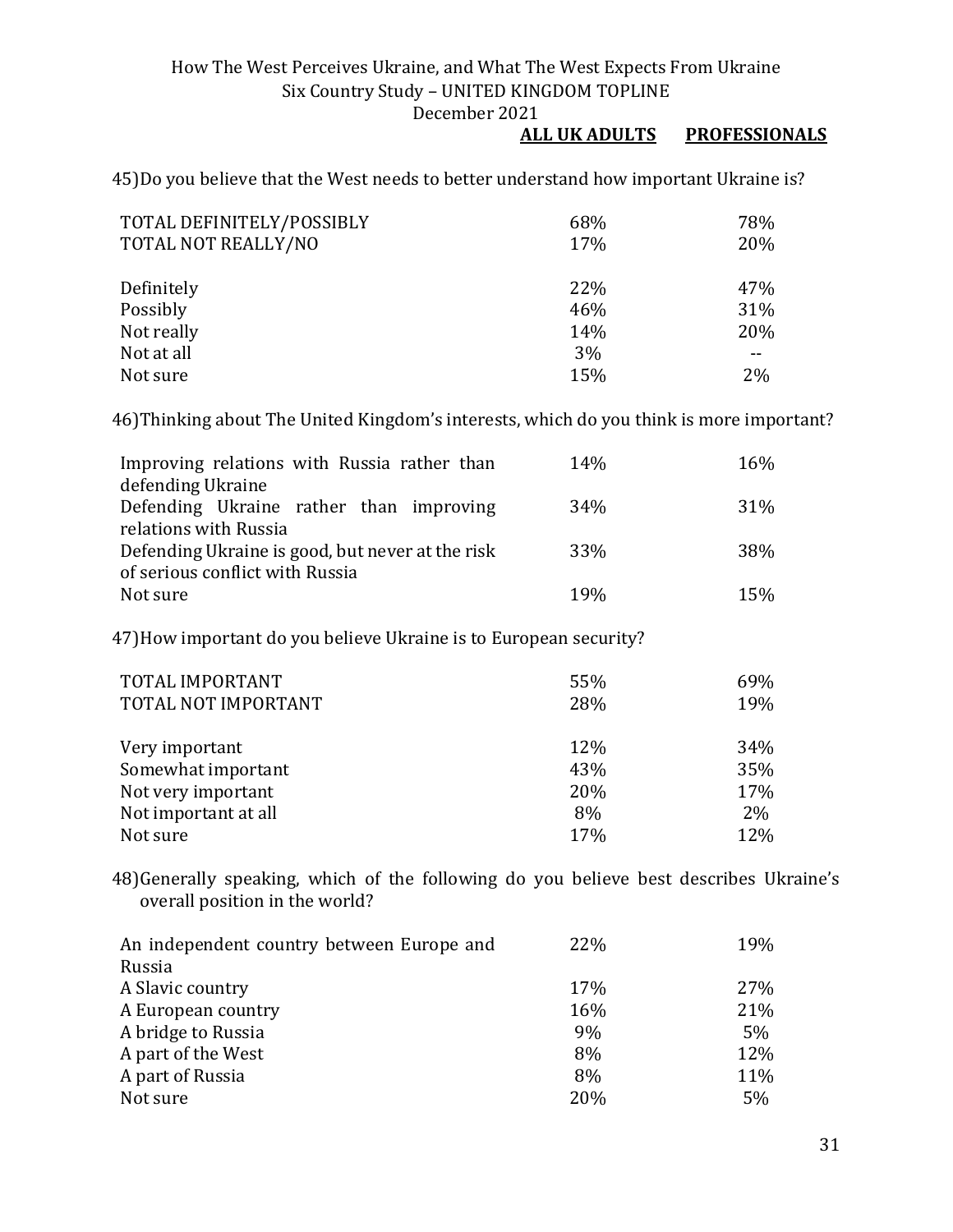#### **ALL UK ADULTS PROFESSIONALS**

49)From what you know, is the Ukrainian language a dialect of Russian or a fully separate language?

| A dialect of Russian,     | 30% | 31% |
|---------------------------|-----|-----|
| A fully separate language | 27% | 33% |
| Not sure                  | 43% | 36% |

50)From what you know, how would you describe the relations between the West (meaning EU countries, UK, US, and Canada) and Ukraine?

| <b>TOTAL STRONG</b> | 38% | 46%   |
|---------------------|-----|-------|
| <b>TOTAL WEAK</b>   | 39% | 40%   |
|                     |     |       |
| Very strong         | 11% | 11%   |
| Somewhat strong     | 27% | 35%   |
| Somewhat weak       | 33% | 34%   |
| Very weak           | 6%  | $6\%$ |
| Not sure            | 23% | 14%   |

51)From what you know, do you believe that relations between the West (meaning EU countries, UK, US, and Canada) and Ukraine have gotten better or worse in the past ten years?

| Better          | 21%  | 34% |
|-----------------|------|-----|
| Worse           | 23%  | 17% |
| Stayed the same | 32%  | 36% |
| Not sure        | 24\% | 13% |

52)**[IF WORSE]** Whose fault do you think this is that relations between the West and Ukraine have gotten worse over the past ten years?

| Ukraine's fault           | 19 <sub>%</sub> | 13% |
|---------------------------|-----------------|-----|
| The West's fault          | 27 <sub>%</sub> | 29% |
| Both sides are equally at | 43%             | 49% |
| fault                     |                 |     |
| Not sure                  | 11 <sup>%</sup> | 9%  |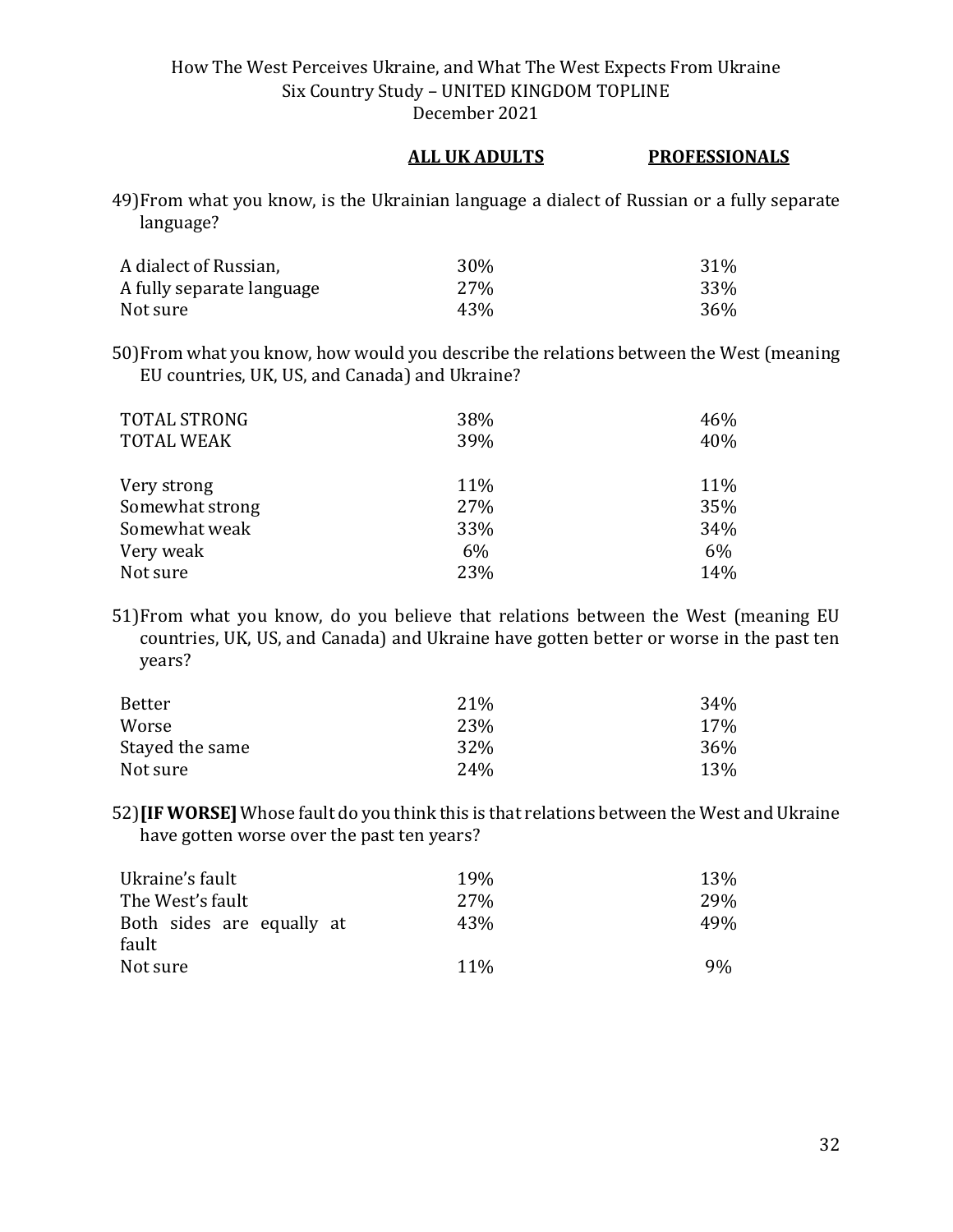#### **ALL UK ADULTS PROFESSIONALS**

53)**[IF UKRAINE]** Why do you believe it is Ukraine's fault that relations between the West and Ukraine have deteriorated in the past 10 years?

| Ukraine has had many chances but fails to use   | 31% | 26% |
|-------------------------------------------------|-----|-----|
| them                                            |     |     |
| Ukraine provokes Russia                         | 22% | 46% |
| Ukraine was on a good track but recently things | 14% |     |
| got worse                                       |     |     |
| Ukraine always demands but does not deliver     | 11% |     |
| Corruption                                      | 9%  | 28% |
| Ukraine is not serious about democratic         | 4%  |     |
| reforms                                         |     |     |
| Other (Please specify)                          | 3%  |     |
| Not sure                                        | 6%  |     |

54)**[IF THE WEST]** Why do you believe it is the West's fault that relations between the West and Ukraine have deteriorated in the past 10 years?

| Denying a NATO perspective to Ukraine         | 33%   |       |
|-----------------------------------------------|-------|-------|
| The West always promises support but never    | 27%   | 22%   |
| delivers when it counts                       |       |       |
| The West lacks courage to stand up for values | 13%   | 27%   |
| that Ukraine defends                          |       |       |
| Support of color revolutions in Georgia,      | 10%   | 29%   |
| Ukraine and other places                      |       |       |
| Denying an EU perspective to Ukraine          | 7%    | 15%   |
| Not fulfilling the promises made in the       | 6%    | $6\%$ |
| Budapest Memorandum in 1994, that in          |       |       |
| exchange for giving up nuclear weapons        |       |       |
| Ukraine's security would be assured           |       |       |
| Trying to lure Ukraine away from Russia       | $3\%$ |       |
| Other (Please specify)                        |       |       |
| Not sure                                      | 1%    | 1%    |

55) **[IF BETTER]**In your view, why have relations between Ukraine and the West improved?

| Because Ukrainians bravely fight for freedom | 24% | 35%   |
|----------------------------------------------|-----|-------|
| Because Ukrainians defend Europe against     | 21% | 27%   |
| Russia                                       |     |       |
| Because Ukrainians try to fight corruption   | 11% | $1\%$ |
| Because Ukrainians fought successfully a     | 17% | 14%   |
| previous autocratic regime                   |     |       |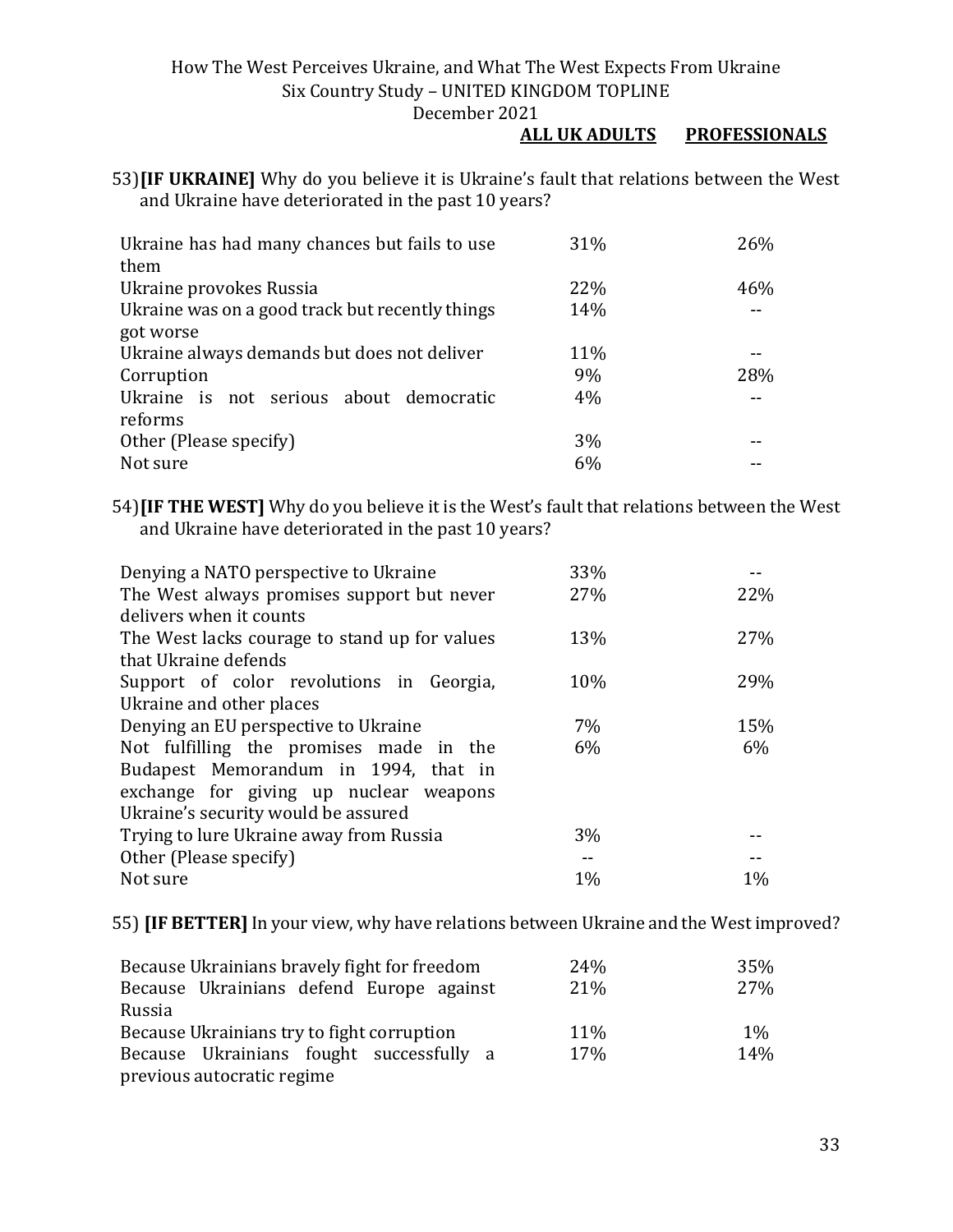| December 2021                                   |        |    |
|-------------------------------------------------|--------|----|
| Because the Ukrainian leadership is impressive  | 8%     | 8% |
| and does the right thing                        |        |    |
| Because we finally learned what is Ukraine,     | 7%     | 8% |
| shattering Russian stereotypes and fake stories |        |    |
| Not sure                                        | $12\%$ | 7% |
|                                                 |        |    |

#### **ALL UK ADULTS PROFESSIONALS**

56)Do you think things in Ukraine are moving in the right direction or wrong direction?

| I do not follow news from Ukraine             | 31%   | 20% |
|-----------------------------------------------|-------|-----|
| Things are getting worse recently             | 23%   | 29% |
| Things are moving in the right direction      | 12%   | 30% |
| Bad as always                                 | 7%    | 4%  |
| Ukraine would be a great asset for Europe and | $6\%$ | 4%  |
| the West                                      |       |     |
| Ukraine is corruption and always will be      | $4\%$ | 3%  |
| Not sure                                      | 17%   | 10% |

57)How do you believe that Western mainstream media depicts Ukraine?

| Accurately     | 21%             | 29% |
|----------------|-----------------|-----|
| Too positively | 15%             | 9%  |
| Too negatively | 24%             | 27% |
| Not sure       | 40 <sub>%</sub> | 35% |

58)If Ukraine and Russia were to take different positions on a major issue, whom would you be more likely to believe?

| Ukraine      | 31% | 53%   |
|--------------|-----|-------|
| Russia       | 13% | $5\%$ |
| Both equally | 25% | 24%   |
| Neither      | 12% | 7%    |
| Not sure     | 19% | 11%   |

59)Which of the following best describes Ukraine's position with relation to Russia?

| Ukraine is under a multi-front, hybrid attack    | <b>22%</b>      | 20%   |
|--------------------------------------------------|-----------------|-------|
| from Russia                                      |                 |       |
| Ukraine is under political and diplomatic attack | 16 <sub>%</sub> | 25%   |
| from Russia                                      |                 |       |
| Ukraine is under military attack from Russia     | 13%             | 18%   |
| Ukraine is under economic attack from Russia     | 9%              | 6%    |
| Ukraine is not under attack from Russia and its  | 7%              | $3\%$ |
| issues are within its own borders, between       |                 |       |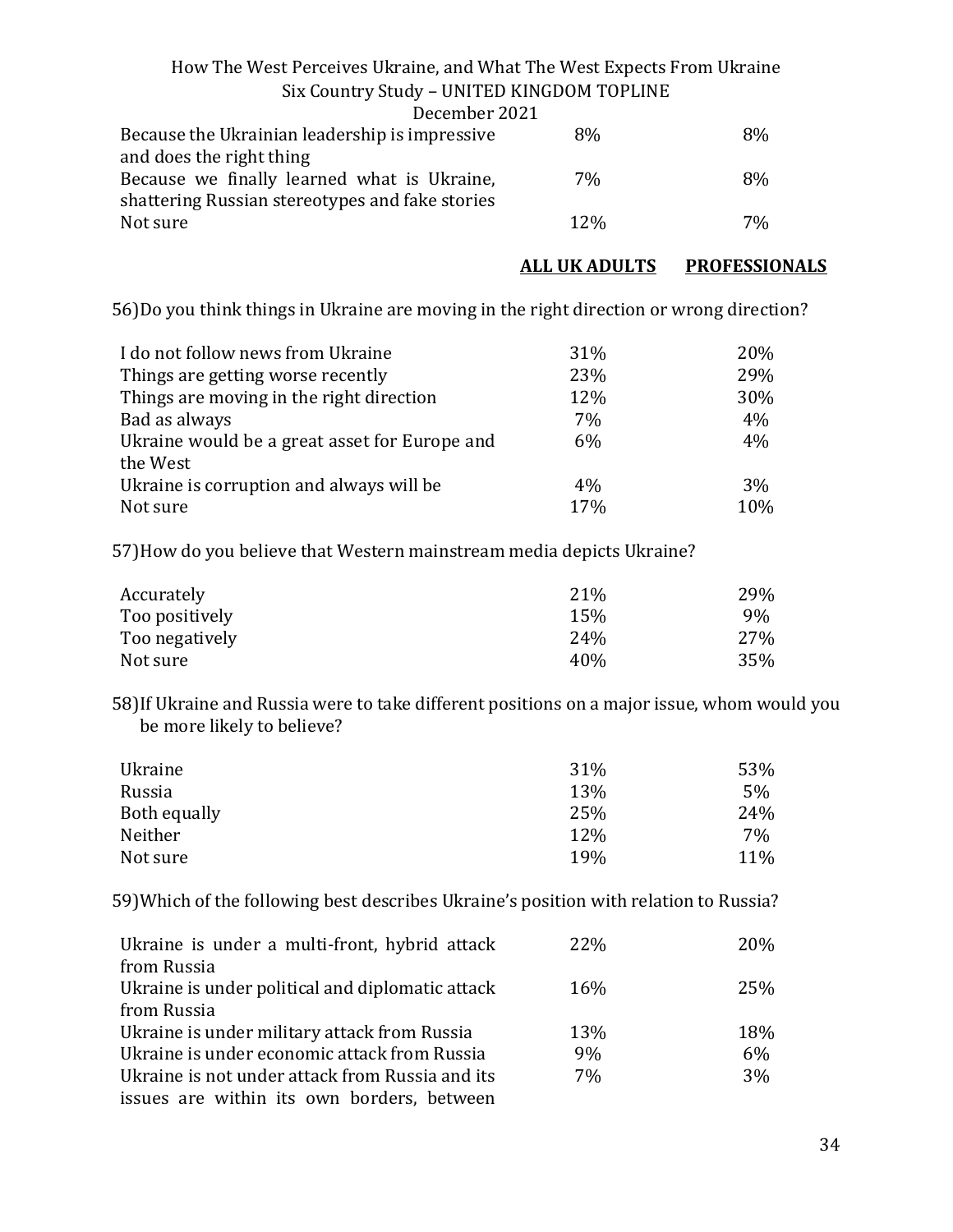#### How The West Perceives Ukraine, and What The West Expects From Ukraine Six Country Study – UNITED KINGDOM TOPLINE December 2021 different parts of its population hostile to each other (a kind of civil war) Ukraine and Russia are both reckless, this is why there is a conflict 7% 10%

Not sure 26% 26% 18%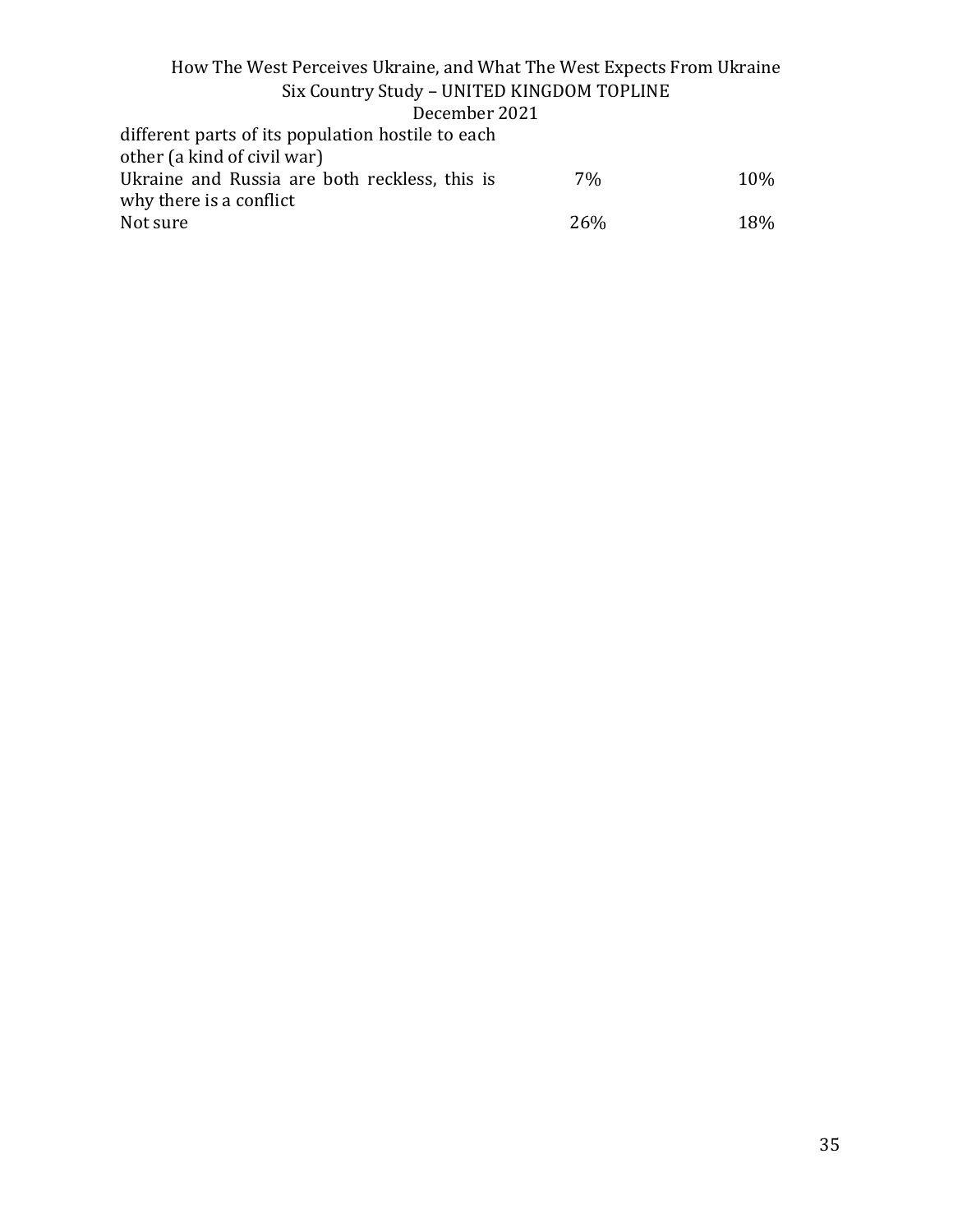#### December 2021

## **Ukraine's Geopolitical Alignment & Future**

**INTRO**: Next, we will ask some questions about Ukraine's current position and its future, both as it relates to Russia and their position in the rest of the world.

|                                           | <b>ALL UK ADULTS</b> | <b>PROFESSIONALS</b> |
|-------------------------------------------|----------------------|----------------------|
| 60) Where do you see Ukraine in 10 years? |                      |                      |
| A member of the EU and NATO               | 17%                  | 29%                  |
| Special relations but no formal alliance  | 17%                  | 17%                  |
| either with NATO, EU, Russia or China     |                      |                      |
| A member of the EU but not NATO           | 12%                  | 13%                  |
| A member of the NATO but not the EU       | 9%                   | 13%                  |
| Closely tied to Russia                    | 9%                   | 2%                   |
| Part of a Russia-China alliance           | 5%                   | 2%                   |
| None of the above                         | 7%                   | $1\%$                |
| Not sure                                  | 24%                  | 23%                  |
|                                           |                      |                      |

61)Do you favor or oppose NATO allies making a commitment to defend Ukraine from Russian aggression?

| <b>TOTAL FAVOR</b><br><b>TOTAL OPPOSE</b> | 47%<br>24% | 67%<br>15% |
|-------------------------------------------|------------|------------|
| Strongly favor                            | 16%        | 32%        |
| Somewhat favor                            | 31%        | 35%        |
| Somewhat oppose                           | 16%        | 12%        |
| Strongly oppose                           | 8%         | 3%         |
| Not sure                                  | 29%        | 18%        |

62)Do you favor or oppose Ukraine becoming a member of the European Union at any point in the future?

| <b>TOTAL FAVOR</b><br><b>TOTAL OPPOSE</b> | 41%<br>22% | 74%<br>7% |
|-------------------------------------------|------------|-----------|
| Strongly favor                            | 12%        | 33%       |
| Somewhat favor                            | 29%        | 41%       |
| Somewhat oppose                           | 19%        | 5%        |
| Strongly oppose                           | 3%         | 2%        |
| Not sure                                  | 37%        | 19%       |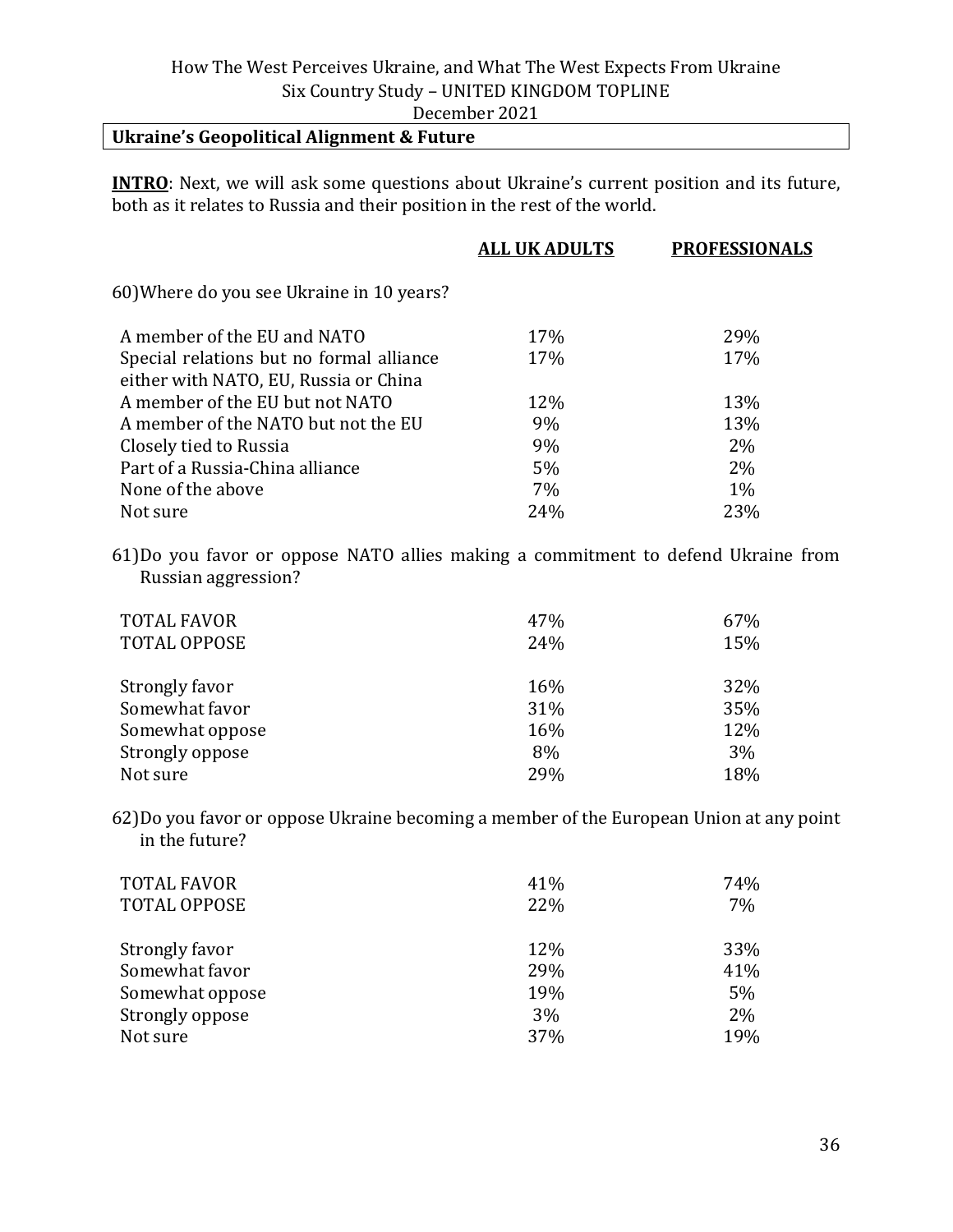#### **ALL UK ADULTS PROFESSIONALS**

63)Do you favor or oppose Ukraine becoming a member of NATO at any point in the future?

| <b>TOTAL FAVOR</b>  | 49% | 53% |
|---------------------|-----|-----|
| <b>TOTAL OPPOSE</b> | 24% | 26% |
|                     |     |     |
| Strongly favor      | 10% | 28% |
| Somewhat favor      | 39% | 25% |
| Somewhat oppose     | 18% | 21% |
| Strongly oppose     | 6%  | 5%  |
| Not sure            | 27% | 21% |

64)From what you know, what are the main obstacles to Ukraine's membership in the EU and NATO? (Select up to 3)

| Pro-Russian factions and regions in the | 24% | 30%   |
|-----------------------------------------|-----|-------|
| country                                 |     |       |
| Corruption                              | 21% | 15%   |
| Weak military and unsecure borders      | 18% | 26%   |
| Soviet legacy                           | 17% | 23%   |
| Lack of resources                       | 15% | 20%   |
| Organized crime                         | 13% | 12%   |
| Weak economy                            | 13% | 16%   |
| Russian border                          | 13% | 12%   |
| Unstable government                     | 11% | $2\%$ |
| Cultural differences                    | 7%  | 8%    |
| Authoritarian leadership                | 7%  |       |
| Oligarchs                               | 6%  | 8%    |
| Public protests                         | 5%  | $3\%$ |
| Geographic distance                     | 4%  | 7%    |
| Other (Please specify)                  | --  |       |
| Not sure                                | 22% | 16%   |

65) Thinking about how much influence Russia should have over Ukraine's future, please indicate if you agree with any of the following statements.

• Russia should have influence over major strategic decisions made by Ukraine.

| <b>TOTAL AGREE</b><br><b>TOTAL DISAGREE</b> | 33%<br>49% | 33%<br>63% |
|---------------------------------------------|------------|------------|
| Strongly agree                              | 14%        | 14%        |
| Somewhat agree                              | 19%        | 19%        |
| Somewhat disagree                           | 21%        | <b>26%</b> |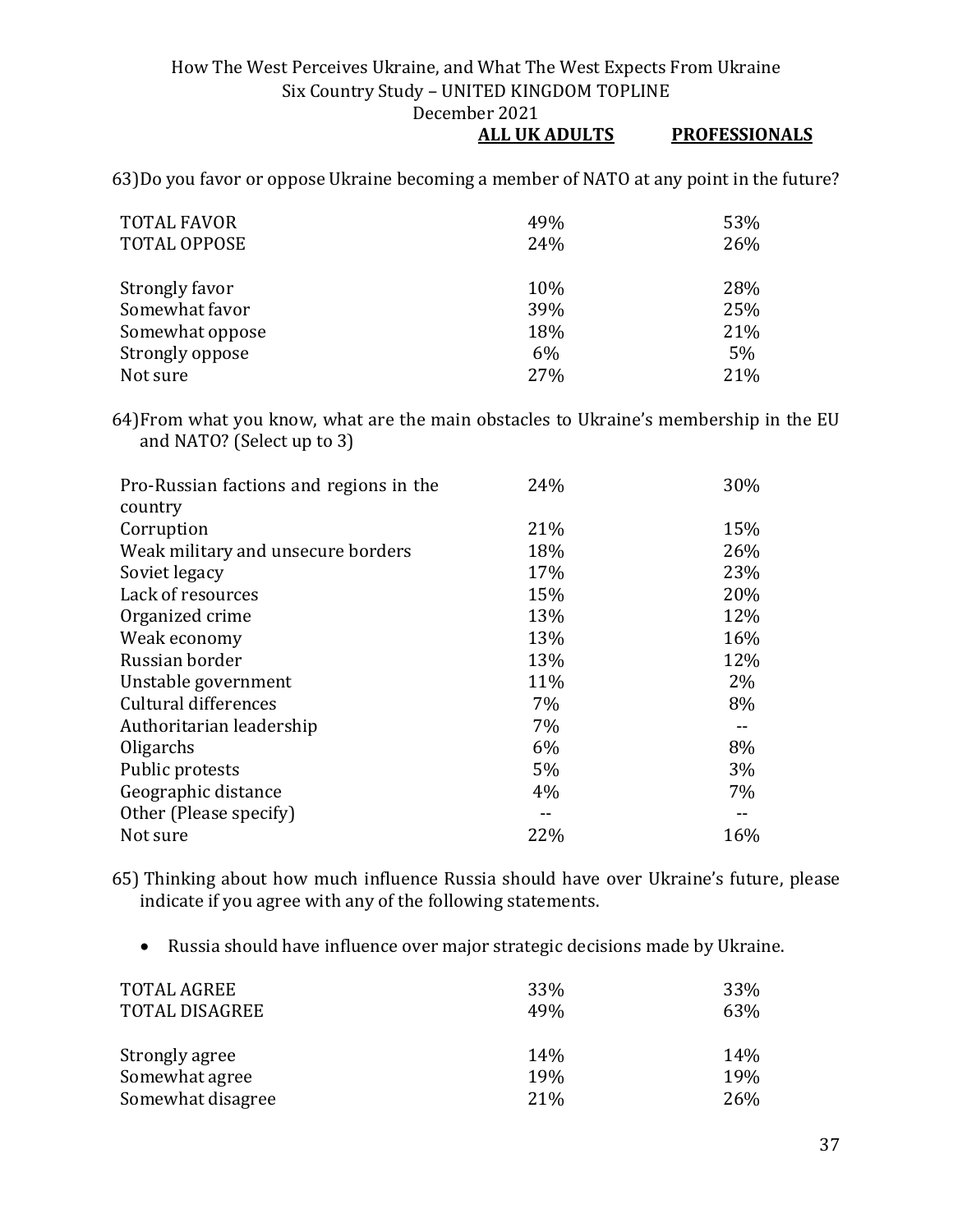| How The West Perceives Ukraine, and What The West Expects From Ukraine |                                            |                 |
|------------------------------------------------------------------------|--------------------------------------------|-----------------|
|                                                                        | Six Country Study - UNITED KINGDOM TOPLINE |                 |
|                                                                        | December 2021                              |                 |
| Strongly disagree                                                      | 28%                                        | 37 <sub>%</sub> |

| Strongly disagree | 20% | 3 / YI |
|-------------------|-----|--------|
| Not sure          | 18% | 4%     |
|                   |     |        |

#### **ALL UK ADULTS PROFESSIONALS**

• Russia should not have absolute influence over Ukraine, but Ukraine should take Russia's interests into account at every step.

| <b>TOTAL AGREE</b><br><b>TOTAL DISAGREE</b> | 52%<br>27% | 70%<br>25% |
|---------------------------------------------|------------|------------|
| Strongly agree                              | 23%        | 18%        |
| Somewhat agree                              | 29%        | 52%        |
| Somewhat disagree                           | 21%        | 19%        |
| Strongly disagree                           | 6%         | $6\%$      |
| Not sure                                    | 21%        | 5%         |

• NATO and the EU should not take actions with Ukraine that violate Russia's interests.

| <b>TOTAL AGREE</b><br><b>TOTAL DISAGREE</b> | 48%<br>25% | 38%<br>38% |
|---------------------------------------------|------------|------------|
| Strongly agree                              | 16%        | 19%        |
| Somewhat agree                              | 32%        | 19%        |
| Somewhat disagree                           | 21%        | 22%        |
| Strongly disagree                           | 4%         | 16%        |
| Not sure                                    | 27%        | 24%        |

• Russia has no right to influence what happens in Ukraine.

| <b>TOTAL AGREE</b><br><b>TOTAL DISAGREE</b> | 69%<br>19% | 80%<br>16% |
|---------------------------------------------|------------|------------|
| Strongly agree                              | 38%        | 50%        |
| Somewhat agree                              | 31%        | 30%        |
| Somewhat disagree                           | 17%        | 13%        |
| Strongly disagree                           | $2\%$      | 3%         |
| Not sure                                    | 12%        | 4%         |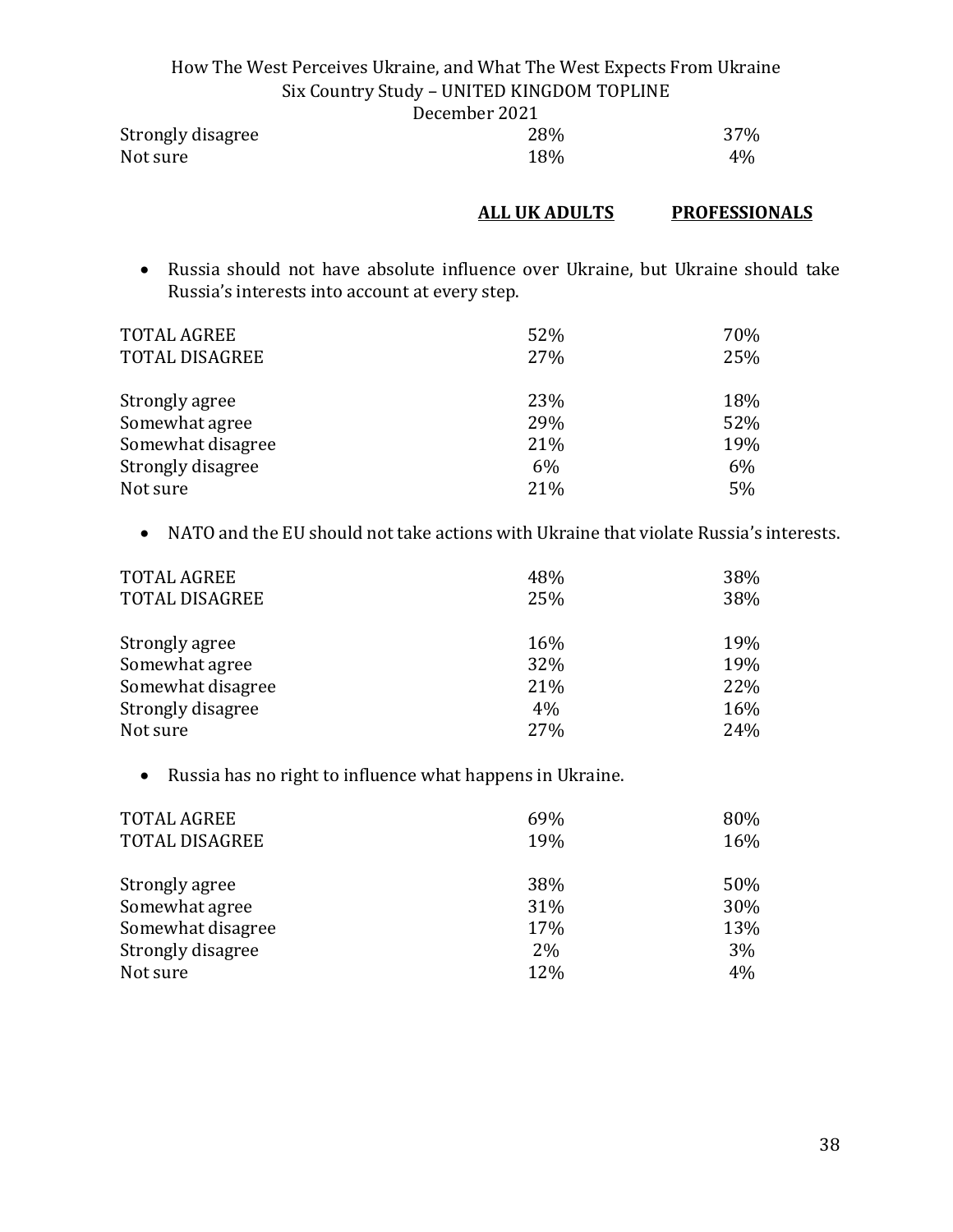#### **ALL UK ADULTS PROFESSIONALS**

66)In the past year or so, have you become more positive and welcoming or more negative and skeptical toward the idea of Ukraine becoming more closely integrated with the EU and the West, or have your views not changed?

| More positive and welcoming          | 17%             | 36% |
|--------------------------------------|-----------------|-----|
| More negative and skeptical          | 21 <sup>%</sup> | 20% |
| Nothing changed recently in my views | 41 <sup>%</sup> | 41% |
| Not sure                             | 21 <sup>%</sup> | 3%  |

67)Do you think that the West and Ukraine share the same value systems?

| Yes, definitely | 15% | 14% |
|-----------------|-----|-----|
| Yes, somewhat   | 42% | 58% |
| No.             | 14% | 15% |
| Not sure        | 29% | 13% |

68)Which of the following do you believe is most important for Ukraine to become a successful market economy and democracy?

| Stable government                     | 22% | 26% |
|---------------------------------------|-----|-----|
| Clamping down on nationalism and far- | 14% | 9%  |
| right movements                       |     |     |
| Eliminate corruption                  | 13% | 11% |
| Closer integration with the West      | 13% | 21% |
| Decarbonization                       | 6%  | 7%  |
| Defense against Russia                | 6%  | 9%  |
| Judicial reform                       | 4%  | 7%  |
| A strong military in general          | 2%  | 2%  |
| Other (Please specify)                |     |     |
| Not sure                              | 20% | 8%  |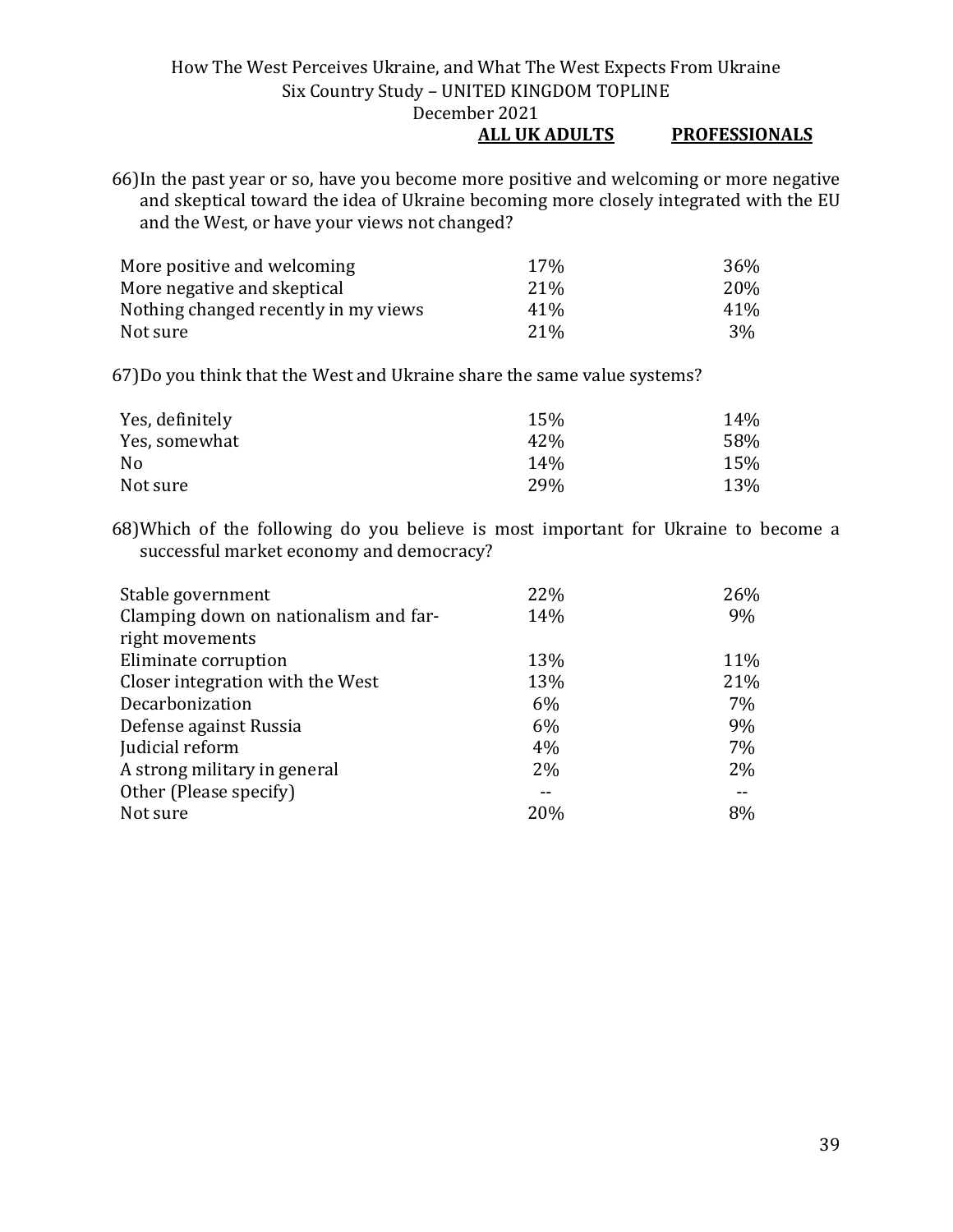#### How The West Perceives Ukraine, and What The West Expects From Ukraine Six Country Study – UNITED KINGDOM TOPLINE December 2021 **ALL UK ADULTS PROFESSIONALS**

- 69) Thinking about the West's support for Ukraine, please indicate if you agree with any of the following statements.
	- Ukraine can be successful on its own without Western support or Western pressure.

| <b>TOTAL AGREE</b><br><b>TOTAL DISAGREE</b> | 54%<br>26% | 48%<br>41% |
|---------------------------------------------|------------|------------|
| Strongly agree                              | 12%        | 19%        |
| Somewhat agree                              | 42%        | 29%        |
| Somewhat disagree                           | 22%        | 29%        |
| Strongly disagree                           | 4%         | 12%        |
| Not sure                                    | 20%        | 11%        |

• Ukraine needs Western support, but not Western pressure.

| <b>TOTAL AGREE</b><br><b>TOTAL DISAGREE</b> | 69%<br>11% | 90%<br>4% |
|---------------------------------------------|------------|-----------|
| Strongly agree                              | 26%        | 34%       |
| Somewhat agree                              | 43%        | 56%       |
| Somewhat disagree                           | 10%        | $1\%$     |
| Strongly disagree                           | $1\%$      | 3%        |
| Not sure                                    | 20%        | 6%        |

• Ukraine needs support, pressure, and firm guidance from the West.

| <b>TOTAL AGREE</b><br><b>TOTAL DISAGREE</b> | 68%<br>10% | 86%<br>12% |
|---------------------------------------------|------------|------------|
| Strongly agree                              | 25%        | 33%        |
| Somewhat agree                              | 43%        | 53%        |
| Somewhat disagree                           | 7%         | 8%         |
| Strongly disagree                           | 3%         | 4%         |
| Not sure                                    | 22%        | 2%         |

• Now is a great moment to strengthen support for Ukraine.

| TOTAL AGREE    | 66%             | 83% |
|----------------|-----------------|-----|
| TOTAL DISAGREE | 14%             | 6%  |
| Strongly agree | 17 <sub>%</sub> | 27% |
| Somewhat agree | 49%             | 56% |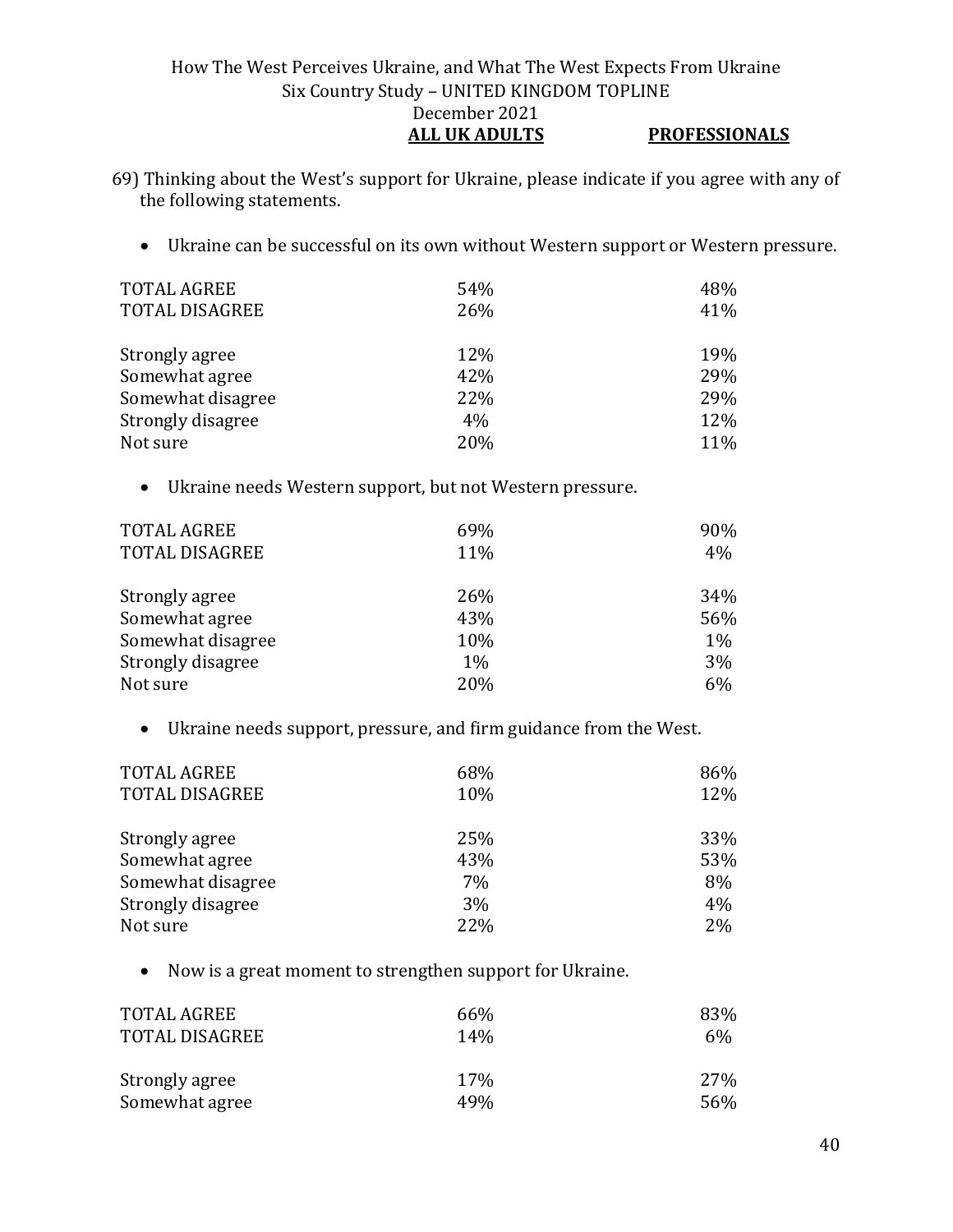|                   | December 2021   |       |
|-------------------|-----------------|-------|
| Somewhat disagree | 14 <sub>%</sub> | 2%    |
| Strongly disagree | $- -$           | $4\%$ |
| Not sure          | 20\%            | 11%   |

#### **ALL UK ADULTS PROFESSIONALS**

• Ukraine must first get their act together, then support can be given.

| <b>TOTAL AGREE</b><br><b>TOTAL DISAGREE</b> | 70%<br>16% | 63%<br>28% |
|---------------------------------------------|------------|------------|
| Strongly agree                              | 24%        | 20%        |
| Somewhat agree                              | 46%        | 43%        |
| Somewhat disagree                           | 12%        | 21%        |
| Strongly disagree                           | 4%         | 7%         |
| Not sure                                    | 14%        | 9%         |

• Western efforts to support and pressure Ukraine will be unsuccessful and a waste of resources.

| TOTAL AGREE<br><b>TOTAL DISAGREE</b> | 41%<br>27% | 48%<br>31% |
|--------------------------------------|------------|------------|
| Strongly agree                       | 9%         | 10%        |
| Somewhat agree                       | 32%        | 38%        |
| Somewhat disagree                    | 21%        | 27%        |
| Strongly disagree                    | 6%         | 4%         |
| Not sure                             | 32%        | 21%        |

70)Compared to 5 or 10 years ago, are Ukraine's efforts to defend its territorial integrity and freedom to choose its own way more or less important to you today?

| More important    | 22% | 43% |
|-------------------|-----|-----|
| Equally important | 52% | 47% |
| Less important    | 8%  | 2%  |
| Not sure          | 18% | 8%  |

71)Compared to 10 years ago, are you more or less optimistic that Ukraine will be a successful democracy relatively soon?

| TOTAL MORE OPTIMISTIC    | 47%             | 55%    |
|--------------------------|-----------------|--------|
| TOTAL LESS OPTIMISTIC    | 19 <sub>%</sub> | 23%    |
| Much more optimistic     | $9\%$           | $11\%$ |
| Somewhat more optimistic | 38%             | 44%    |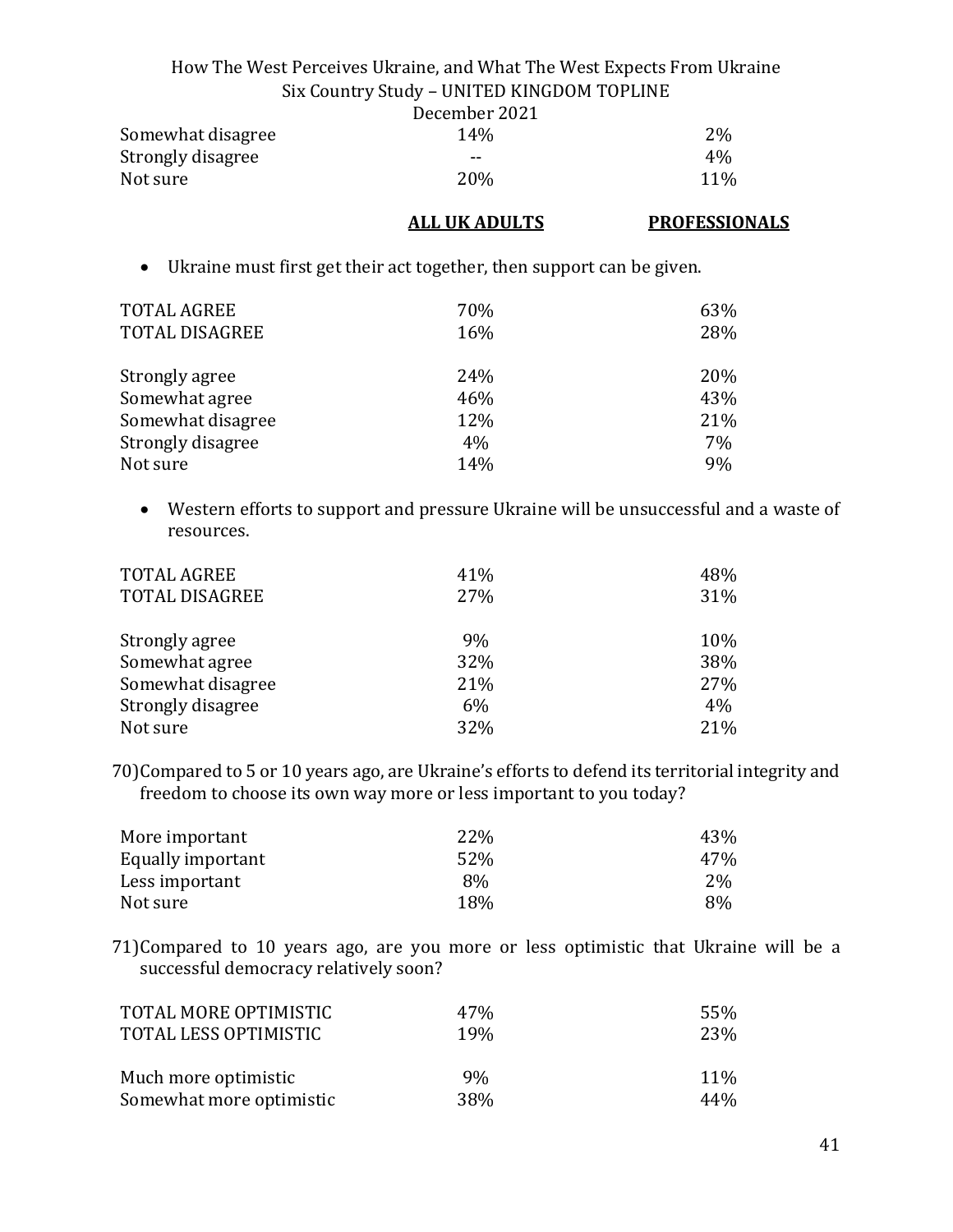|                                                                                                                        | How The West Perceives Ukraine, and What The West Expects From Ukraine |                      |
|------------------------------------------------------------------------------------------------------------------------|------------------------------------------------------------------------|----------------------|
|                                                                                                                        | Six Country Study - UNITED KINGDOM TOPLINE                             |                      |
|                                                                                                                        | December 2021                                                          |                      |
| Somewhat less optimistic                                                                                               | 15%                                                                    | 17%                  |
| Much less optimistic                                                                                                   | 4%                                                                     | 6%                   |
| Not sure                                                                                                               | 34%                                                                    | 22%                  |
|                                                                                                                        | <b>ALL UK ADULTS</b>                                                   | <b>PROFESSIONALS</b> |
| 72) Who is the key force for good in Ukraine, pushing in the direction you think is best for the<br>country?           |                                                                        |                      |
| Ukraine's Leadership                                                                                                   | 21%                                                                    | 27%                  |
| Western partners pushing<br>Ukraine                                                                                    | 18%                                                                    | 15%                  |
| Civil society                                                                                                          | 15%                                                                    | 23%                  |
| <b>Business</b>                                                                                                        | 12%                                                                    | 3%                   |
| Russia                                                                                                                 | $1\%$                                                                  | $\sim$ $\sim$        |
| Not sure                                                                                                               | 33%                                                                    | 32%                  |
| 73)Do you agree or disagree that Ukraine can be a successful market economy without<br>Europe?                         |                                                                        |                      |
| <b>TOTAL AGREE</b>                                                                                                     | 41%                                                                    | 50%                  |
| <b>TOTAL DISAGREE</b>                                                                                                  | 35%                                                                    | 29%                  |
| Strongly agree                                                                                                         | 12%                                                                    | 17%                  |
| Somewhat agree                                                                                                         | 29%                                                                    | 33%                  |
| Somewhat disagree                                                                                                      | 30%                                                                    | 22%                  |
| Strongly disagree                                                                                                      | 5%                                                                     | 7%                   |
| Not sure                                                                                                               | 24%                                                                    | 21%                  |
| 74)Do you think that Russia has too much, too little, or the right amount of influence over<br>Ukraine's future today? |                                                                        |                      |

| Too much influence            | 43%         | 71% |
|-------------------------------|-------------|-----|
| Too little influence          | 21%         | 12% |
| The right amount<br>influence | 11%<br>- of | 9%  |
| Not sure                      | 25%         | 8%  |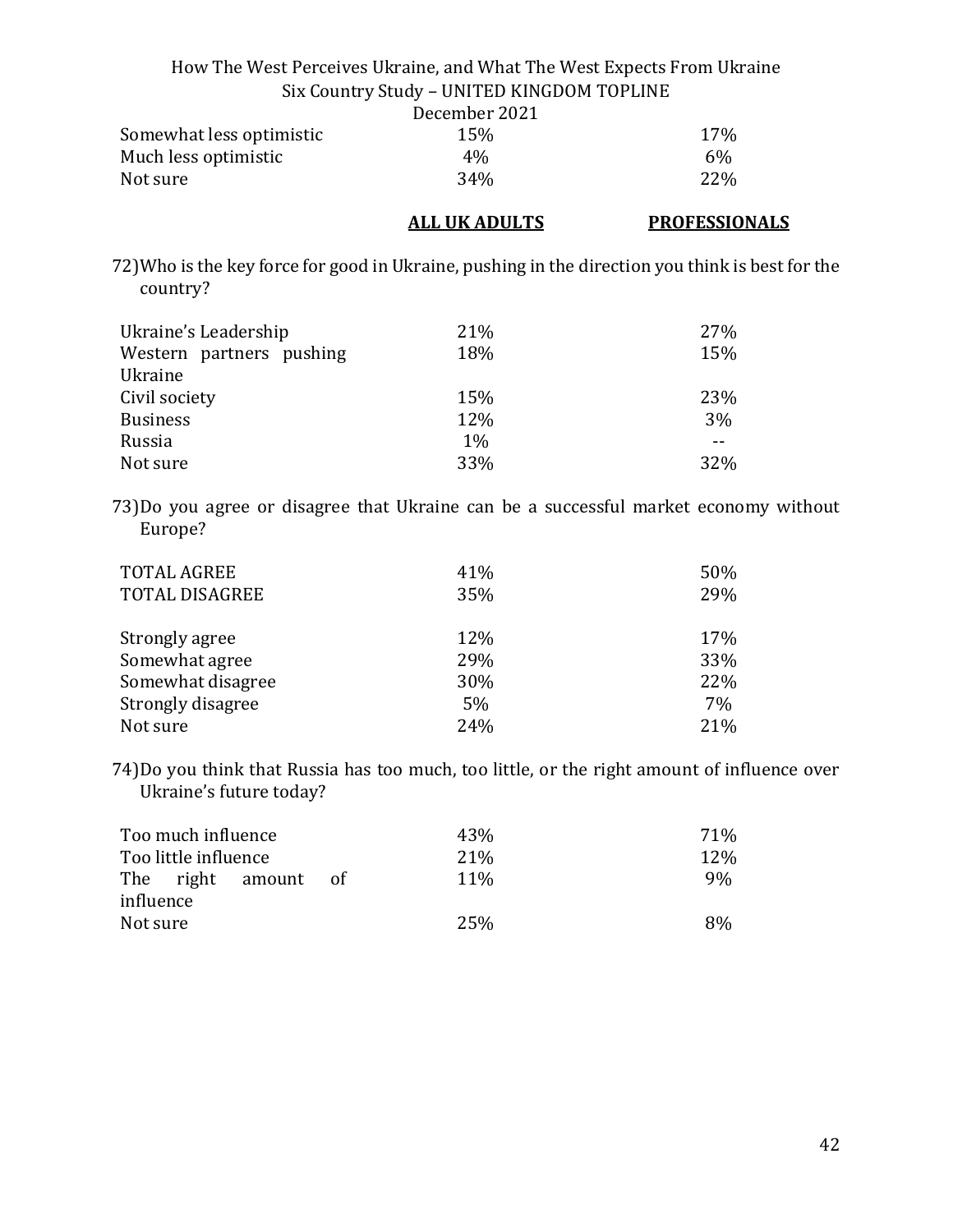#### **2014 Invasion of Ukraine & Relations with Russia**

**INTRO**: Beginning in February 2014, Russian forces and Russian-backed militias invaded Ukraine. The Russian forces proceed to annex Crimea, while the Russian-backed militias took control of the eastern Ukraine region of Donbas.

Following these actions, sanctions were imposed by the West against individuals, financial institutions, energy companies, other businesses, and officials from Russia. These sanctions also prevent some Russian officials and politicians from traveling to Canada, the United States, and the European Union, and also freeze their assets in Western countries.

At the same time, the United States and other Western countries began providing military aid and weapons to Ukraine to counter Russian forces and the Russian-backed militias.

#### **ALL UK ADULTS PROFESSIONALS**

75)In your view, which of the following best describes the sanctions and pressure that the West put on Russia after the Russian invasion of Ukraine in 2014?

| The sanctions and pressure | 36%        | 49%        |
|----------------------------|------------|------------|
| were not enough            |            |            |
| The sanctions and pressure | 31%        | <b>32%</b> |
| were the right amount      |            |            |
| The sanctions and pressure | 11%        | 12%        |
| were too much              |            |            |
| Not sure                   | <b>22%</b> | 70/        |

76)Which of the following do you believe should happen with the Russian-controlled territory in Ukraine?

| Russia should return the<br>eastern region of Donbas<br>and Crimea to Ukraine | 29%   | 42%   |
|-------------------------------------------------------------------------------|-------|-------|
| Russia should return Crimea                                                   | 24%   | $6\%$ |
| to Ukraine<br>Russia should return the<br>eastern region of Donbas to         | 19%   | 31%   |
| Ukraine<br>Russia should not return<br>territory to Ukraine                   | $5\%$ | $4\%$ |
| Not sure                                                                      | 23%   | 17%   |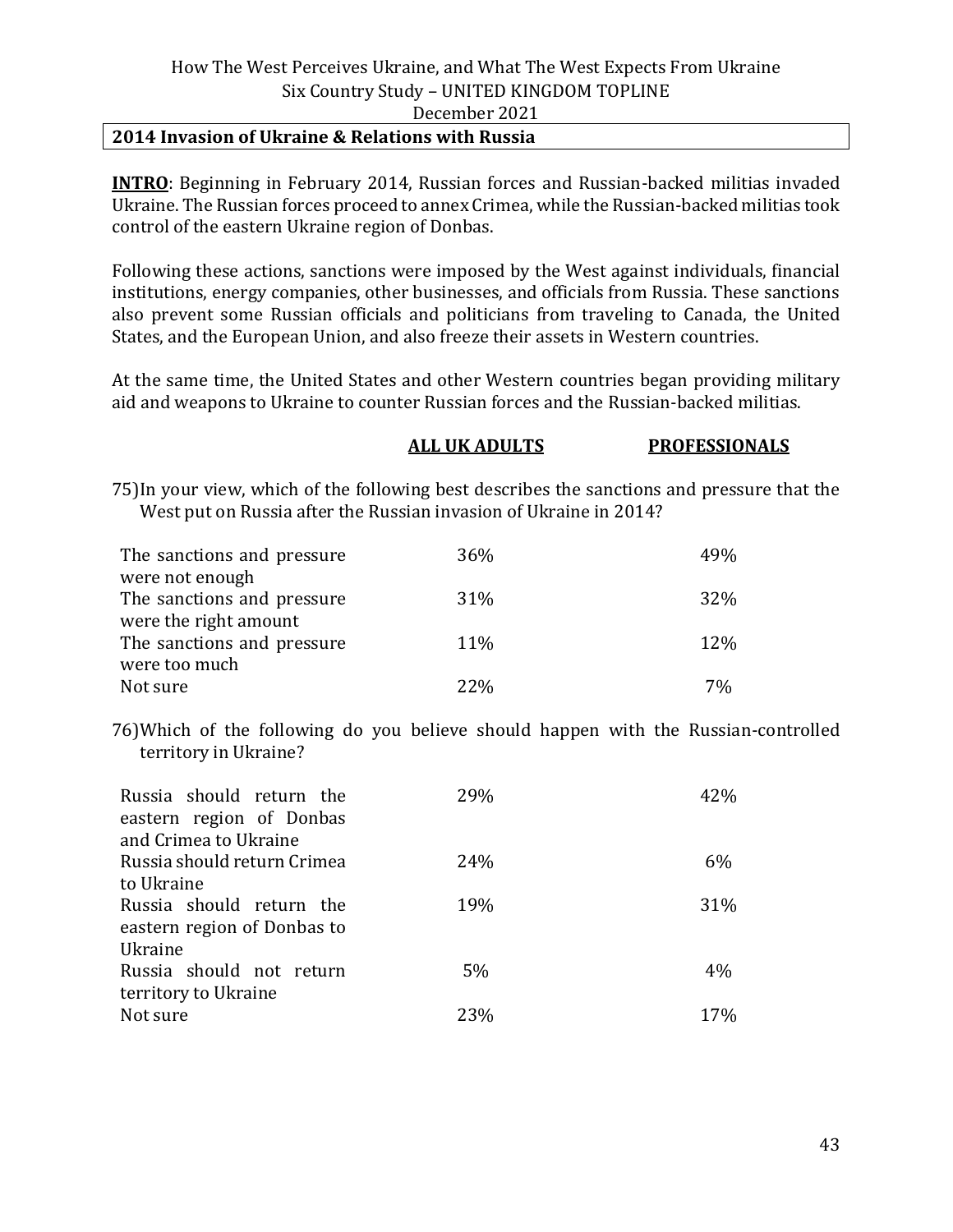#### How The West Perceives Ukraine, and What The West Expects From Ukraine Six Country Study – UNITED KINGDOM TOPLINE December 2021 **ALL UK ADULTS PROFESSIONALS**

77)How likely do you believe it is that Russia would invade Ukraine again?

| <b>TOTAL LIKELY</b><br><b>TOTAL NOT LIKELY</b> | 65%<br>22% | 80%<br>9% |
|------------------------------------------------|------------|-----------|
| Very likely                                    | 24%        | 37%       |
| Somewhat likely                                | 41%        | 43%       |
| Not very likely                                | 16%        | 9%        |
| Not likely at all                              | 6%         |           |
| Not sure                                       | 13%        | 11%       |

78)What, if any, international actions or approaches do you think could influence or change Russian policy toward Ukraine?

| Providing powerful military<br>equipment to Ukraine | 16% | 15%   |
|-----------------------------------------------------|-----|-------|
| Nothing, Russia will not bow                        | 14% | 8%    |
| to Western pressure                                 |     |       |
| New Russian leadership                              | 12% | 19%   |
| Excluding Russia<br>from                            | 11% | 22%   |
| international trade                                 |     |       |
| An alliance between the                             | 10% | $3\%$ |
| West and China                                      |     |       |
| Additional sanctions                                | 7%  | 19%   |
| Broader respect from the                            | 7%  | 9%    |
| West for Russia and their                           |     |       |
| legitimate security interests                       |     |       |
| Not sure                                            | 23% | 5%    |
|                                                     |     |       |

79)In your view, what should be done to end the war in Ukraine?

| Ukraine should<br>use<br>diplomatic and legal means<br>but no military force to | 55% | 60% |
|---------------------------------------------------------------------------------|-----|-----|
| regain its territory                                                            |     |     |
|                                                                                 |     |     |
| Ukraine should make peace                                                       | 14% | 8%  |
| with Russia diplomatically                                                      |     |     |
| and allow Russia<br>its                                                         |     |     |
| territory                                                                       |     |     |
| Ukraine should use military                                                     | 11% | 21% |
| force to regain its territory                                                   |     |     |
| Not sure                                                                        | 20% | 11% |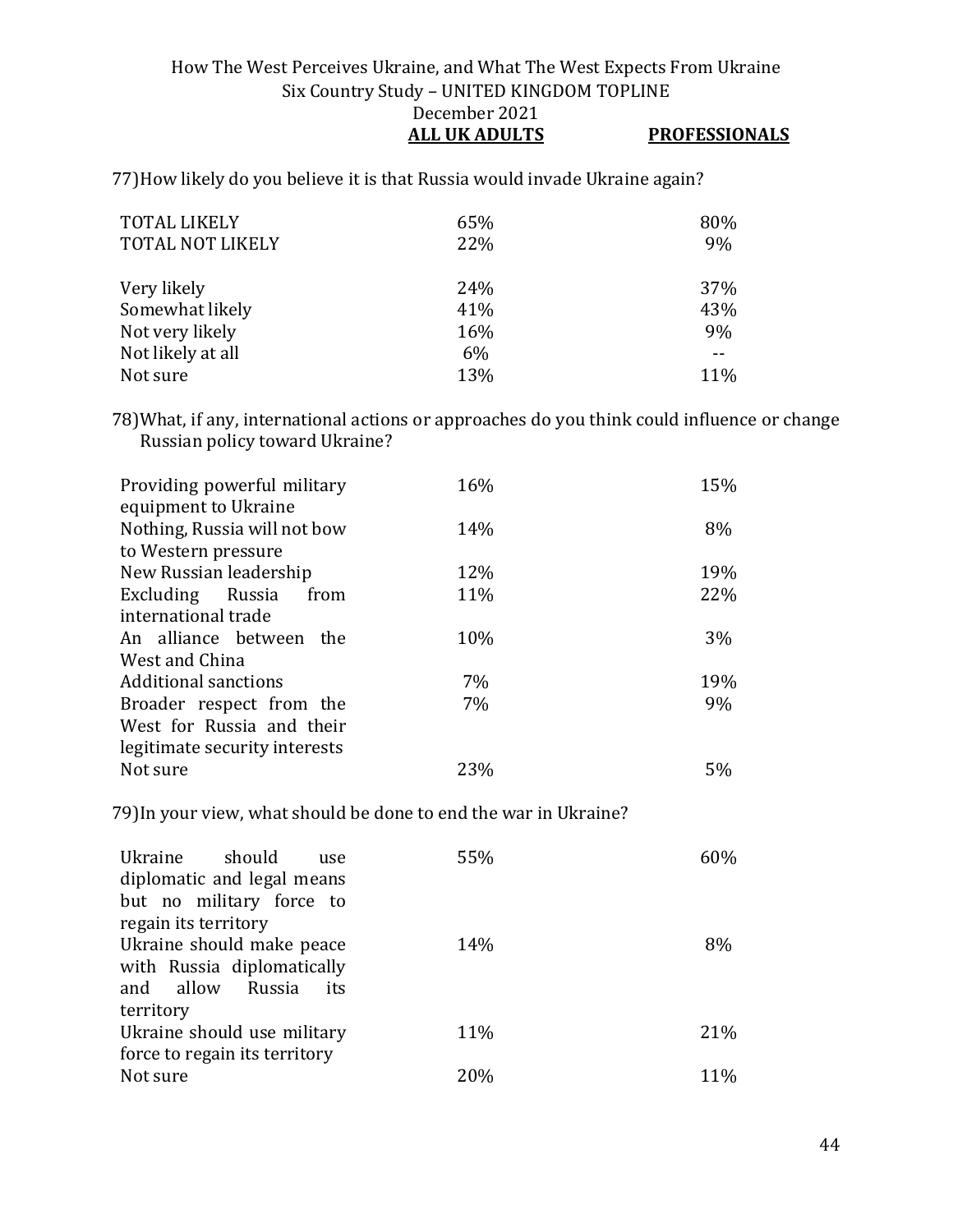#### How The West Perceives Ukraine, and What The West Expects From Ukraine Six Country Study – UNITED KINGDOM TOPLINE December 2021 **ALL UK ADULTS PROFESSIONALS**

80)Which of the following outcomes do you believe that Western support and strong relations with Ukraine would have? (select all that apply)

| Deter Russia in the region and<br>thus strengthen the West and<br>democracy | 29% | 35% |
|-----------------------------------------------------------------------------|-----|-----|
| Be seen as an aggressive sign by                                            | 23% | 31% |
| Russia and thus endanger<br>stability                                       |     |     |
| Weaken China in the region                                                  | 17% | 12% |
| Be beneficial for everyone and                                              | 13% | 9%  |
| no problem for Russia or                                                    |     |     |
| anyone else                                                                 |     |     |
| Be a waste of time for everyone,                                            | 8%  | 9%  |
| Ukraine should play no role for                                             |     |     |
| the West                                                                    |     |     |
| Not sure                                                                    | 28% | 24% |

81)Do agree or disagree that by defending itself against Russian pressure and attacks, Ukraine is also defending Europe and the West?

| <b>TOTAL AGREE</b>    | 48% | 73% |
|-----------------------|-----|-----|
| <b>TOTAL DISAGREE</b> | 28% | 18% |
| Strongly agree        | 16% | 25% |
| Somewhat agree        | 32% | 48% |
| Somewhat disagree     | 19% | 14% |
| Strongly disagree     | 9%  | 4%  |
| Not sure              | 24% | 9%  |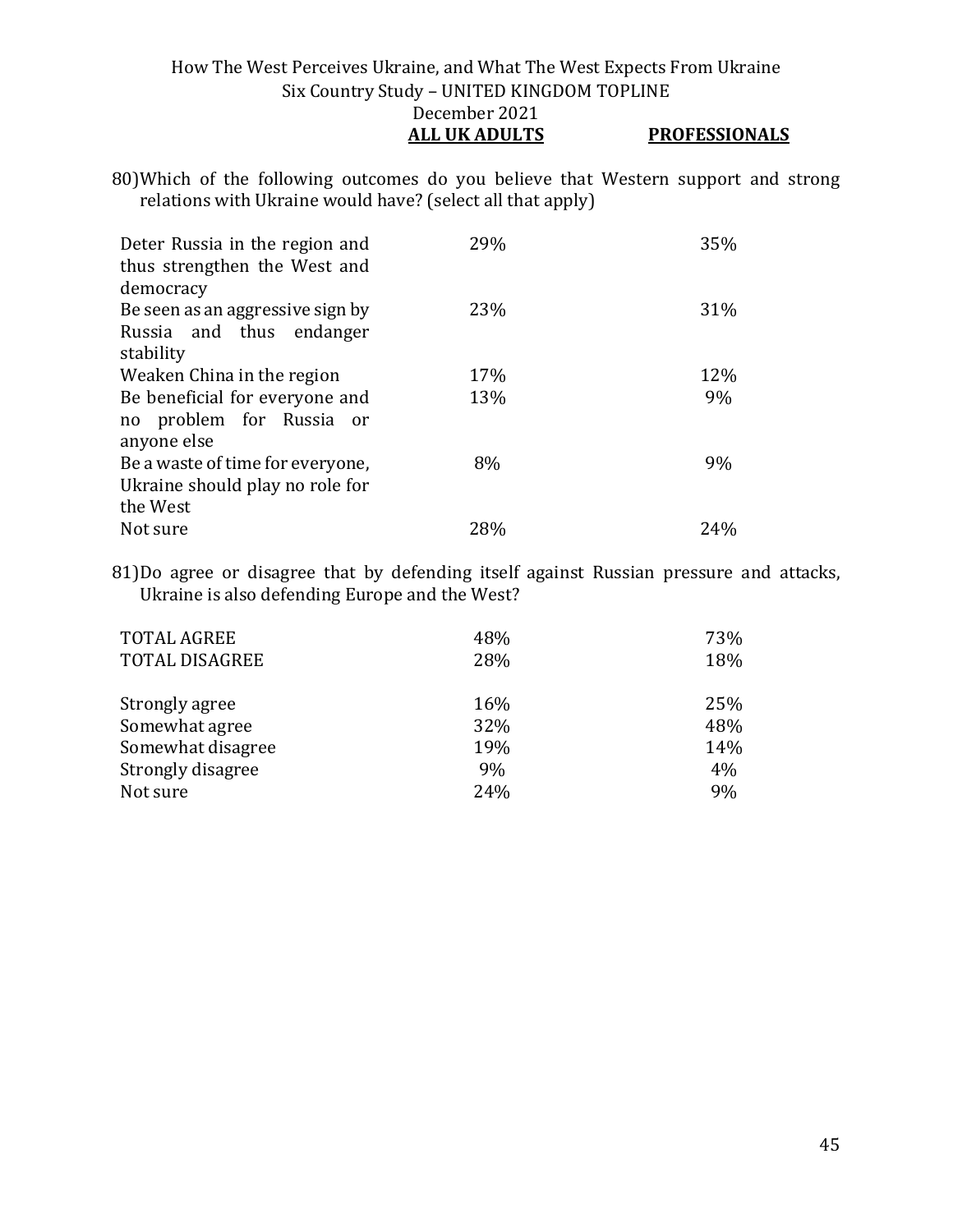December 2021

#### **ALL UK ADULTS PROFESSIONALS**

82)Do you favor or oppose The United Kingdom selling weapons to Ukraine?

| Yes, so Ukraine can gain back Crimea and        | 10% | 28% |
|-------------------------------------------------|-----|-----|
| Donbas with a strong military                   |     |     |
| Yes, but only defensive weapons                 | 16% | 26% |
| Yes, but only in case that Russia invades again | 12% | 19% |
| Ukraine                                         |     |     |
| The United Kingdom should not sell weapons to   | 13% | 3%  |
| Ukraine, but other Western countries should     |     |     |
| No, neither my country nor anyone else from     | 19% | 19% |
| the West should under any circumstances sell    |     |     |
| weapons to Ukraine                              |     |     |
| Not sure                                        | 30% | 5%  |

83) Would you favor or oppose NATO deploying soldiers into Ukraine now as a deterrent to Russian aggression against Ukraine?

| <b>TOTAL FAVOR</b><br><b>TOTAL OPPOSE</b> | 46%<br>32% | 48%<br>39% |
|-------------------------------------------|------------|------------|
| Strongly favor                            | 13%        | 17%        |
| Somewhat favor                            | 33%        | 31%        |
| Somewhat oppose                           | 19%        | 23%        |
| Strongly oppose                           | 13%        | 16%        |
| Not sure                                  | 22%        | 13%        |

84)If Russia would invade Ukraine, would you favor or oppose NATO helping defend Ukraine by sending soldiers?

| <b>TOTAL FAVOR</b><br><b>TOTAL OPPOSE</b> | 42%<br>35% | 61%<br>29% |
|-------------------------------------------|------------|------------|
| Strongly favor                            | 15%        | 26%        |
| Somewhat favor                            | 27%        | 35%        |
| Somewhat oppose                           | 25%        | 29%        |
| Strongly oppose                           | 10%        | $- -$      |
| Not sure                                  | 23%        | 10%        |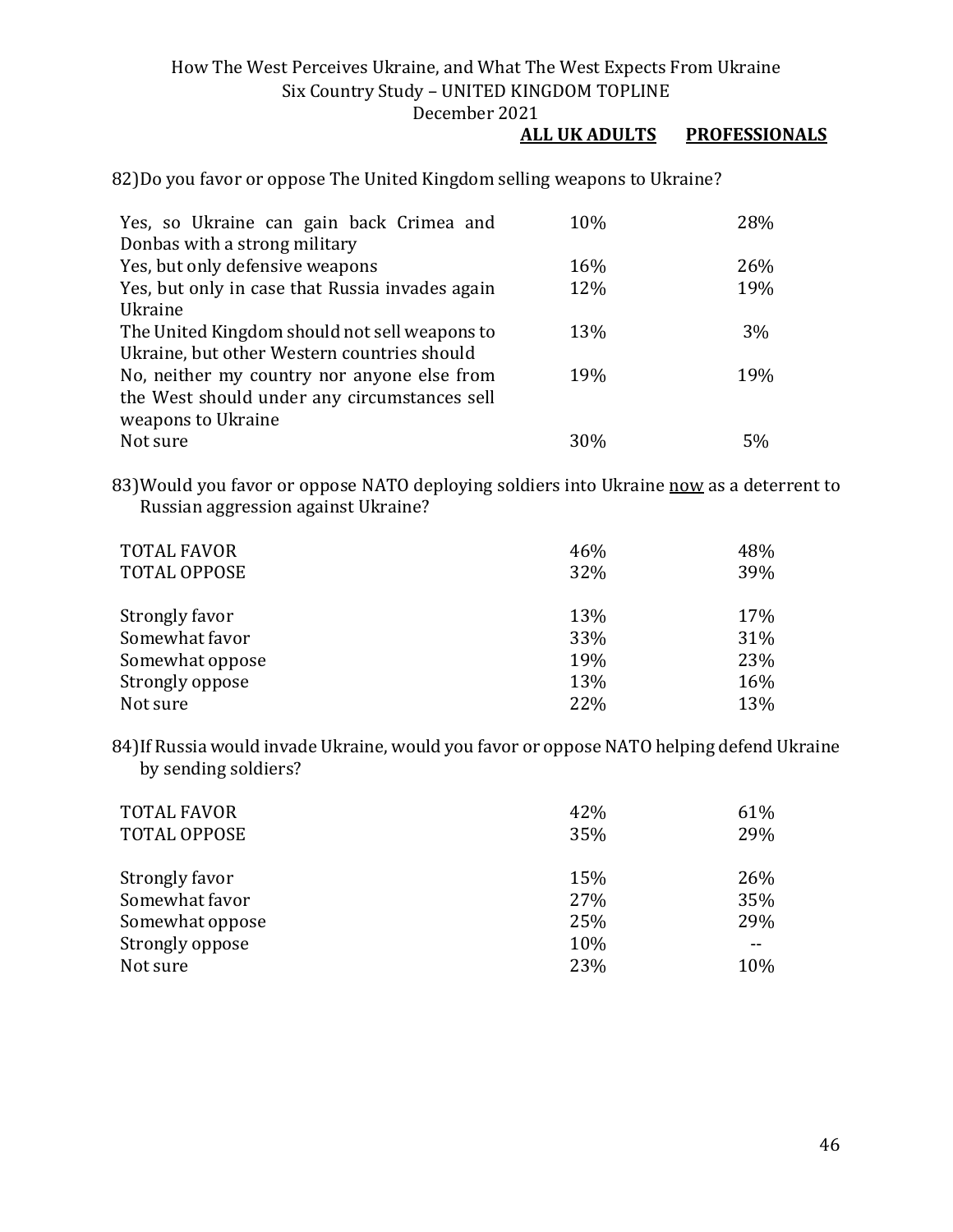#### **Analysis of Nord Stream 2**

**INTRO**: Next, we will ask some questions about a project called Nord Stream 2, which is a system of offshore natural gas pipelines in Europe.

The Russian-owned Nord Stream 2 Pipeline is designed to transport natural gas from Russia under the Baltic Sea to Germany. From Germany, the natural gas is then transported to other the European Union countries.

This pipeline would be the first time that Russia supplies gas to Europe without going over land through Ukraine. By moving away from Ukraine and going under the Baltic Sea, critics say this will hurt Ukraine's economy and destabilize Ukraine because Ukraine will no longer be needed for business with Europe and Russia will be the primary gas provider.

#### **ALL UK ADULTS PROFESSIONALS**

85)From what you know, do you favor or oppose Germany opening the transportation of natural gas from Russia via Nord Stream 2?

| <b>TOTAL FAVOR</b>  | 38% | 42% |
|---------------------|-----|-----|
| <b>TOTAL OPPOSE</b> | 31% | 33% |
| Strongly favor      | 12% | 16% |
| Somewhat favor      | 26% | 26% |
| Somewhat oppose     | 20% | 22% |
| Strongly oppose     | 11% | 11% |
| Not sure            | 31% | 25% |

86)From what you know, please indicate if you agree or disagree with each of the following statements.

• By allowing and building Nord Stream 2, Germany made itself and Europe more vulnerable to blackmail by Russia than before.

| 68% | 61%   |
|-----|-------|
| 12% | 20%   |
| 32% | 35%   |
| 36% | 26%   |
| 9%  | 14%   |
| 3%  | $6\%$ |
| 20% | 19%   |
|     |       |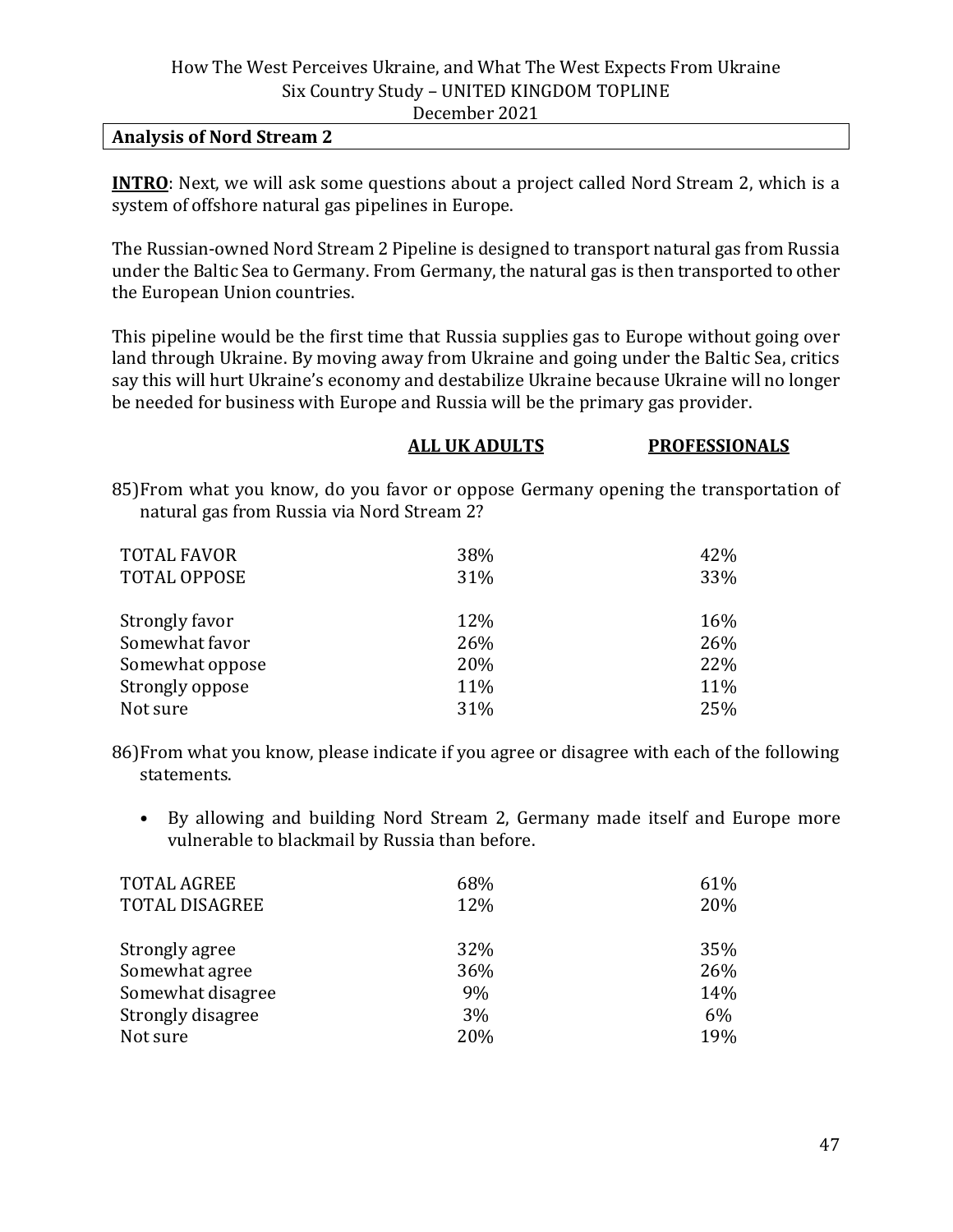#### How The West Perceives Ukraine, and What The West Expects From Ukraine Six Country Study – UNITED KINGDOM TOPLINE December 2021 **ALL UK ADULTS PROFESSIONALS**

• By allowing and building Nord Stream 2, Germany put Ukraine at risk.

| <b>TOTAL AGREE</b><br><b>TOTAL DISAGREE</b> | 53%<br>21% | 77%<br>13% |
|---------------------------------------------|------------|------------|
| Strongly agree                              | 22%        | 26%        |
| Somewhat agree                              | 31%        | 51%        |
| Somewhat disagree                           | 16%        | 13%        |
| Strongly disagree                           | 5%         |            |
| Not sure                                    | 26%        | 10%        |

• By allowing and building Nord Stream 2, Germany created an overall helpful long term bridge of economic cooperation between countries in the European Union and Russia.

| <b>TOTAL AGREE</b><br><b>TOTAL DISAGREE</b> | 57%<br>23% | 71%<br>21% |
|---------------------------------------------|------------|------------|
| Strongly agree                              | 18%        | 20%        |
| Somewhat agree                              | 39%        | 51%        |
| Somewhat disagree                           | 15%        | 12%        |
| Strongly disagree                           | 8%         | 9%         |
| Not sure                                    | 20%        | 8%         |
|                                             |            |            |

• It is dangerous to be dependent on supplies of oil and gas from Russia.

| <b>TOTAL AGREE</b><br><b>TOTAL DISAGREE</b> | 78%<br>9% | 99%<br>$1\%$ |
|---------------------------------------------|-----------|--------------|
| Strongly agree                              | 42%       | 54%          |
| Somewhat agree                              | 36%       | 45%          |
| Somewhat disagree                           | 7%        |              |
| Strongly disagree                           | 2%        | 1%           |
| Not sure                                    | 13%       |              |

• Russia is a reliable supplier of oil and gas to the world.

| <b>TOTAL AGREE</b><br><b>TOTAL DISAGREE</b> | 51%<br>32% | 38%<br>41% |
|---------------------------------------------|------------|------------|
| Strongly agree                              | 19%        | 17%        |
| Somewhat agree                              | 32%        | 21%        |
| Somewhat disagree                           | <b>26%</b> | 28%        |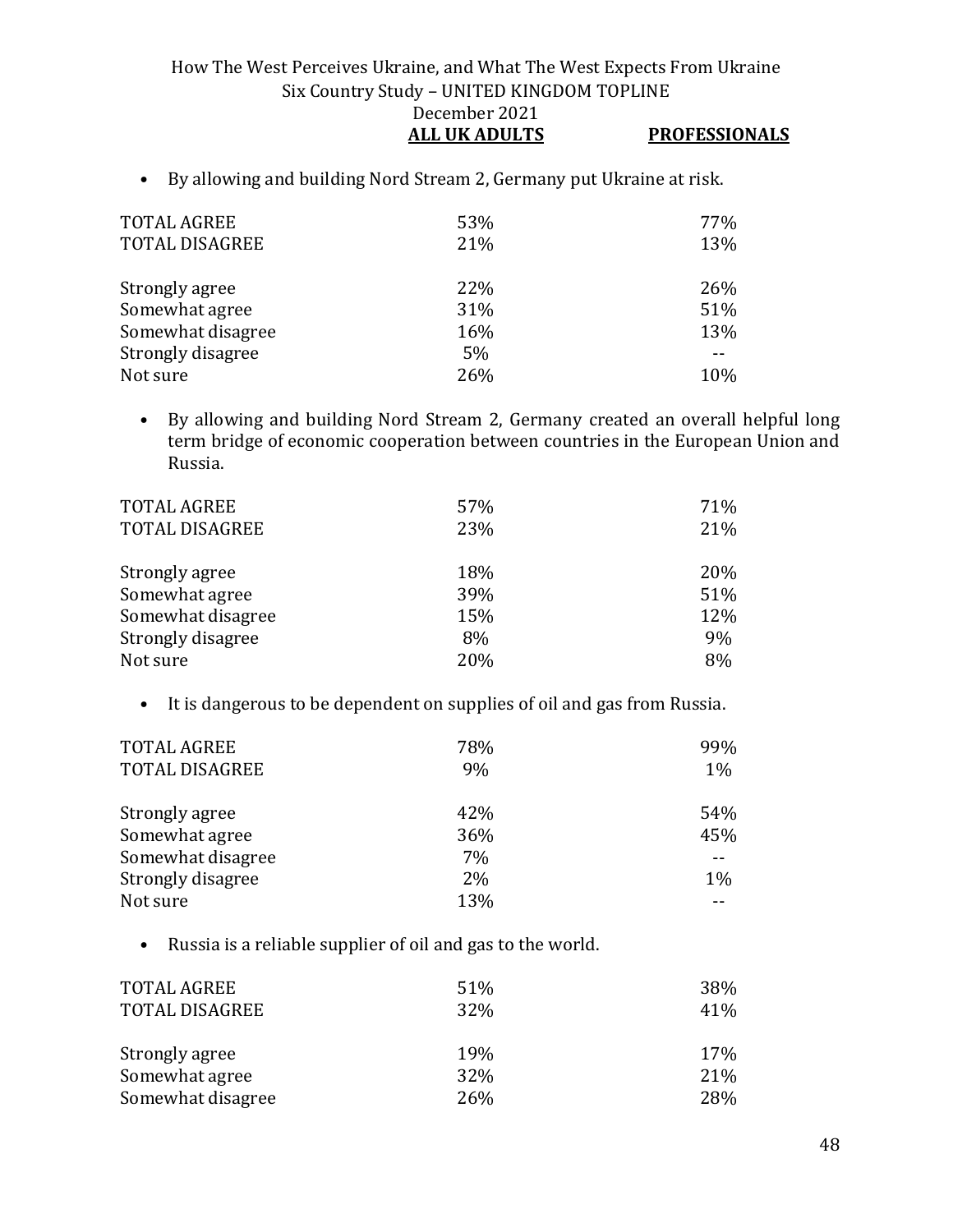|                   | How The West Perceives Ukraine, and What The West Expects From Ukraine |            |
|-------------------|------------------------------------------------------------------------|------------|
|                   |                                                                        |            |
|                   | Six Country Study - UNITED KINGDOM TOPLINE                             |            |
|                   | December 2021                                                          |            |
| Strongly disagree | $6\%$                                                                  | <b>13%</b> |

| Su ongiy disagree | O 70. | 1 J 70 |
|-------------------|-------|--------|
| Not sure          | 17%   | 21%    |
|                   |       |        |

#### **ALL UK ADULTS PROFESSIONALS**

87)Would you favor or oppose Germany and its allies retaliating with sanctions if Russia uses Nord Stream 2 to blackmail Europe?

| <b>TOTAL FAVOR</b><br><b>TOTAL OPPOSE</b> | 51%<br>23% | 63%<br>15% |
|-------------------------------------------|------------|------------|
| Strongly favor                            | 25%        | 35%        |
| Somewhat favor                            | 26%        | 28%        |
| Somewhat oppose                           | 13%        | 15%        |
| Strongly oppose                           | 10%        |            |
| Not sure                                  | 26%        | 22%        |

88) Germany and the US have stated that if Russia uses Nord Stream 2 as an instrument to exert pressure, they will take strong countermeasures.

Do you believe that these statements are credible?

| Yes, Germany and the US<br>will take strong steps to<br>push back against Russia in<br>this case                             | 21% | 35%        |
|------------------------------------------------------------------------------------------------------------------------------|-----|------------|
| No, this is only words,<br>nothing will really happen if<br>Russia uses Nord Stream 2<br>to blackmail Europe and the<br>West | 40% | <b>27%</b> |
| The US may do something<br>serious, Germany will do<br>nothing                                                               | 13% | <b>22%</b> |
| Not sure                                                                                                                     | 26% | 16%        |

89)If Russian were to invade Ukraine at any point in the coming years, should Germany close Nord Stream 2 immediately?

| Yes      | 56% | 63% |
|----------|-----|-----|
| No       | 12% | 13% |
| Not sure | 32% | 24% |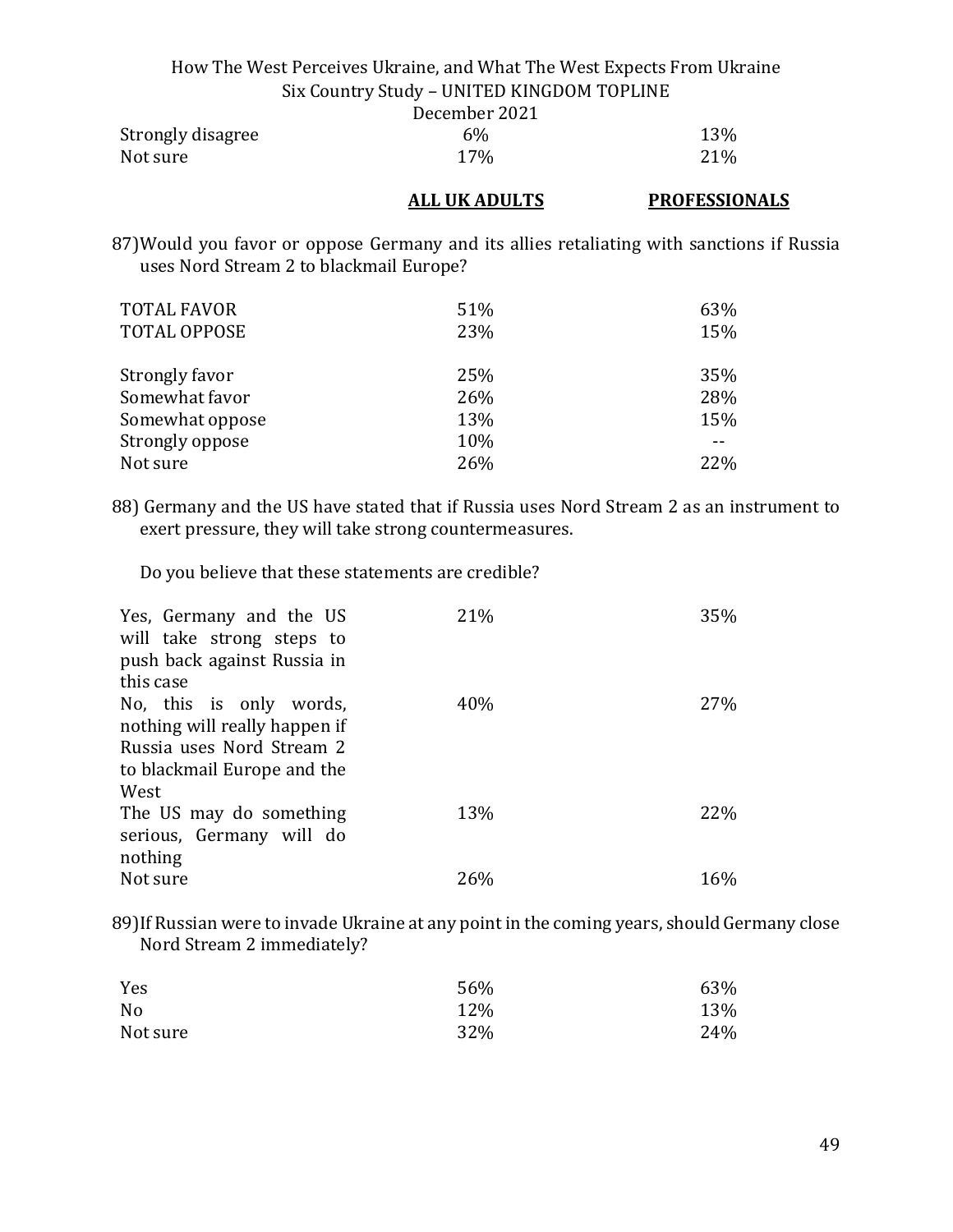December 2021

## **Personal Feelings & Demographics**

**INTRO**: We're almost finished! We will conclude with some standard questions about your personal views, demographics, and habits.

|                                                            | <b>ALL UK ADULTS</b> | <b>PROFESSIONALS</b> |
|------------------------------------------------------------|----------------------|----------------------|
| 90) How important are each of the following values to you? |                      |                      |
| Religion                                                   |                      |                      |
| TOTAL IMPORTANT                                            | 49%                  | 49%                  |
| TOTAL NOT IMPORTANT                                        | 45%                  | 50%                  |
| Very important                                             | 25%                  | 28%                  |
| Somewhat important                                         | 24%                  | 21%                  |
| Not very important                                         | 21%                  | 20%                  |
| Not important at all                                       | 24%                  | 30%                  |
| Not sure                                                   | 6%                   | 1%                   |
| Freedom                                                    |                      |                      |
| TOTAL IMPORTANT                                            | 89%                  | 97%                  |
| TOTAL NOT IMPORTANT                                        | 6%                   | 3%                   |
| Very important                                             | 67%                  | 80%                  |
| Somewhat important                                         | 22%                  | 17%                  |
| Not very important                                         | 4%                   | 3%                   |
| Not important at all                                       | 2%                   | $-$                  |
| Not sure                                                   | 5%                   | $-$                  |
| Solidarity<br>$\bullet$                                    |                      |                      |
| TOTAL IMPORTANT                                            | 80%                  | 85%                  |
| TOTAL NOT IMPORTANT                                        | 13%                  | 11%                  |
| Very important                                             | 41%                  | 35%                  |
| Somewhat important                                         | 39%                  | 50%                  |
| Not very important                                         | 10%                  | 9%                   |
| Not important at all                                       | 3%                   | 2%                   |
| Not sure                                                   | 7%                   | 4%                   |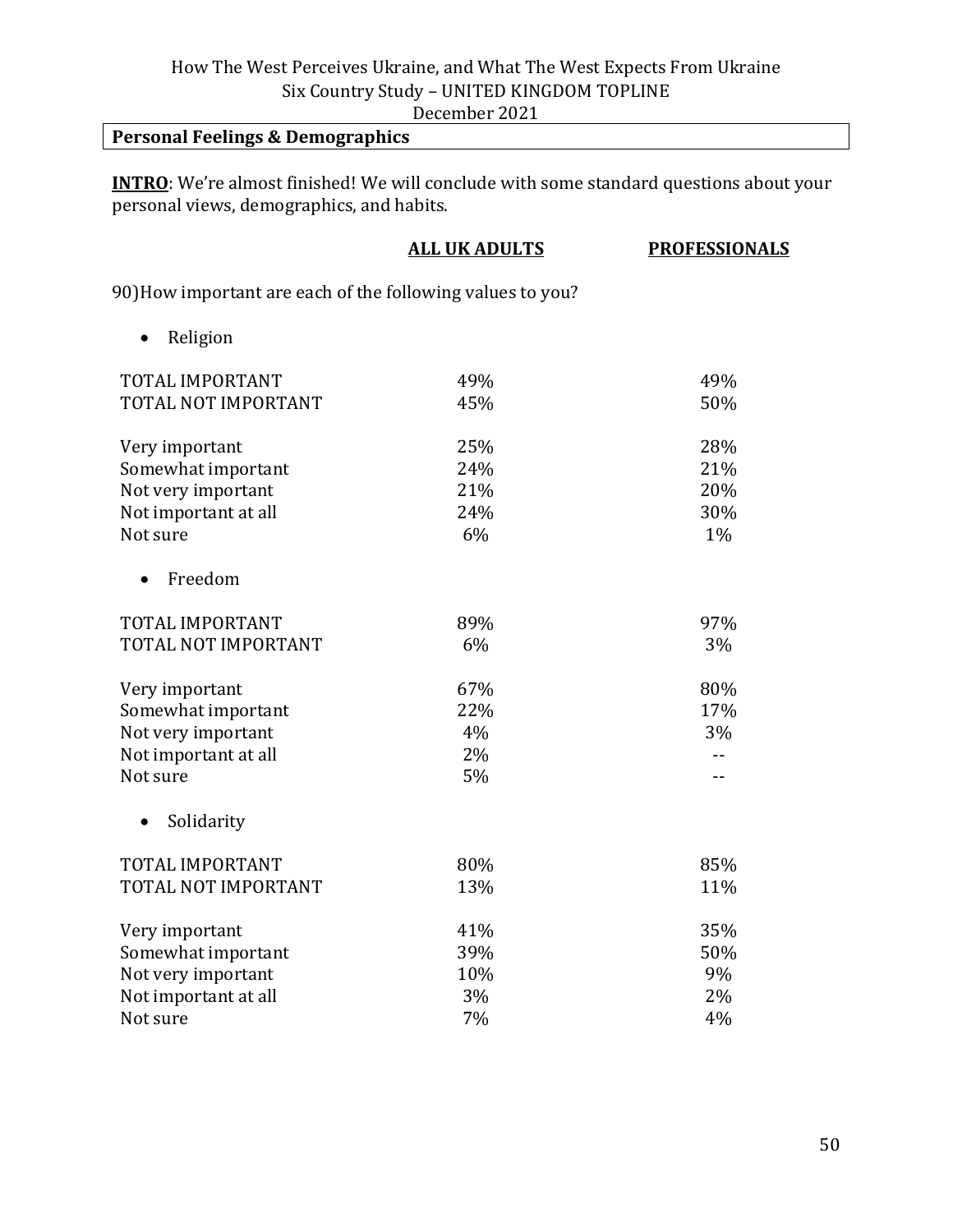|                              | December 2021<br><b>ALL UK ADULTS</b> | <b>PROFESSIONALS</b> |
|------------------------------|---------------------------------------|----------------------|
| Environmental sustainability |                                       |                      |
| TOTAL IMPORTANT              | 83%                                   | 90%                  |
| TOTAL NOT IMPORTANT          | 12%                                   | 8%                   |
| Very important               | 50%                                   | 62%                  |
| Somewhat important           | 33%                                   | 28%                  |
| Not very important           | 9%                                    | 4%                   |
| Not important at all         | 3%                                    | 4%                   |
| Not sure                     | 5%                                    | 2%                   |
| Fairness                     |                                       |                      |
| TOTAL IMPORTANT              | 89%                                   | 95%                  |
| TOTAL NOT IMPORTANT          | 7%                                    | 4%                   |
| Very important               | 65%                                   | 73%                  |
| Somewhat important           | 24%                                   | 22%                  |
| Not very important           | 5%                                    | 3%                   |
| Not important at all         | 2%                                    | 1%                   |
| Not sure                     | 4%                                    | $1\%$                |
| My country                   |                                       |                      |
| <b>TOTAL IMPORTANT</b>       | 83%                                   | 87%                  |
| TOTAL NOT IMPORTANT          | 12%                                   | 12%                  |
| Very important               | 50%                                   | 45%                  |
| Somewhat important           | 33%                                   | 42%                  |
| Not very important           | 9%                                    | 10%                  |
| Not important at all         | 3%                                    | 2%                   |
| Not sure                     | 5%                                    | 1%                   |
| Human rights                 |                                       |                      |
| TOTAL IMPORTANT              | 86%                                   | 92%                  |
| TOTAL NOT IMPORTANT          | 9%                                    | 8%                   |
| Very important               | 61%                                   | 70%                  |
| Somewhat important           | 25%                                   | 22%                  |
| Not very important           | 7%                                    | 6%                   |
| Not important at all         | 2%                                    | 2%                   |
| Not sure                     | 5%                                    | $-$                  |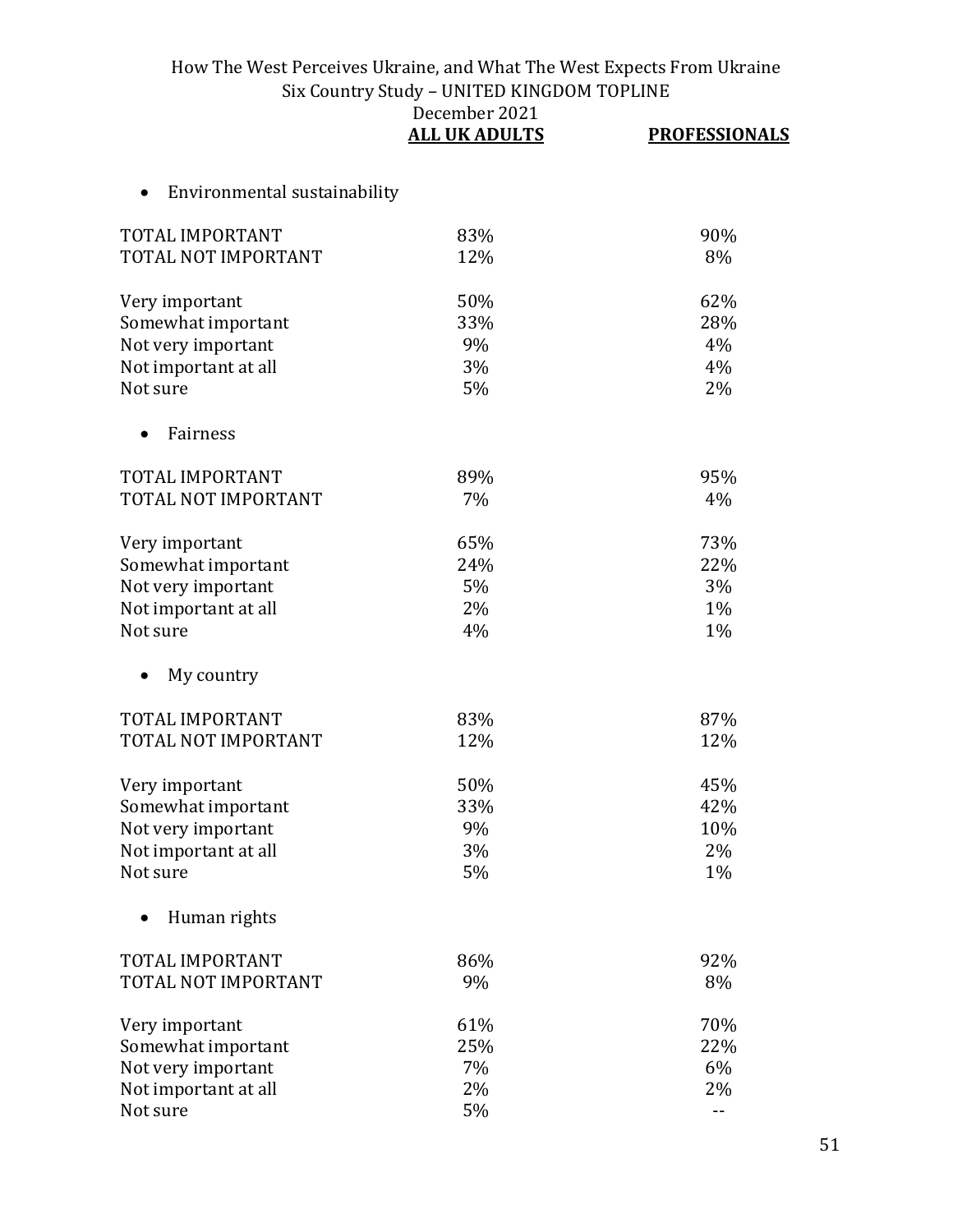#### **ALL UK ADULTS PROFESSIONALS**

91)In Europe and the West, personal and family identities have changed in recent decades. Which of the following best describes your views on these changes?

| We need to fight for full equality for women,  | 34%             | 51% |
|------------------------------------------------|-----------------|-----|
| LGBTQ people, and people of color              |                 |     |
| It is good that much has been achieved for     | 30%             | 24% |
| women, LGBTQ people, and people of color, but  |                 |     |
| it is enough for now and there are more urgent |                 |     |
| tasks                                          |                 |     |
| Traditional personal and family values are     | 22%             | 21% |
| under attack now by liberation movements and   |                 |     |
| I would like to see them protected             |                 |     |
| Not sure                                       | 14 <sub>%</sub> |     |

92)Thinking about some of the biggest challenges facing the world, with which group of people do you feel the greatest empathy and wish to help? (Select up to 3)

| Those dying of hunger and diseases worldwide  | 33% | 43%   |
|-----------------------------------------------|-----|-------|
| Simple hardworking people who are given no    | 33% | 31%   |
| chance by a system run by PROFESSIONALS       |     |       |
| The poor in my own country                    | 31% | 30%   |
| Afghan citizens under the new Taliban regime  | 20% | 29%   |
| Refugees trying to cross the Mediterranean to | 18% | 26%   |
| get to Europe                                 |     |       |
| Women suffering repression                    | 17% | 19%   |
| Religious movements and ethnic minorities     | 15% | 14%   |
| suppressed in China                           |     |       |
| Activists fighting climate change             | 10% | 25%   |
| Ukrainian soldiers defending their country    | 7%  | 11%   |
| Central American migrants trying to gain      | 7%  | 9%    |
| asylum in the US                              |     |       |
| Other (Please specify)                        | 1%  |       |
| Not sure                                      | 13% | 3%    |
|                                               |     |       |
| 93) What is your gender?                      |     |       |
|                                               |     |       |
| Male                                          | 50% | 58%   |
| Female                                        | 48% | 41%   |
| <b>Other</b>                                  | 2%  | $1\%$ |
| Don't want to disclose                        |     |       |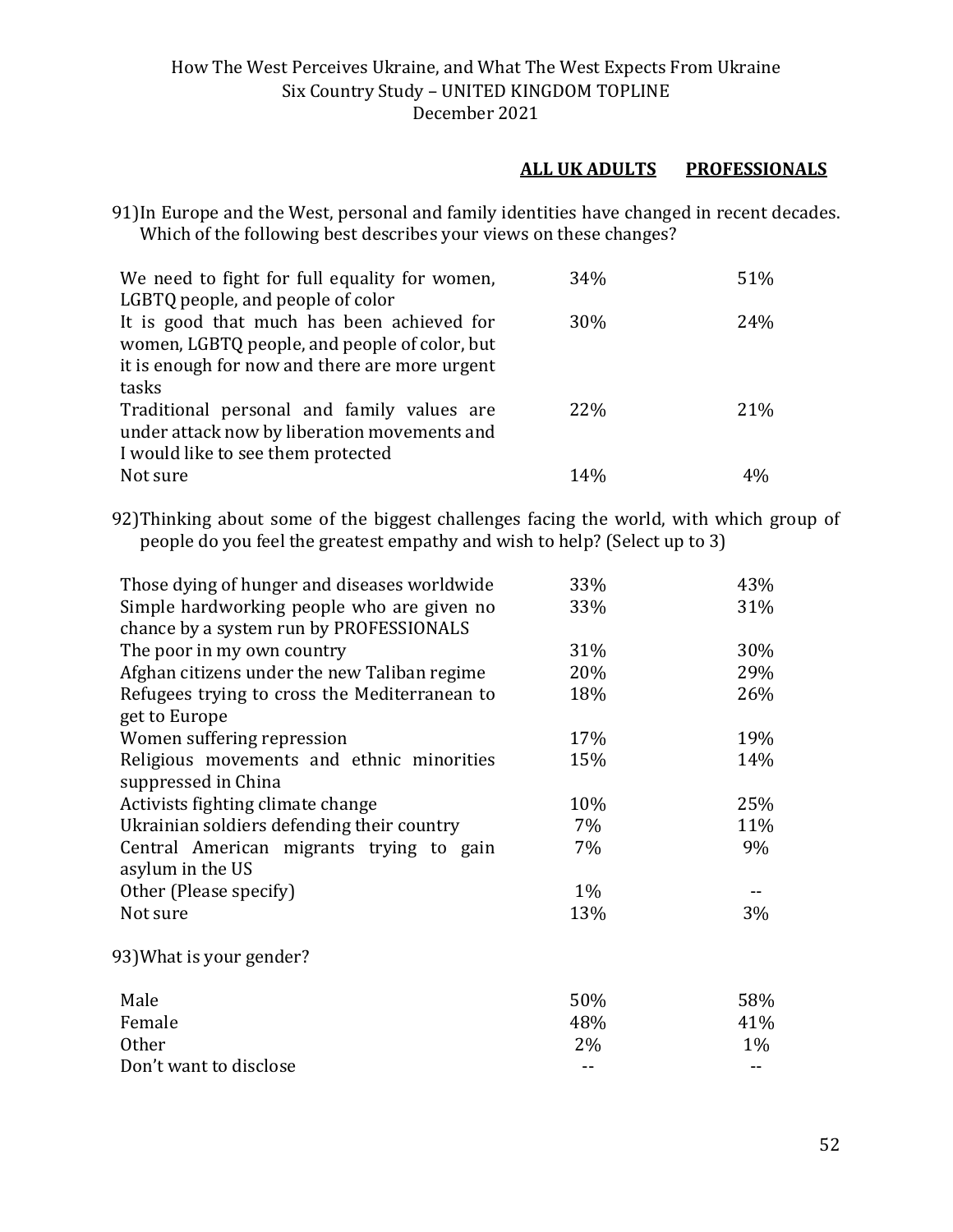|                                                          | December 2021<br><b>ALL UK ADULTS</b> | <b>PROFESSIONALS</b> |
|----------------------------------------------------------|---------------------------------------|----------------------|
| 94) What is your religion?                               |                                       |                      |
|                                                          |                                       |                      |
| Atheist / Agnostic                                       | 14%                                   | 19%                  |
| Anglican                                                 | 10%                                   | 18%                  |
| Roman Catholic                                           | 12%                                   | 13%                  |
| Other Christian                                          | 15%                                   | 14%                  |
| denomination                                             |                                       |                      |
| Muslim                                                   | 6%                                    | 4%                   |
| Church of Scotland                                       | 3%                                    | 1%                   |
| Methodist                                                | 3%                                    | 2%                   |
| Jewish                                                   | 1%                                    | 3%                   |
| Presbyterian                                             | 1%                                    | 2%                   |
| Pentecostal                                              | 1%                                    | $-$                  |
| <b>Baptist</b>                                           | $1\%$                                 | $1\%$                |
| Hindu                                                    | 1%                                    | 1%                   |
| Sikh                                                     | 1%                                    |                      |
| <b>Buddhist</b>                                          | $-1$                                  | 1%                   |
| Other [specify]                                          | 2%                                    | $1\%$                |
| None/Not affiliated                                      | 25%                                   | 19%                  |
| Not sure                                                 | 4%                                    | 1%                   |
| 95) Which of the following best describes your ideology? |                                       |                      |
|                                                          |                                       |                      |

| Far-left     | 5%  | $6\%$ |
|--------------|-----|-------|
| Centre-left  | 21% | 28%   |
| Centre       | 34% | 32%   |
| Centre-right | 20% | 26%   |
| Far-right    | 5%  | 4%    |
| Not Sure     | 15% | 4%    |

# 96)What is your ethnicity?

| White English              | 82%   | 86%   |
|----------------------------|-------|-------|
| Black or African or        | 5%    | 4%    |
| Caribbean or Black British |       |       |
| Jewish English             | $1\%$ | 2%    |
| Asian or Asian British     | 9%    | 2%    |
| Mixed or Multiple          | $1\%$ | $2\%$ |
| Arab or Middle Eastern     |       |       |
| 0ther                      | 2%    | 4%    |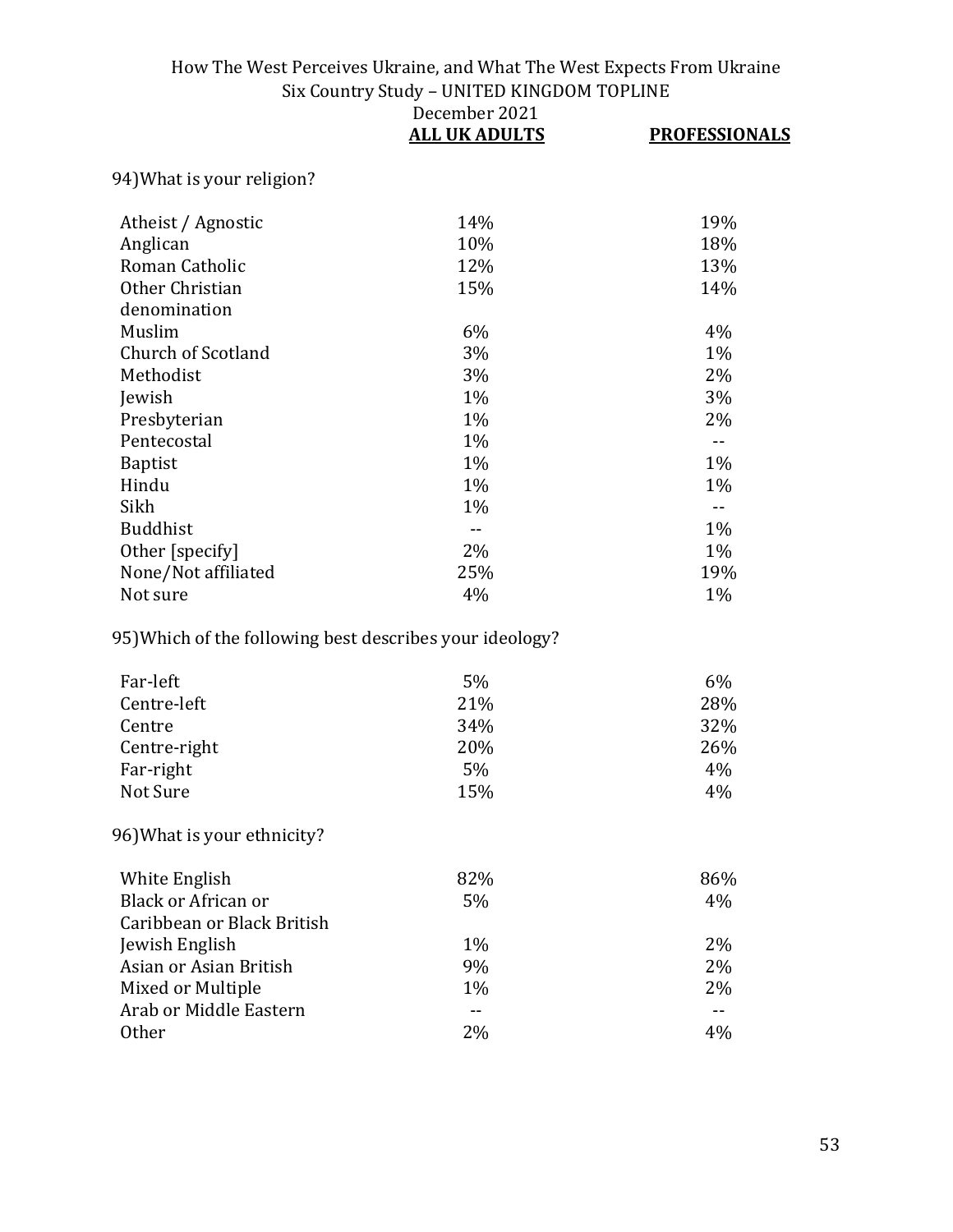#### How The West Perceives Ukraine, and What The West Expects From Ukraine Six Country Study – UNITED KINGDOM TOPLINE December 2021 **ALL UK ADULTS PROFESSIONALS**

97)Which of the following best describes your employment status?

| Employed full-time | 52% | 77%   |
|--------------------|-----|-------|
| Employed part-time | 16% | 9%    |
| Unemployed         | 8%  | $1\%$ |
| Retired            | 14% | 8%    |
| Student            | 3%  | --    |
| Homemaker          | 7%  | 5%    |
| Not sure           |     |       |

#### 98)**[IF FULL TIME OR PART TIME]** In which of the following industries do you work?

| Healthcare                   | 12%   | 8%    |
|------------------------------|-------|-------|
| Government                   | 9%    | 27%   |
| Tech                         | 8%    | 15%   |
| Finance                      | 6%    | 13%   |
| Business services/consulting | 4%    | 12%   |
| Academia                     | 4%    | 19%   |
| Marketing/Advertising/Public | 2%    | $1\%$ |
| Relations                    |       |       |
| Entertainment                | 2%    | $1\%$ |
| Law                          | $1\%$ | 4%    |
| Media                        | $1\%$ |       |
| <b>Other</b>                 | 45%   |       |
| Not sure                     | 6%    |       |

99)Is the area in which you live…?

| Urban    | 36% | 34% |
|----------|-----|-----|
| Suburban | 45% | 47% |
| Rural    | 19% | 19% |

100) Where do you typically get your daily news? [select all that apply]

| News on TV<br>(online)<br>Newspapers<br>print) | 58%<br>36%<br><sub>or</sub> | 69%<br>64% |
|------------------------------------------------|-----------------------------|------------|
| Social media                                   | 34%                         | 34%        |
| Radio                                          | 26%                         | 43%        |
| Word of mouth                                  | 10%                         | 15%        |
| Podcasts                                       | 9%                          | 12%        |
| Other [SPECIFY]                                | 2%                          | 3%         |
| Not sure                                       | 7%                          | $1\%$      |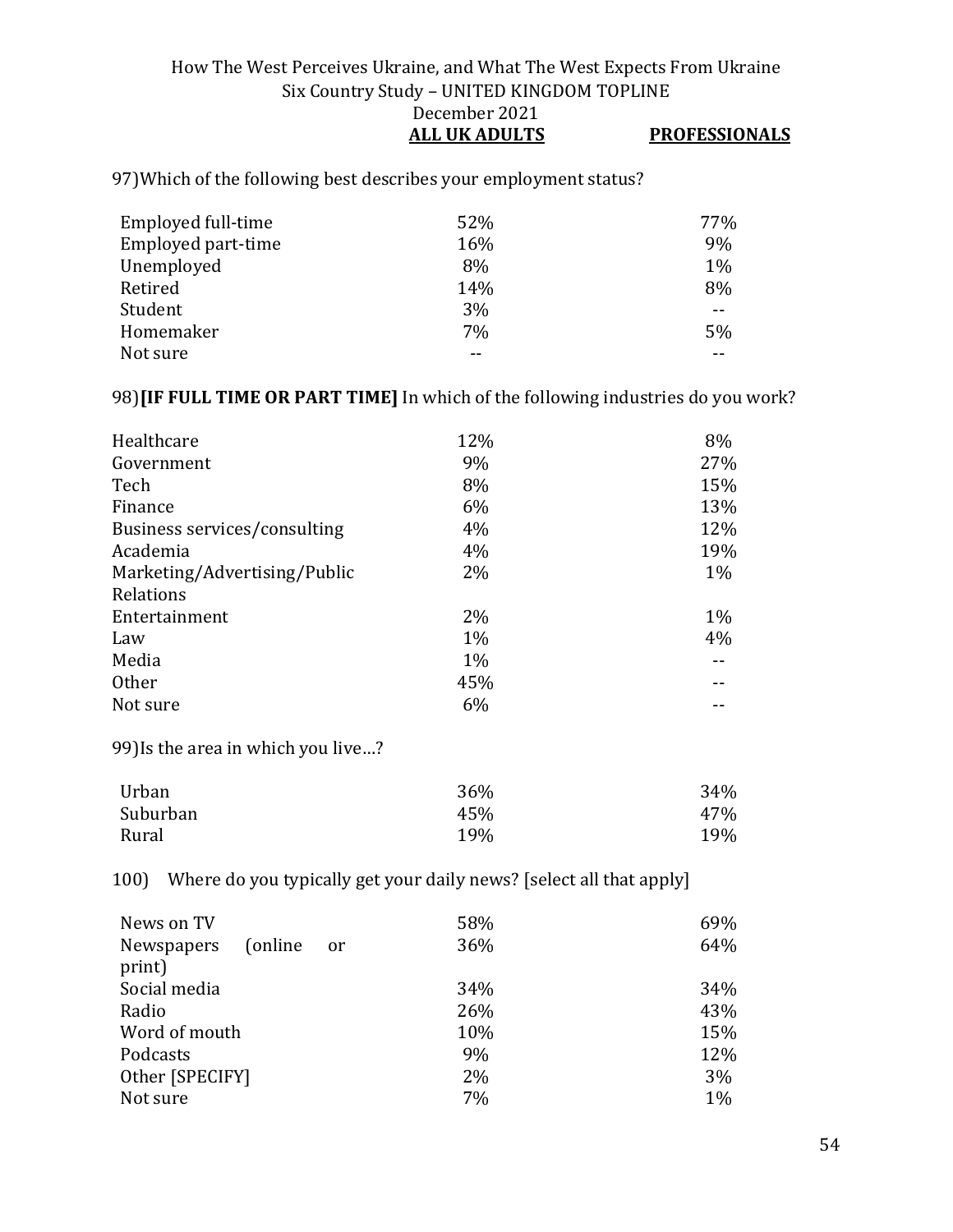#### **ALL UK ADULTS PROFESSIONALS**

101) Do you watch Russian TV or follow Russian new outlets?

| Very often | 9%  | 11% |
|------------|-----|-----|
| Sometimes  | 17% | 14% |
| Rarely     | 15% | 14% |
| Never      | 59% | 61% |

102) Russia's media presence around the world has been criticized as disinformation, do you agree?

| <b>Yes</b>                    | 28% | 41\% |
|-------------------------------|-----|------|
| Somewhat, but it is good to   | 29% | 29%  |
| get also a different point of |     |      |
| view                          |     |      |
| No, Russian media are often   | 9%  | 7%   |
| more credible than Western    |     |      |
| mainstream media              |     |      |
| Not sure                      | 34% | 23%  |

103) How much time do you spend on social media (Facebook, WhatsApp, YouTube, etc.) on average during the week?

| 0-5 hours          | 42% | 49%   |
|--------------------|-----|-------|
| 6-10 hours         | 28% | 27%   |
| $11-15$ hours      | 14% | 13%   |
| $16-20$ hours      | 8%  | 7%    |
| More than 20 hours | 8%  | $4\%$ |

#### 104) What is the highest level of education you have completed?

| Apprenticeship              | 4%  |      |
|-----------------------------|-----|------|
| 1-4 GCSEs (or equivalent)   | 15% |      |
| 5+ GCSEs (or equivalent)    | 18% |      |
| 2+ A Levels or Scottish     | 23% |      |
| Highers (or equivalent)     |     |      |
| Degree or above [UPPER      | 36% | 100% |
| <b>EDU FOR PROFESSIONAL</b> |     |      |
| <b>CODING1</b>              |     |      |
| Prefer not to answer        | 4%  |      |
|                             |     |      |